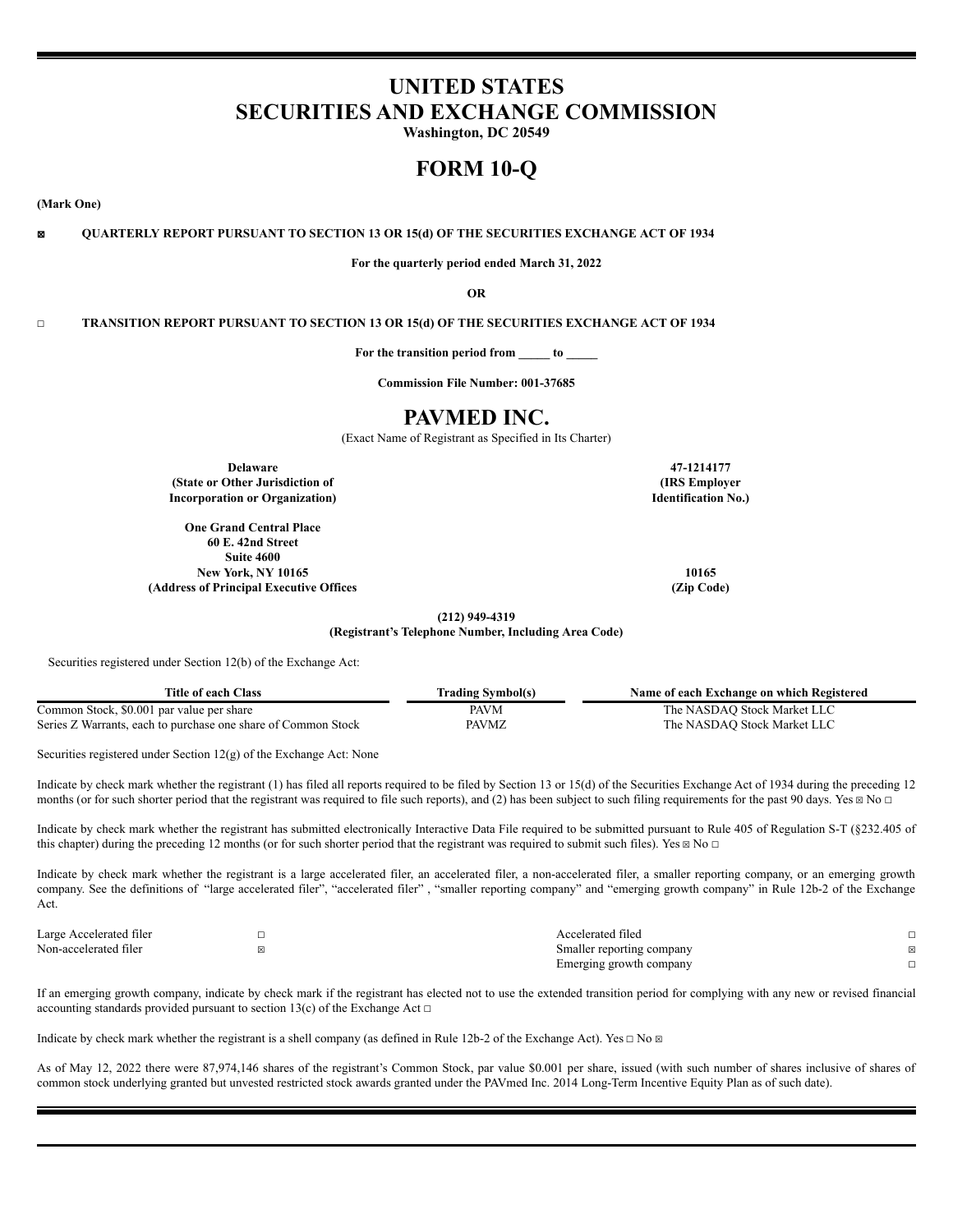### **TABLE OF CONTENTS**

# **Part I - Financial [Information](#page-2-0)**

| Item 1. | <b>Financial Statements</b>                                                                                                                   |    |
|---------|-----------------------------------------------------------------------------------------------------------------------------------------------|----|
|         | Condensed Consolidated Balance Sheets (unaudited) as of March 31, 2022 and December 31, 2021                                                  |    |
|         | Condensed Consolidated Statements of Operations (unaudited) for the three months ended March 31, 2022 and 2021                                |    |
|         | Condensed Consolidated Statements of Changes in Stockholders' Equity (Deficit) (unaudited) for the three months ended March 31, 2022 and 2021 |    |
|         | Condensed Consolidated Statements of Cash Flows (unaudited) for the three months ended March 31, 2022 and 2021                                |    |
|         | Notes to Unaudited Condensed Consolidated Financial Statements                                                                                | n  |
| Item 2. | Management's Discussion and Analysis of Financial Condition and Results of Operations                                                         | 25 |
| Item 4. | <b>Controls and Procedures</b>                                                                                                                | 35 |
|         |                                                                                                                                               |    |
|         | <b>PART II - Other Information</b>                                                                                                            |    |
|         |                                                                                                                                               |    |
| Item 1. | <b>Legal Proceedings</b>                                                                                                                      | 36 |
| Item 5. | <b>Other Information</b>                                                                                                                      | 36 |
| Item 6. | <b>Exhibits</b>                                                                                                                               | 36 |
|         | <b>Signature</b>                                                                                                                              | 37 |
|         | <b>Exhibit Index</b>                                                                                                                          | 38 |

i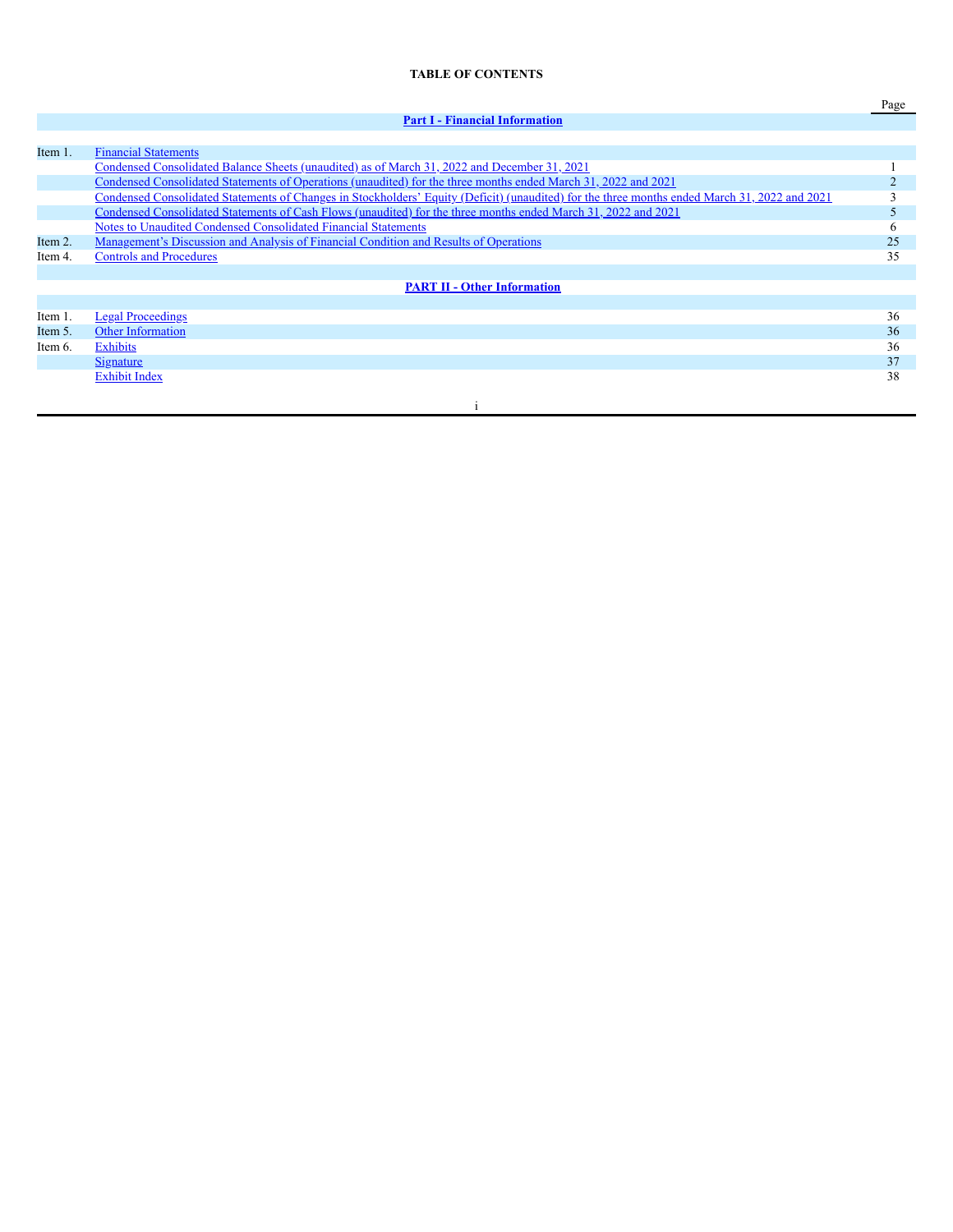## <span id="page-2-2"></span><span id="page-2-1"></span><span id="page-2-0"></span>**Item 1. Financial Statements**

### **PAVMED INC. and SUBSIDIARIES CONDENSED CONSOLIDATED BALANCE SHEETS**

(in thousands except number of shares and per share data - unaudited)

|                                                                                                      |             | March 31, 2022 |               | December 31, 2021 |
|------------------------------------------------------------------------------------------------------|-------------|----------------|---------------|-------------------|
| <b>Assets:</b>                                                                                       |             |                |               |                   |
| Current assets:                                                                                      |             |                |               |                   |
| Cash                                                                                                 | $\mathbf S$ | 64.737         | $\mathcal{S}$ | 77.258            |
| Accounts receivable                                                                                  |             | 89             |               | 200               |
| Prepaid expenses, deposits, and other current assets                                                 |             | 6,176          |               | 5,179             |
| Total current assets                                                                                 |             | 71.002         |               | 82,637            |
| Fixed assets, net                                                                                    |             | 2,066          |               | 1,585             |
| Operating lease right-of-use assets                                                                  |             | 2,951          |               |                   |
| Intangible assets, net                                                                               |             | 7,620          |               | 2,029             |
| Other assets                                                                                         |             | 695            |               | 725               |
| <b>Total assets</b>                                                                                  |             | 84,334         | $\mathbb{S}$  | 86,976            |
| Liabilities, Preferred Stock and Stockholders' Equity                                                |             |                |               |                   |
| Current liabilities:                                                                                 |             |                |               |                   |
| Accounts payable                                                                                     | \$          | 8,235          | \$            | 3,299             |
| Accrued expenses and other current liabilities                                                       |             | 3,498          |               | 4,259             |
| Operating lease liabilities, current portion                                                         |             | 873            |               |                   |
| Contingent purchase consideration payable                                                            |             | 4,887          |               |                   |
| Total current liabilities                                                                            |             | 17,493         |               | 7,558             |
| Long-term liabilities                                                                                |             |                |               |                   |
| Operating lease liabilities, less current portion                                                    |             | 2,108          |               |                   |
| Total long-term liabilities                                                                          |             | 2.108          |               |                   |
| <b>Total liabilities</b>                                                                             |             | 19.601         |               | 7,558             |
| Commitments and contingencies (Note 10)                                                              |             |                |               |                   |
| Stockholders' Equity:                                                                                |             |                |               |                   |
| Preferred stock, \$0.001 par value. Authorized, 20,000,000 shares; Series B Convertible Preferred    |             |                |               |                   |
| Stock, par value \$0,001, issued and outstanding 1,136,210 at March 31, 2022 and 1,113,919 shares at |             |                |               |                   |
| December 31, 2021                                                                                    |             | 2,486          |               | 2,419             |
| Common stock, \$0.001 par value. Authorized, 150,000,000 shares; 86,911,646 and 86,367,845 shares    |             |                |               |                   |
| outstanding as of March 31, 2022 and December 31, 2021, respectively                                 |             | 87             |               | 86                |
| Additional paid-in capital                                                                           |             | 199,719        |               | 198,071           |
| Accumulated deficit                                                                                  |             | (155, 849)     |               | (138,910)         |
| Treasury stock                                                                                       |             | (512)          |               |                   |
| Total PAVmed Inc. Stockholders' Equity                                                               |             | 45,931         |               | 61.666            |
| Noncontrolling interests                                                                             |             | 18,802         |               | 17,752            |
| Total Stockholders' Equity                                                                           |             | 64,733         |               | 79,418            |
| Total Liabilities and Stockholders' Equity                                                           | $\mathbf S$ | 84,334         | $\mathbf S$   | 86,976            |

See accompanying notes to the unaudited condensed consolidated financial statements.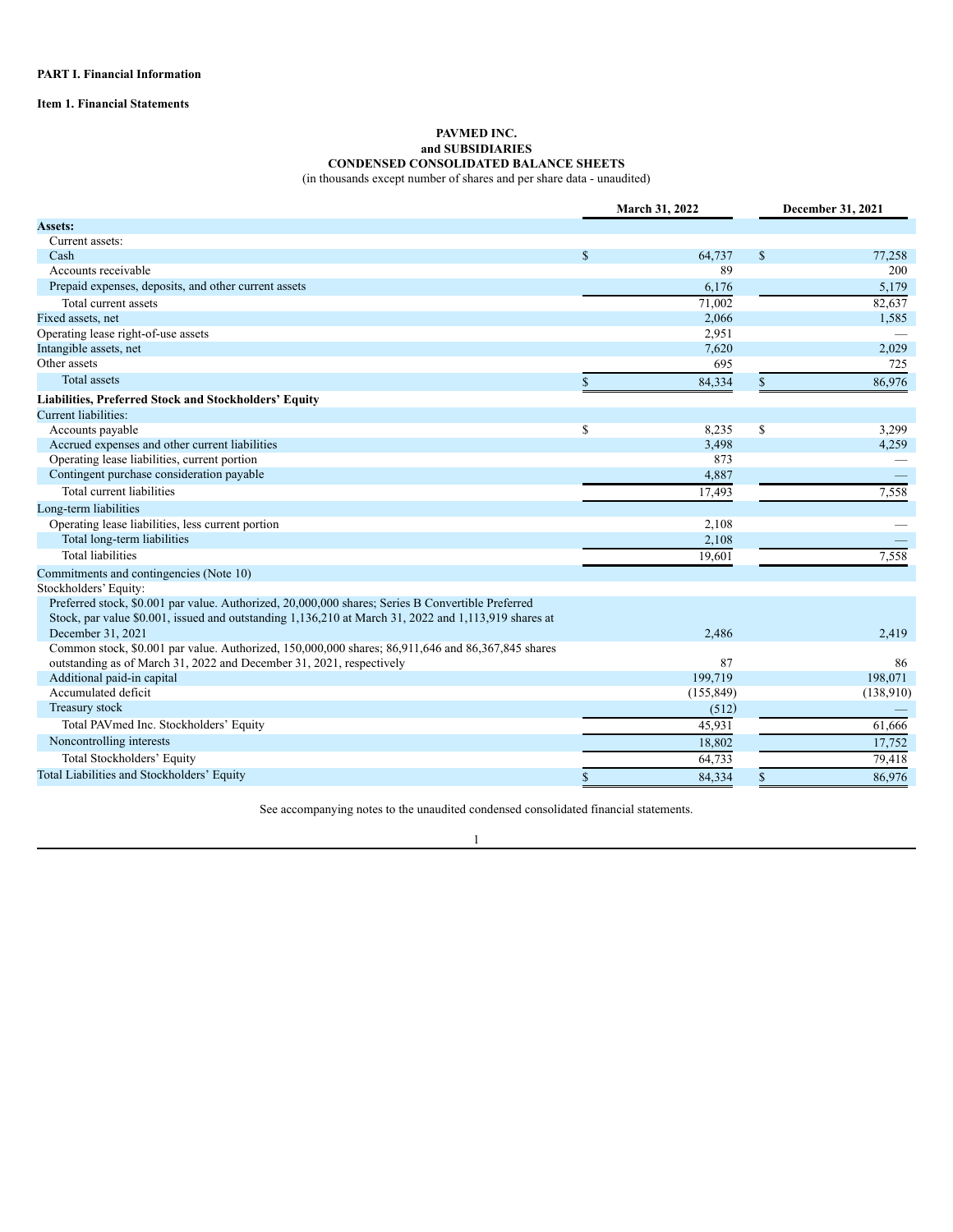### **PAVMED INC. and SUBSIDIARIES CONDENSED CONSOLIDATED STATEMENTS OF OPERATIONS**

(in thousands except number of shares and per share amounts - unaudited)

<span id="page-3-0"></span>

|                                                                                         | Three Months Ended March 31. |    |            |
|-----------------------------------------------------------------------------------------|------------------------------|----|------------|
|                                                                                         | 2022                         |    | 2021       |
| Revenue                                                                                 | 189                          | \$ |            |
| Cost of revenue                                                                         | 369                          |    |            |
| Gross profit (loss)                                                                     | (180)                        |    |            |
| Operating expenses:                                                                     |                              |    |            |
| Sales and marketing                                                                     | 3,925                        |    | 1,387      |
| General and administrative                                                              | 9,423                        |    | 3,375      |
| Research and development                                                                | 5,932                        |    | 3,315      |
| Total operating expenses                                                                | 19,280                       |    | 8,077      |
| Loss from operations                                                                    | (19,460)                     |    | (8,077)    |
| Other income (expense):                                                                 |                              |    |            |
| Change in fair value - contingent consideration payable                                 | (173)                        |    |            |
| Change in fair value - Senior Secured Convertible Notes and Senior Convertible Note     |                              |    | 1,682      |
| Debt extinguishments loss - Senior Secured Convertible Notes                            |                              |    | (3,715)    |
| Other income (expense), net                                                             | (173)                        |    | (2,033)    |
| Loss before provision for income tax                                                    | (19, 633)                    |    | (10, 110)  |
| Provision for income taxes                                                              |                              |    |            |
| Net loss before noncontrolling interests                                                | (19, 633)                    |    | (10, 110)  |
| Net loss attributable to the noncontrolling interests                                   | 2,761                        |    | 679        |
| Net loss attributable to PAVmed Inc.                                                    | (16, 872)                    |    | (9, 431)   |
| Less: Series B Convertible Preferred Stock dividends earned                             | (68)                         |    | (75)       |
| Net loss attributable to PAV med Inc. common stockholders                               | (16,940)                     | S. | (9,506)    |
| Per share information:                                                                  |                              |    |            |
| Net loss per share attributable to PAV med Inc. - basic and diluted                     | (0.20)                       | \$ | (0.13)     |
| Net loss per share attributable to PAV med Inc. common stockholders – basic and diluted | (0.20)                       |    | (0.13)     |
| Weighted average common shares outstanding, basic and diluted                           | 86,336,427                   |    | 73,954,126 |

See accompanying notes to the unaudited condensed consolidated financial statements.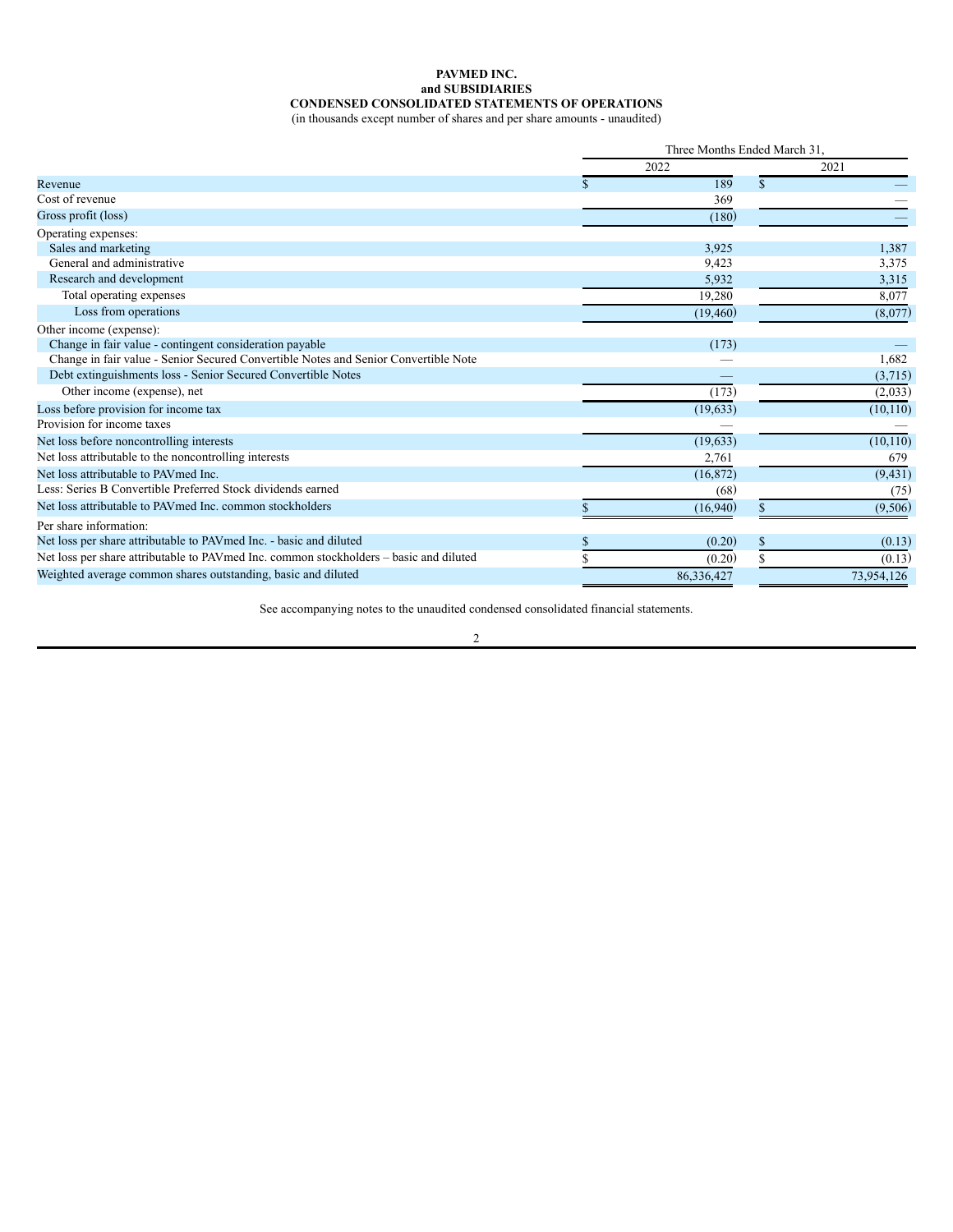### **PAVMED INC. and SUBSIDIARIES CONDENSED CONSOLIDATED STATEMENT OF CHANGES IN EQUITY (DEFICIT) for the THREE MONTHS ENDED March 31, 2022**

(in thousands except number of shares and per share data - unaudited)

<span id="page-4-0"></span>

|                                                          | PAVmed Inc. Stockholders' Equity (Deficit)                                |         |                                                                                                          |  |         |                                 |  |                                       |     |       |    |         |           |
|----------------------------------------------------------|---------------------------------------------------------------------------|---------|----------------------------------------------------------------------------------------------------------|--|---------|---------------------------------|--|---------------------------------------|-----|-------|----|---------|-----------|
|                                                          | <b>Series B</b><br>Convertible<br><b>Preferred Stock</b><br><b>Shares</b> | Amount  | <b>Additional</b><br><b>Common Stock</b><br>Paid-In<br>Accumulated<br><b>Shares</b><br>Capital<br>Amount |  | Deficit | <b>Treasury</b><br><b>Stock</b> |  | <b>Non</b><br>controlling<br>Interest |     | Total |    |         |           |
|                                                          |                                                                           |         |                                                                                                          |  |         |                                 |  |                                       |     |       |    |         |           |
| Balance - December 31, 2021                              | 1,113,919                                                                 | \$2,419 | 86, 367, 845                                                                                             |  | 86      | 198,071<br>\$                   |  | (138,910)                             | \$. |       | S. | 17,752  | \$79,418  |
| Dividends declared - Series B                            |                                                                           |         |                                                                                                          |  |         |                                 |  |                                       |     |       |    |         |           |
| Convertible Preferred Stock                              | 22,291                                                                    | 67      |                                                                                                          |  |         |                                 |  | (67)                                  |     |       |    |         |           |
| Restricted stock awards vestings                         |                                                                           |         | 466,666                                                                                                  |  |         |                                 |  |                                       |     |       |    |         |           |
| Exercise - Series Z warrants                             |                                                                           |         | 5                                                                                                        |  |         |                                 |  |                                       |     |       |    |         |           |
| Exercise - stock options                                 |                                                                           |         | 237,499                                                                                                  |  |         | 241                             |  |                                       |     |       |    |         | 242       |
| Exercise - stock options of majority-                    |                                                                           |         |                                                                                                          |  |         |                                 |  |                                       |     |       |    |         |           |
| owned subsidiary                                         |                                                                           |         |                                                                                                          |  |         |                                 |  |                                       |     |       |    | 187     | 187       |
| Purchase - Employee Stock Purchase                       |                                                                           |         |                                                                                                          |  |         |                                 |  |                                       |     |       |    |         |           |
| Plan                                                     |                                                                           |         | 194,240                                                                                                  |  |         | 217                             |  |                                       |     |       |    |         | 217       |
| Impact of subsidiary equity<br>transactions              |                                                                           |         |                                                                                                          |  |         | (87)                            |  |                                       |     |       |    | 87      |           |
| Stock-based compensation - PAVmed                        |                                                                           |         |                                                                                                          |  |         |                                 |  |                                       |     |       |    |         |           |
| Inc.                                                     |                                                                           |         |                                                                                                          |  |         | 1,277                           |  |                                       |     |       |    |         | 1,277     |
| Stock-based compensation - majority-<br>owned subsidiary |                                                                           |         |                                                                                                          |  |         |                                 |  |                                       |     |       |    | 3,537   | 3,537     |
| Treasury stock                                           |                                                                           |         | (354,609)                                                                                                |  |         |                                 |  |                                       |     | (512) |    |         | (512)     |
| Net loss                                                 |                                                                           |         |                                                                                                          |  |         |                                 |  | (16, 872)                             |     |       |    | (2,761) | (19, 633) |
| Balance - March 31, 2022                                 | 1,136,210                                                                 | \$2,486 | 86,911,646                                                                                               |  | 87      | 199,719                         |  | (155,849)                             |     | (512) |    | 18,802  | \$64,733  |

See accompanying notes to the unaudited condensed consolidated financial statements.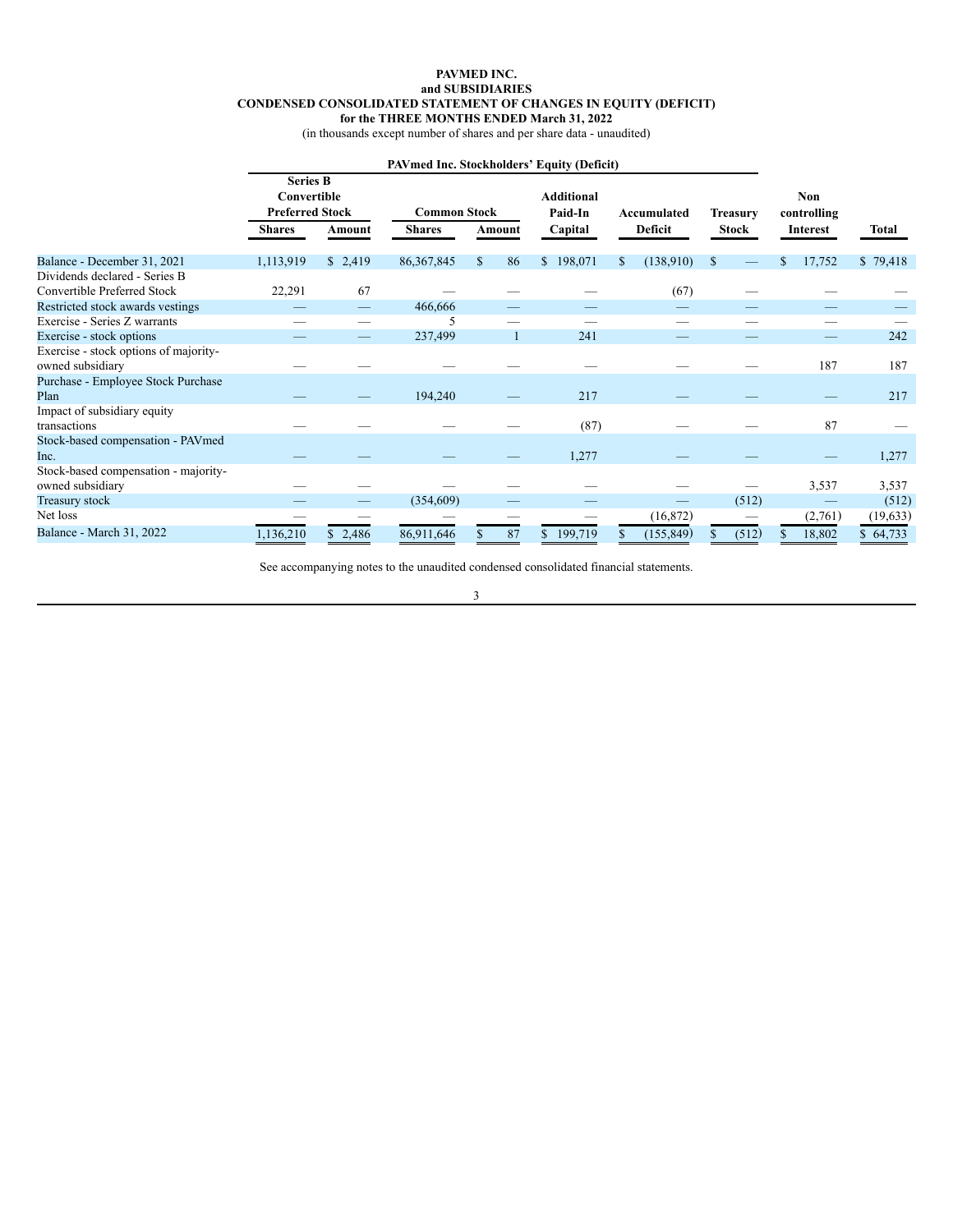### **PAVMED INC. and SUBSIDIARIES CONDENSED CONSOLIDATED STATEMENT OF CHANGES IN EQUITY (DEFICIT) for the THREE MONTHS ENDED March 31, 2021**

(in thousands, except number of shares and per share data - unaudited)

|                                                                              |                                                          |                        | <b>PAVmed Inc. Stockholders' Equity (Deficit)</b> |           |                              |                           |                           |             |
|------------------------------------------------------------------------------|----------------------------------------------------------|------------------------|---------------------------------------------------|-----------|------------------------------|---------------------------|---------------------------|-------------|
|                                                                              | <b>Series B</b><br>Convertible<br><b>Preferred Stock</b> |                        | <b>Common Stock</b>                               |           | <b>Additional</b><br>Paid-In | Accumulated               | <b>Non</b><br>controlling |             |
|                                                                              | <b>Shares</b>                                            | Amount                 | <b>Shares</b>                                     | Amount    | Capital                      | Deficit                   | Interest                  | Total       |
| Balance - December 31, 2020                                                  | 1,228,075                                                | 2,537<br><sup>\$</sup> | 63,819,935                                        | \$.<br>64 | 87,570<br>\$                 | (88, 275)<br><sup>S</sup> | (2,369)<br>S.             | (473)<br>S. |
| Issue common stock – registered offerings,                                   |                                                          |                        |                                                   |           |                              |                           |                           |             |
| net                                                                          |                                                          |                        | 15,782,609                                        | 16        | 53,688                       |                           |                           | 53,704      |
| Issue common stock upon partial<br>conversions of Senior Secured Convertible |                                                          |                        |                                                   |           |                              |                           |                           |             |
| Note                                                                         |                                                          |                        | 667,668                                           |           | 1,723                        |                           |                           | 1,723       |
| Issue common stock – exercise Series Z                                       |                                                          |                        |                                                   |           |                              |                           |                           |             |
| warrants                                                                     |                                                          |                        | 860,217                                           |           | 1,375                        |                           |                           | 1,376       |
| Issue common stock – conversion Series B                                     |                                                          |                        |                                                   |           |                              |                           |                           |             |
| <b>Convertible Preferred Stock</b>                                           | (10, 835)                                                | (22)                   | 10,835                                            |           | 22                           |                           |                           |             |
| Series B Convertible Preferred Stock<br>dividends declared                   | 24,198                                                   | 72                     |                                                   |           |                              | (72)                      |                           |             |
| Issue common stock - Employee Stock                                          |                                                          |                        |                                                   |           |                              |                           |                           |             |
| Purchase Plan                                                                |                                                          |                        | 203,480                                           |           | 304                          |                           |                           | 304         |
| Exercise - stock options                                                     |                                                          |                        | 80,000                                            |           | 80                           |                           |                           | 80          |
| Stock-based compensation - PAVmed Inc.<br>2014 Equity Plan                   |                                                          |                        |                                                   |           | 631                          |                           |                           | 631         |
| Stock-based compensation - majority-                                         |                                                          |                        |                                                   |           |                              |                           |                           |             |
| owned subsidiary                                                             |                                                          |                        |                                                   |           | 3                            |                           | 802                       | 805         |
| Net Loss                                                                     |                                                          |                        |                                                   |           |                              | (9, 431)                  | (679)                     | (10, 110)   |
| Balance - March 31, 2021                                                     | 1,241,438                                                | 2,587                  | 81,424,744                                        | 81        | 145,396<br>S.                | (97, 778)                 | (2,246)                   | 48,040      |

See accompanying notes to the unaudited condensed consolidated financial statements.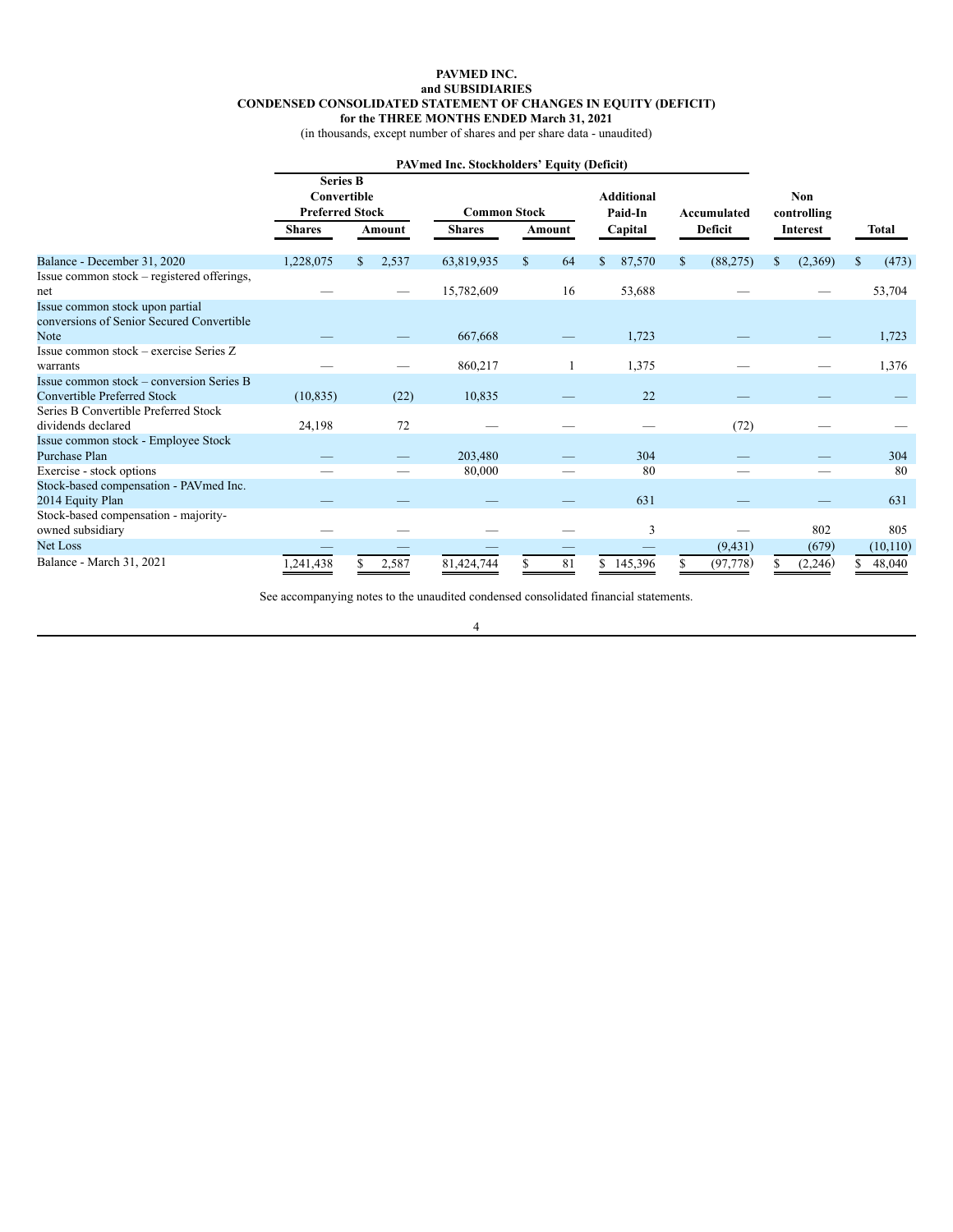### **PAVMED INC. and SUBSIDIARIES CONDENSED CONSOLIDATED STATEMENTS OF CASH FLOWS**

(in thousands, except number of shares and per share data - unaudited)

<span id="page-6-0"></span>

|                                                                                                     |    | Three Months Ended March 31 |               |           |
|-----------------------------------------------------------------------------------------------------|----|-----------------------------|---------------|-----------|
|                                                                                                     |    | 2022                        |               | 2021      |
| <b>Cash flows from operating activities</b>                                                         |    |                             |               |           |
| Net loss - before noncontrolling interest ("NCI")                                                   | S  | (19, 633)                   | <sup>\$</sup> | (10, 110) |
| Adjustments to reconcile net loss - before NCI to net cash used in operating activities             |    |                             |               |           |
| Depreciation expense                                                                                |    | 93                          |               | 12        |
| Amortization expense                                                                                |    | 123                         |               |           |
| Stock-based compensation                                                                            |    | 4,814                       |               | 1,436     |
| Fair value adjustment to contingent consideration payable                                           |    | 173                         |               |           |
| Change in fair value - Senior Secured Convertible Notes and Senior Convertible Note                 |    |                             |               | (1,682)   |
| Debt extinguishment loss - Senior Secured Convertible Notes and Senior Convertible Note             |    |                             |               | 3,715     |
| Non-cash lease expense                                                                              |    | 29                          |               |           |
| Changes in operating assets and liabilities:                                                        |    |                             |               |           |
| Accounts receivable                                                                                 |    | 111                         |               |           |
| Prepaid expenses and other current assets                                                           |    | (134)                       |               | (277)     |
| Accounts payable                                                                                    |    | 3,922                       |               | (1,070)   |
| Accrued expenses and other current liabilities                                                      |    | (1,761)                     |               | (1,192)   |
| Net cash flows used in operating activities                                                         |    | (12, 263)                   |               | (9,168)   |
| <b>Cash flows from investing activities</b>                                                         |    |                             |               |           |
| Purchase of equipment                                                                               |    | (574)                       |               | (36)      |
| Acquisitions, net of cash acquired                                                                  |    |                             |               |           |
| Net cash flows used in investing activities                                                         |    | (574)                       |               | (36)      |
|                                                                                                     |    |                             |               |           |
| Cash flows from financing activities                                                                |    |                             |               |           |
| Proceeds – issue of common stock – registered offerings                                             |    |                             |               | 55,016    |
| Payment – offering costs – registered offerings                                                     |    |                             |               | (1,312)   |
| Payment - repayment of Senior Convertible Note and Senior Secured Convertible Note                  |    |                             |               | (14, 816) |
| Payment – Senior Convertible Note and Senior Secured Convertible Note – non-installment payments    |    |                             |               | (154)     |
| Proceeds – exercise of Series Z warrants                                                            |    |                             |               | 1,376     |
| Proceeds – exercise of stock options                                                                |    | 241                         |               | 80        |
| Proceeds - issue common stock - Employee Stock Purchase Plan                                        |    | 217                         |               | 304       |
| Proceeds – exercise of stock options issued under equity plan of majority owned subsidiary          |    | 187                         |               |           |
| Purchase Treasury Stock – payment of employee payroll tax obligation in connection with stock-based |    |                             |               |           |
| compensation                                                                                        |    | (329)                       |               |           |
| Net cash flows provided by financing activities                                                     |    | 316                         |               | 40,494    |
| Net increase (decrease) in cash                                                                     |    | (12, 521)                   |               | 31,290    |
| Cash, beginning of period                                                                           |    | 77,258                      |               | 17,256    |
| Cash, end of period                                                                                 | \$ | 64,737                      | $\mathbf S$   | 48,546    |

See accompanying notes to the unaudited condensed consolidated financial statements.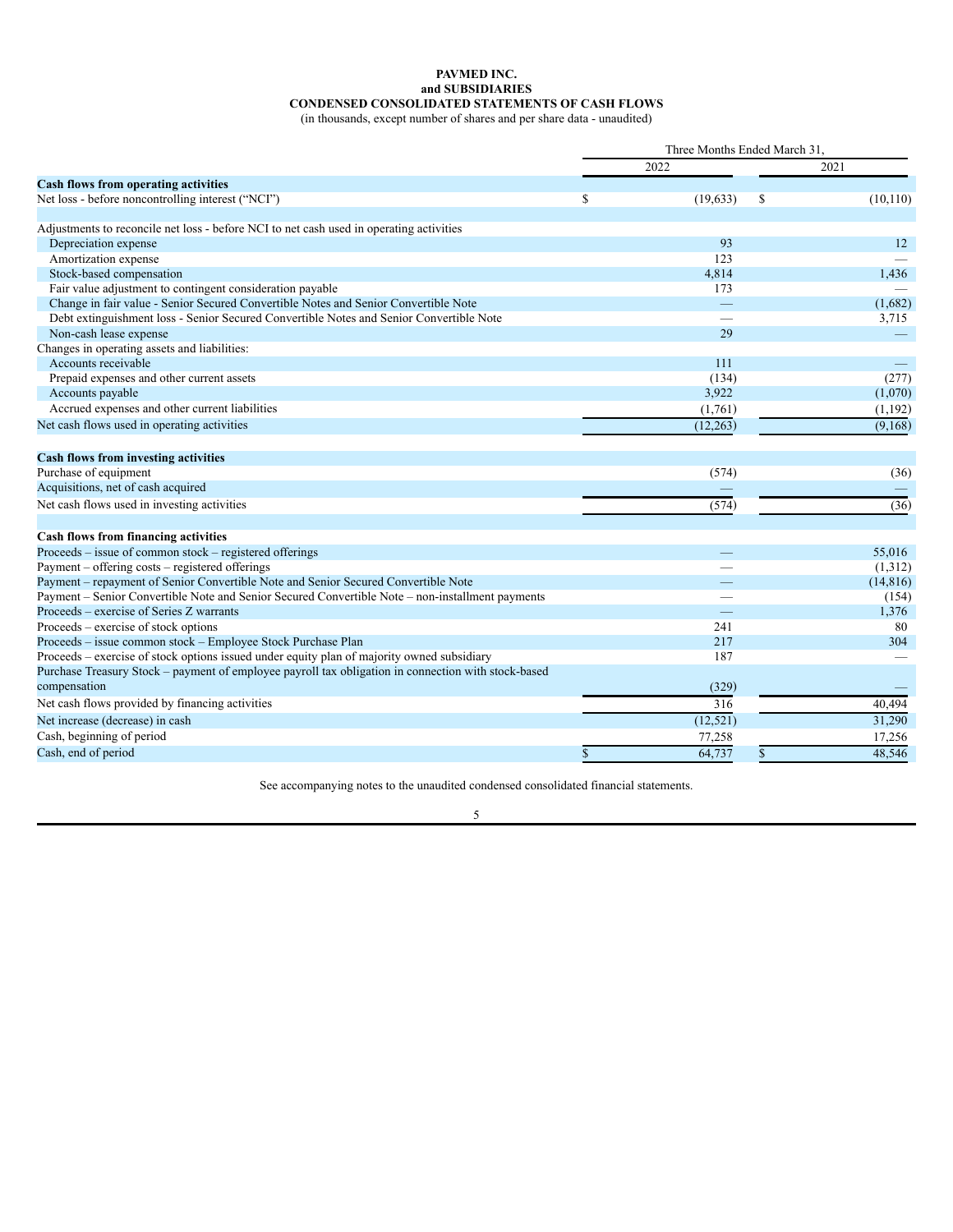### **PAVMED INC. and SUBSIDIARIES NOTES TO UNAUDITED CONDENSED CONSOLIDATED FINANCIAL STATEMENTS**

(amounts in these accompanying notes are presented in thousands, except number of shares and per-share amounts.)

### <span id="page-7-0"></span>**Note 1 — The Company**

### *Description of the Business*

PAVmed Inc and Subsidiaries, referred to herein as "PAVmed" or the "Company" is comprised of PAVmed Inc. and its wholly-owned subsidiary and its majority-owned subsidiaries, inclusive of Lucid Diagnostics Inc. ("Lucid Diagnostics" or "LUCID"), Veris Health Inc. ("Veris Health" or "VERIS"), and Solys Diagnostics Inc. ("Solys Diagnostics" or "SOLYS").

The Company is organized to advance a broad pipeline of innovative medical technologies from concept to commercialization, employing a business model focused on capital efficiency and speed to market. The Company's activities have focused on advancing the lead products towards regulatory approval and commercialization, protecting its intellectual property, and building its corporate infrastructure and management team.

The ability of the Company to generate revenue depends upon the Company's ability to successfully advance the commercialization of EsoGuard and CarpX while also completing the development and the necessary regulatory approvals of its other products and services.

Although the Company's current operational activities are principally focused on the commercialization of EsoGuard and CarpX its development activities are focused on pursuing FDA approval and clearance of other lead products in our product portfolio pipeline, including EsoGuard IVD, PortIO, NextFlo, EsoCure and digital health technologies acquired by the Company's majority-owned subsidiary Veris Health Inc.

The Company has financed its operations principally through public and private issuances of its common stock, preferred stock, common stock purchase warrants, and debt. The Company is subject to all of the risks and uncertainties typically faced by medical device and diagnostic companies that devote substantially all of their efforts to the commercialization of their initial product and services and ongoing research and development activities and conducting clinical trials. The Company expects to continue to experience recurring losses from operations and will continue to fund its operations with debt and equity financing transactions. Notwithstanding, however, with the cash onhand as of the date hereof and other debt and equity committed sources of financing, the Company expects to be able to fund its operations for one year from the date of the issue of the Company's unaudited condensed consolidated financial statements, as included herein in this Quarterly Report on Form 10-Q for the period ended March 31, 2022.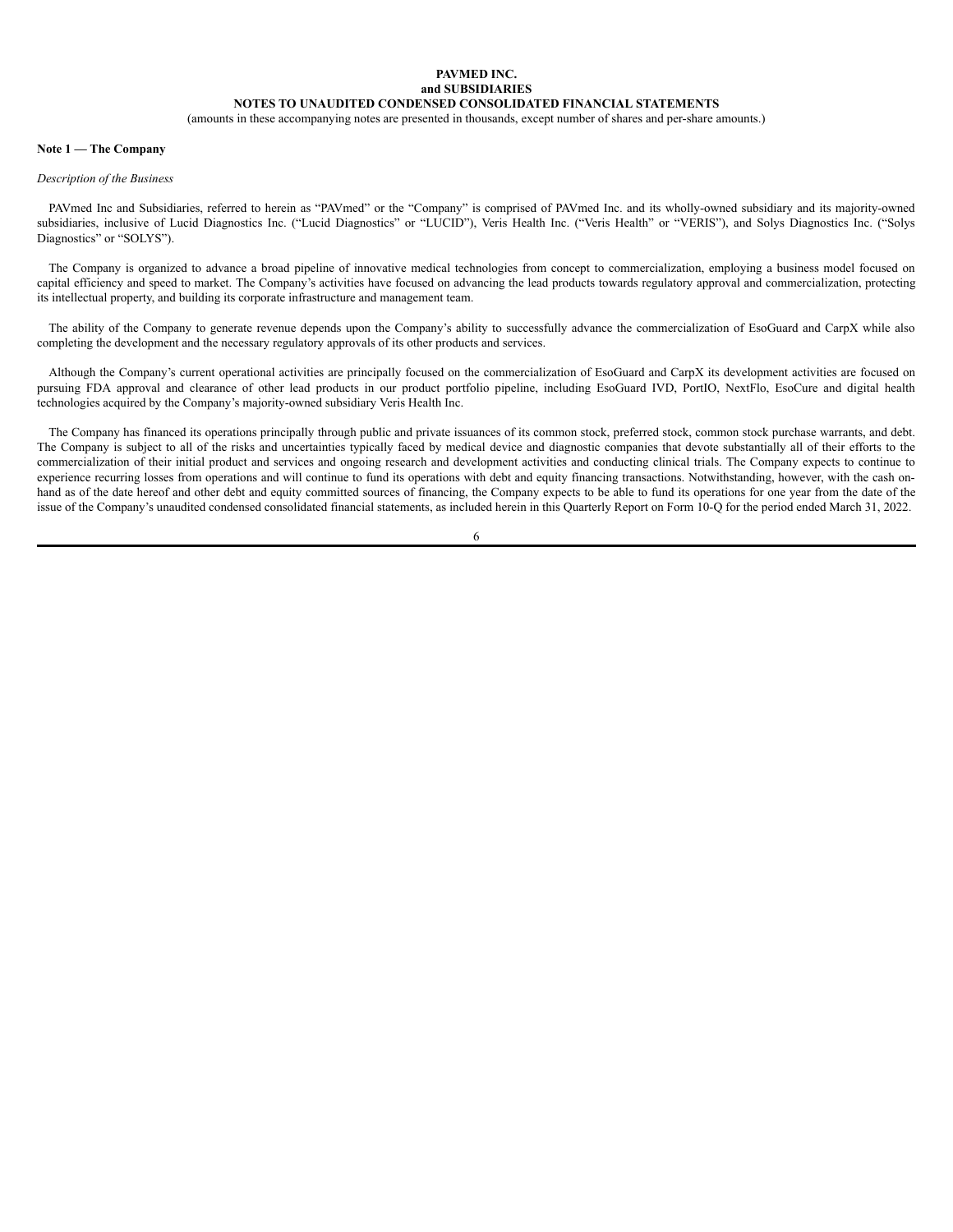### **Note 2 — Summary of Significant Accounting Policies and Recent Accounting Standards Updates**

#### **Significant Accounting Policies**

The Company's significant accounting policies are as disclosed in the Company's annual report on Form 10-K for the year ended December 31, 2021 as filed with the SEC on April 6, 2022, except as otherwise noted herein below.

#### **Basis of Presentation**

The accompanying unaudited condensed consolidated financial statements have been prepared in accordance with accounting principles generally accepted in the United States of America ("U.S. GAAP"), and applicable rules and regulations of the United States Securities and Exchange Commission ("SEC"), and include the accounts of the Company and its wholly-owned and majority-owned subsidiaries. All significant intercompany transactions and balances have been eliminated in consolidation. The Company holds a majority-ownership interest and has controlling financial interest in each of: Lucid Diagnostics Inc., Veris Health Inc., and Solys Diagnostics Inc., with the corresponding noncontrolling interest included as a separate component of consolidated stockholders' equity (deficit), including the recognition in the unaudited condensed consolidated statement of operations of a net loss attributable to the noncontrolling interest based on the respective minority-interest equity ownership of each majority-owned subsidiary. See Note 16, *Noncontrolling Interest*, for a discussion of each of the majority-owned subsidiaries noted above. The Company manages its operations as a single operating segment for the purposes of assessing performance and making operating decisions.

All amounts in the accompanying consolidated financial statements and these notes thereto are presented in thousands of dollars, if not otherwise noted as being presented in millions of dollars, except for shares and per share amounts.

#### **Contingent Consideration**

Contingent Consideration relates to the potential payment for an acquisition that is contingent upon the achievement of the acquired business meeting certain milestones. The Company records contingent consideration at fair value at the date of acquisition based on the consideration expected to be transferred. For potential payments related to milestone achievements, the Company estimated the fair value based on the probability of achievement of such milestones. The assumptions utilized in the calculation of the acquisition date fair value include probability of success and the discount rates. Contingent consideration involves certain assumptions requiring significant judgment and actual results may differ from assumed and estimated amounts. Contingent consideration is remeasured each reporting period, and subsequent changes in fair value, including accretion for the passage of time, are recognized within other income (expense), net in the Company's unaudited condensed consolidated statements of operations.

### **Use of Estimates**

In preparing the unaudited condensed consolidated financial statements in conformity with U.S. GAAP, management is required to make estimates and assumptions that affect the reported amounts of assets, inclusive of acquired intangible assets and the determination of corresponding carrying value reserve, if any, and liabilities and the disclosure of contingent losses, as of the date of the consolidated financial statements, as well as the reported amounts of revenue and expenses during the reporting period. Significant estimates in these consolidated financial statements include those related to the estimated fair value of stock-based equity awards, contingent consideration and common stock purchase warrants. Other significant estimates include the provision or benefit for income taxes and the corresponding valuation allowance on deferred tax assets. Additionally, management's assessment of the Company's ability to continue as a going concern involves the estimation of the amount and timing of future cash inflows and outflows. On an ongoing basis, the Company evaluates its estimates and assumptions. The Company bases its estimates on historical experience and on various other assumptions believed to be reasonable. Due to inherent uncertainty involved in making estimates, actual results reported in future periods may be affected by changes in these estimates.

### *Recent Accounting Standards Updates Adopted*

Effective December 31, 2021, the Company adopted FASB ASC Topic 842, Leases, ("ASC 842"). ASC 842 established a right-of-use ("ROU") model requiring a lessee to recognize a ROU asset and a lease liability for all leases with terms greater-than 12 months. Leases are classified as either finance or operating, with classification affecting the pattern of expense recognition in the income statement. The Company's adoption of ASC 842 did not have an effect on the Company's consolidated financial statements. See Note 8, *Leases*.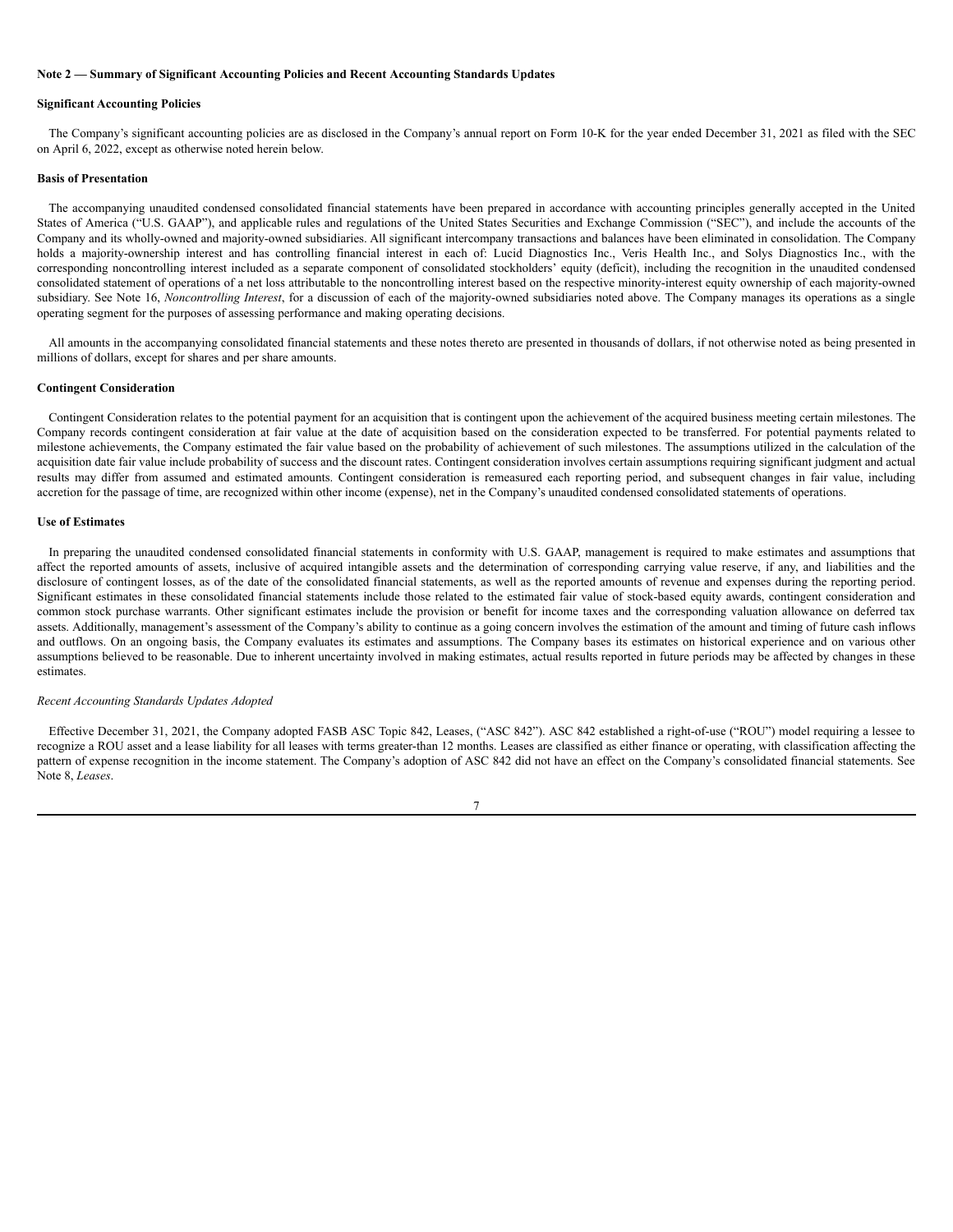### **Note 3 — Patent License Agreement - Case Western Reserve University**

The Company has a patent license agreement with Case Western Reserve University ("CWRU") which provides for each of patent fees reimbursement payments, milestone payments and royalty payments - each as discussed below. For further details of this agreement, see Note 3 of the Company's Consolidated Financial Statements in the Company's Form 10-K for the year ended December 31, 2021.

Lucid Diagnostics Inc. is responsible for reimbursement of certain CWRU billed patent fees. See Note 5, *Related Party Transactions*, for patent fee reimbursement payments paid to CWRU in the periods ended March 31, 2022 and 2021.

The CWRU License Agreement contained milestones for which a \$75 research and development expense was recognized and paid with respect to the achievement of the regulatory milestone related to FDA clearance of EsoCheck. The CWRU License Agreement was amended effective February 12, 2021 such that a regulatory milestone related to FDA PMA submission of a licensed product ("PMA Milestone") is included in the Amended CWRU License Agreement, and is the sole remaining unachieved milestone, for which a \$200 milestone payment would be payable to CWRU upon its achievement.

Under the Amended CWRU License Agreement, the Company is required to pay a royalty fee to CWRU with respect to the "Licensed Products" (as defined in the CWRU License Agreement) of a percentage of "Net Sales", as defined in the Amended CWRU License Agreement, as follows: 5.0% of Net Sales up to \$100.0 million per year; and 8.0% of Net Sales of \$100.0 million or greater per year, with such amounts subject-to a minimum annual royalty fee. The Company recorded a royalty expense of \$10 for the three months ended March 31, 2022

#### **Note 4 — Revenue from Contracts with Customers**

Revenue is recognized when the satisfaction of the performance obligation occurs, which is when the delivery of product and /or the provision of service is rendered, and is measured as the amount of estimated consideration expected to be realized. In the period ended March 31, 2022, the Company recognized revenue under the EsoGuard Commercialization Agreement, dated August 1, 2021, as discussed below.

### *EsoGuard Commercialization Agreement*

The Company, through its majority-owned subsidiary, Lucid Diagnostics Inc., entered into the EsoGuard Commercialization Agreement, dated August 1, 2021, with its Commercial Laboratory Improvements Act ("CLIA") certified commercial laboratory service provider, ResearchDx Inc. ("RDx"), an unrelated third-party. The EsoGuard Commercialization Agreement is on a month-to-month basis, and may be terminated by either party thereto, with or without cause, upon forty-five (45) days prior written notice.

On February 25, 2022, the EsoGuard Commercialization Agreement was terminated in conjunction with the execution of an Asset Purchase Agreement between LucidDx Labs Inc., a wholly-owned subsidiary of Lucid Diagnostics Inc. and RDx, as such agreement is further discussed in Note 6*, Acquisitions*.

### *Revenue Recognized*

In the period ended March 31, 2022, the Company recognized total revenue of \$189, which represents the minimum fixed monthly fee of \$100 to be paid by RDx for the delivery of services under the EsoGuard Commercialization Agreement for the period from the agreement inception date of August 1, 2021 and prorated to February 25, 2022. The monthly fee was deemed to be collectible for such period as RDx has timely paid the applicable respective monthly fee.

### *Cost of Revenue*

The cost of revenue recognized with respect to the revenue recognized under the EsoGuard Commercialization Agreement for the period ended March 31, 2022 totaled \$369, inclusive of employee related costs of employees engaged in the delivery of the administration to patients of the EsoCheck cell sample collection procedure, EsoCheck devices and EsoGuard mailers (cell sample shipping costs) distributed to medical practitioners' locations and the Lucid Test Centers; Lucid Test Centers operating expenses, including rent expense and supplies; and royalty fees incurred under the Amended CWRU License Agreement.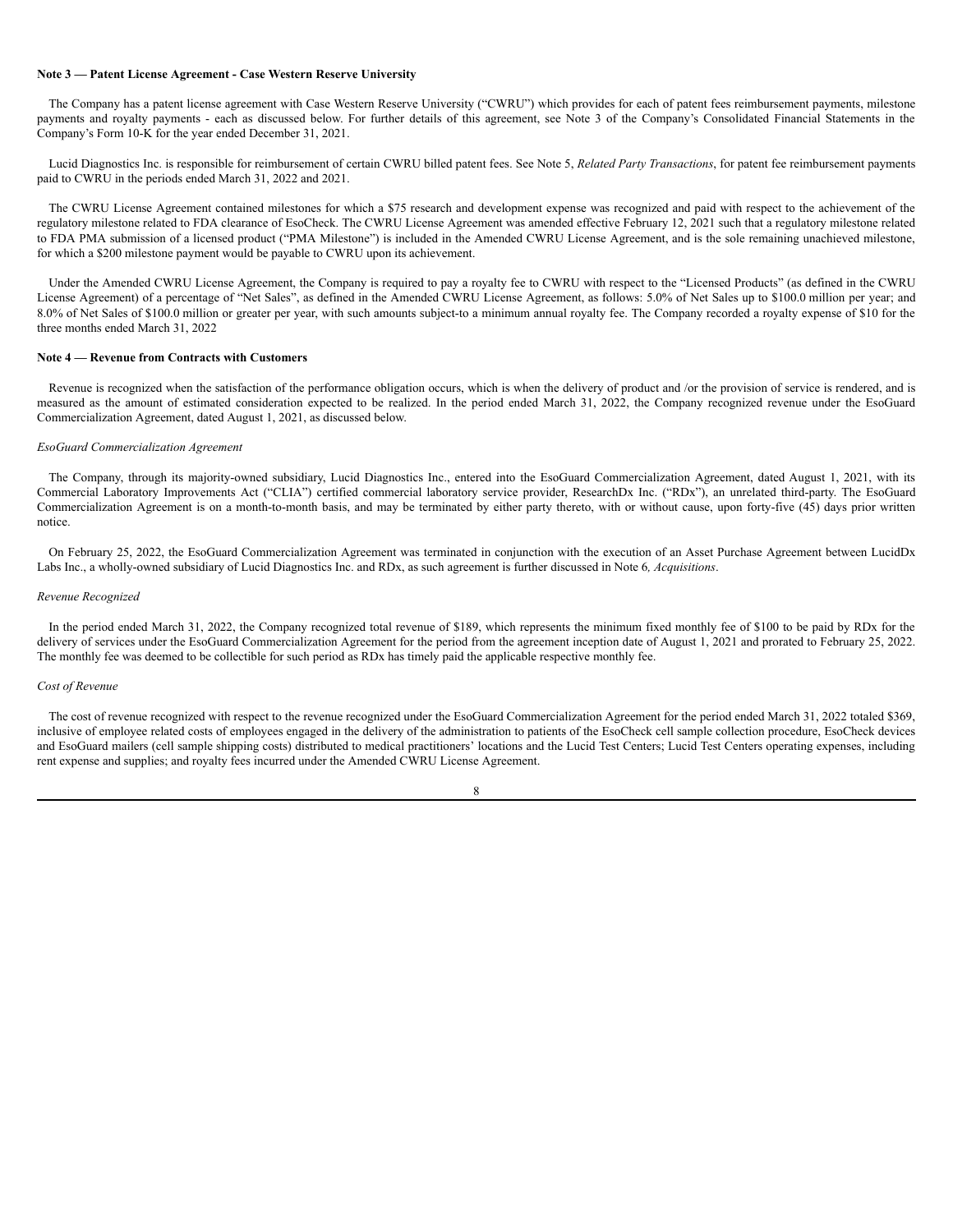### **Note 5 — Related Party Transactions**

*Case Western Reserve University and Physician Inventors - CWRU License Agreement*

Case Western Reserve University ("CWRU") and each of the three physician inventors of the intellectual property licensed under the CWRU License Agreement ("Physician Inventors") each hold equity ownership minority interests in Lucid Diagnostics Inc. The expenses incurred with respect to the CWRU License Agreement and the three Physician Inventors, as classified in the accompanying consolidated statement of operations for the periods indicated are summarized as follows:

|                                                                                 | <b>Three Months Ended March 31,</b> |    |      |     |  |
|---------------------------------------------------------------------------------|-------------------------------------|----|------|-----|--|
|                                                                                 | 2022                                |    | 2021 |     |  |
| Cost of Revenue                                                                 |                                     |    |      |     |  |
| CWRU – Royalty Fee                                                              | q                                   | J. |      |     |  |
|                                                                                 |                                     |    |      |     |  |
| General and Administrative Expense                                              |                                     |    |      |     |  |
| Stock-based compensation expense - Physician Inventors' restricted stock awards | 272                                 |    |      | 91  |  |
|                                                                                 |                                     |    |      |     |  |
| <b>Research and Development Expense</b>                                         |                                     |    |      |     |  |
| CWRU License Agreement - reimbursement of patent legal fees                     |                                     |    |      |     |  |
| Fees - Physician Inventors' consulting agreements                               | ◠                                   |    |      | 13  |  |
| Sponsored research agreement                                                    |                                     |    |      |     |  |
| Stock-based compensation expense – Physician Inventors' stock options           | 46                                  |    |      |     |  |
| <b>Total Related Party Expenses</b>                                             | 338                                 |    |      | 110 |  |

Lucid Diagnostics Inc. entered into consulting agreements with each of the three Physician Inventors, with each such consulting agreement providing for compensation on a contractual rate per hour for consulting services provided, and an expiration date of May 12, 2024, upon the agreements' renewal effective May 12, 2021. Additionally, as discussed below, each of the Physician Inventors have been granted stock options under the PAVmed Inc. 2014 Long-Term Incentive Equity Plan, and stock options and restricted stock awards under the Lucid Diagnostics Inc. 2018 Long-Term Incentive Equity Plan.

Under each of their respective (initial) consulting agreements with Lucid Diagnostics Inc., the three Physician Inventors were each granted 25,000 stock options under the PAVmed Inc. 2014 Equity Plan, with a grant date of May 12, 2018, an exercise price of \$1.59 per share of common stock of PAVmed Inc., vesting ratably on a quarterly basis commencing June 30, 2018 and ending March 31, 2021, and a contractual period of ten years from the date of grant. As of March 31, 2021, such stock options were fully vested and exercisable. Each of the Physician Inventors were granted 50,000 stock options under the PAVmed Inc. 2014 Equity Plan, with a grant date of June 21, 2021, an exercise price of \$6.41 per share of common stock of PAVmed Inc., vesting ratably on a quarterly basis commencing June 30, 2021 and ending March 31, 2024, and a contractual period of ten years from the date of grant.

On March 1, 2021, restricted stock awards were granted under the Lucid Diagnostics Inc. 2018 Equity Plan to each of the three Physician Inventors, with such restricted stock awards having a single vesting date of March 1, 2023, with the fair value of such restricted stock awards recognized as stock-based compensation expense ratably on a straight-line basis over the vesting period, which is commensurate with the service period. The restricted stock awards are subject to forfeiture if the requisite service period is not completed.

See Note 13, *Stock-Based Compensation*, for information regarding each of the "PAVmed Inc. 2014 Long-Term Incentive Equity Plan" and the separate "Lucid Diagnostics Inc 2018 Long-Term Incentive Equity Plan"; and Note 16, *Noncontrolling Interest*, for a discussion of Lucid Diagnostics Inc. and the corresponding noncontrolling interests.

 $\mathbf Q$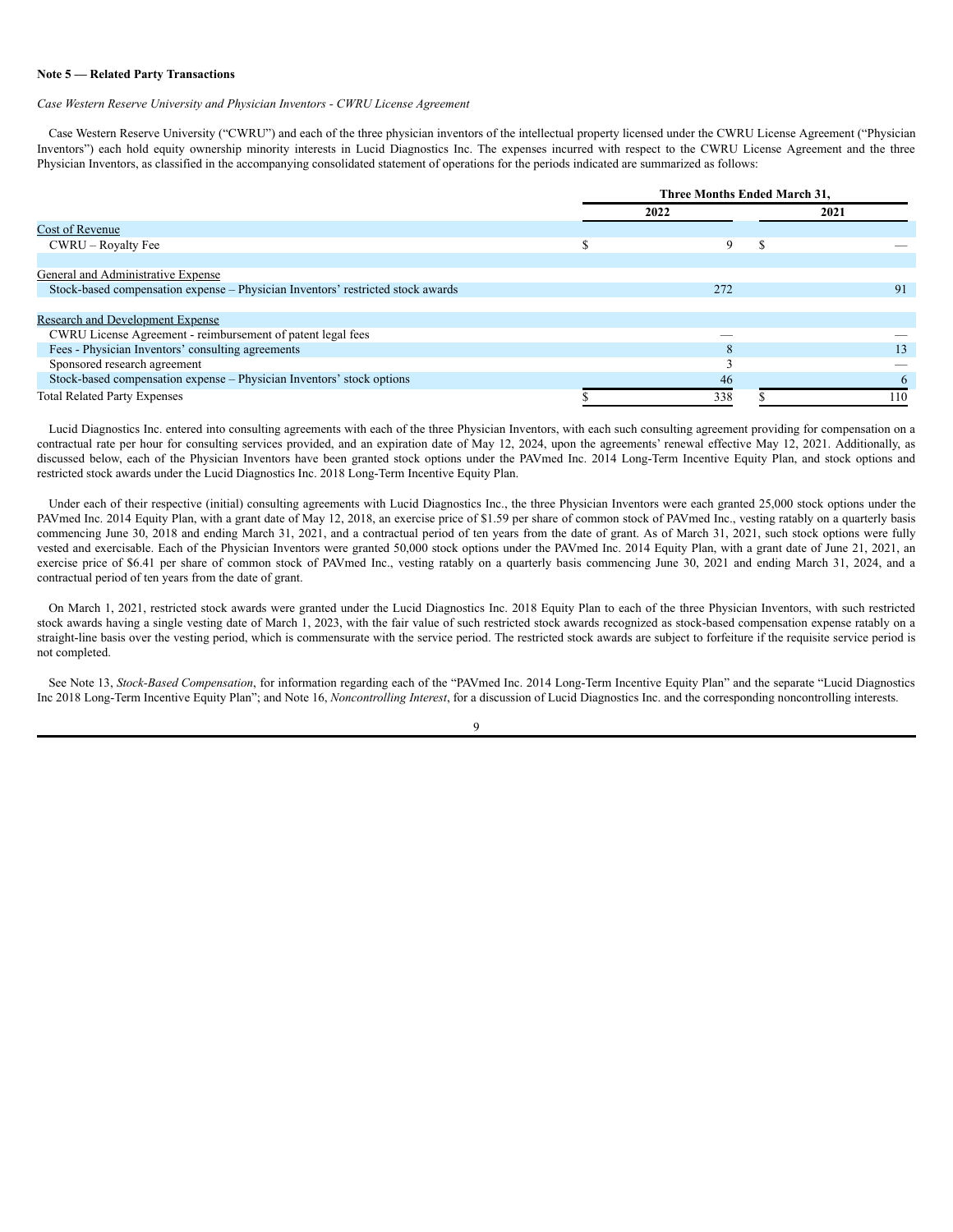### **Note 5 — Related Party Transactions** - continued

### *Other Related Party Transactions*

Lucid Diagnostics Inc. previously entered into a consulting agreement with Stanley N. Lapidus, effective June 2020 with such consulting agreement providing for compensation on a contractual rate per hour for consulting services provided. In July 2021, Mr. Lapidus was appointed as Vice Chairman of the Board of Directors of Lucid Diagnostics Inc. Lucid Diagnostics Inc. recognized general and administrative expense of \$6 in the period ended March 31, 2021 in connection with the consulting agreement.

Veris Health Inc. entered into a consulting agreement with Andrew Thoreson, M.D. effective June 2021 with such consulting agreement providing for compensation on a contractual rate per hour for consulting services provided. Veris Health Inc. recognized general and administrative expense of \$25 in the period ended March 31, 2022 in connection with the consulting agreement.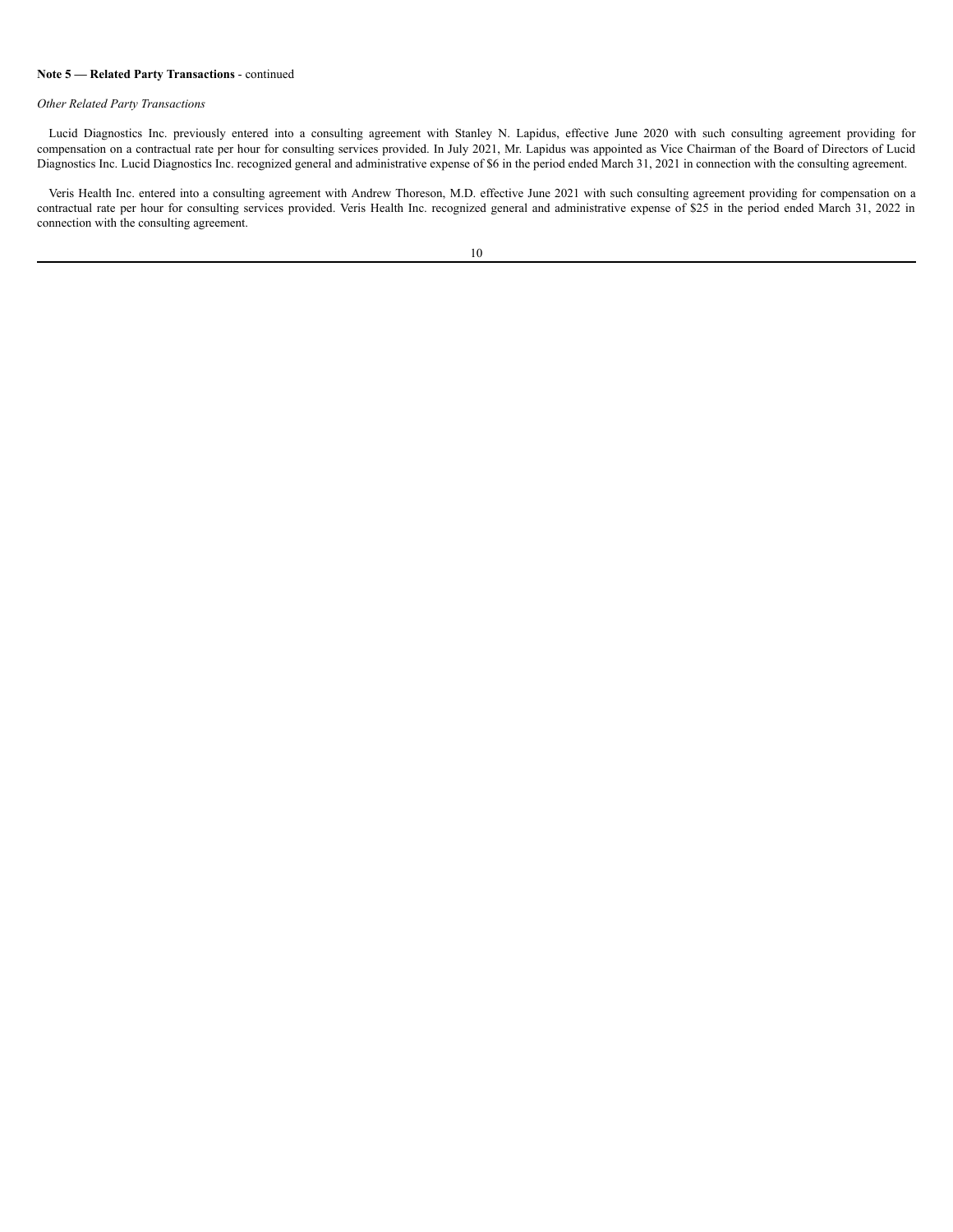### **Note 6 — Acquisitions**

#### *Asset Purchase Agreement - ResearchDx Inc.*

On February 25, 2022, LucidDx Labs, Inc., entered into an asset purchase agreement ("APA") with ResearchDx, Inc. ("RDx"), an unrelated third-party - "RDx APA". Under the RDx APA, LucidDx Labs Inc. acquired certain assets from RDx to be combined with LucidDx Labs Inc. purchased and leased property and equipment to establish a Company-owned CLIA certified, CAP accredited commercial clinical laboratory capable of performing the EsoGuard® Esophageal DNA assay, inclusive of DNA extraction, next generation sequencing ("NGS") and specimen storage. Prior to consummation of the RDx APA, RDx provided such laboratory services at its owned CLIA-certified, CAPaccredited laboratory.

As of March 31, 2022, the Company's preliminary analysis is that the RDx APA transaction is a business combination, resulting in the recognition and measurement of a preliminary purchase consideration in accordance with the valuation methodology described in Note 2, *Summary of Significant Accounting Policies and Recent Accounting Standards Updates*.

Under the terms of the RDx APA, LucidDx Labs Inc. will pay RDx an aggregate purchase price of up to \$6.2 million for the acquired assets. The total of \$6.2 million is comprised of non-contingent purchase consideration of \$1.0 million (included in "Accrued expenses and other liabilities" on the accompanying unaudited condensed consolidated balance sheets, as of March 31, 2022), and contingent purchase consideration of a total of \$5.2 million face value, with such contingent purchase consideration having a preliminary \$4,714 initial estimated fair value as of the transaction date. The preliminary \$5,714 purchase consideration (inclusive of both the non-contingent and contingent purchase consideration discussed above) is unallocated as of March 31, 2022, and as such is included in intangible assets in the accompanying unaudited consolidated balance sheet. The preliminary estimated fair value of the contingent purchase price consideration and the identification and estimated fair value of acquired assets are subject-to further revision.

Concurrent with the RDx APA, LucidDx Labs Inc. and RDx also entered into a management services agreement ("RDx MSA"), with a term of three years, and a total of approximately \$1.8 million payable in equal quarterly payments.

### *Pro Forma Information*

The RDx acquisition impact for purposes of pro forma financial disclosures would have primarily impacted the Company's EsoGuard Commercialization Agreement with RDx. The impact is reflected in the table below:

|                                      |    | Three Months Ended March 31, |           |               |         |  |  |
|--------------------------------------|----|------------------------------|-----------|---------------|---------|--|--|
|                                      |    | 2022                         |           |               | 2021    |  |  |
| Revenue                              |    |                              |           |               |         |  |  |
| As reported                          |    |                              | 189       | $\mathcal{S}$ |         |  |  |
| Pro forma                            |    |                              |           | D             |         |  |  |
| Net Loss                             |    |                              |           |               |         |  |  |
| As reported                          |    | ጦ                            | (16,940)  | \$            | (9,506) |  |  |
| Pro forma                            |    | - 33                         | (17, 129) | <sup>\$</sup> | (9,506) |  |  |
| Basic and diluted net loss per share |    |                              |           |               |         |  |  |
| As reported                          |    |                              | (0.20)    | $\mathbb{S}$  | (0.13)  |  |  |
| Pro forma                            |    |                              | (0.20)    | \$            | (0.13)  |  |  |
|                                      | 11 |                              |           |               |         |  |  |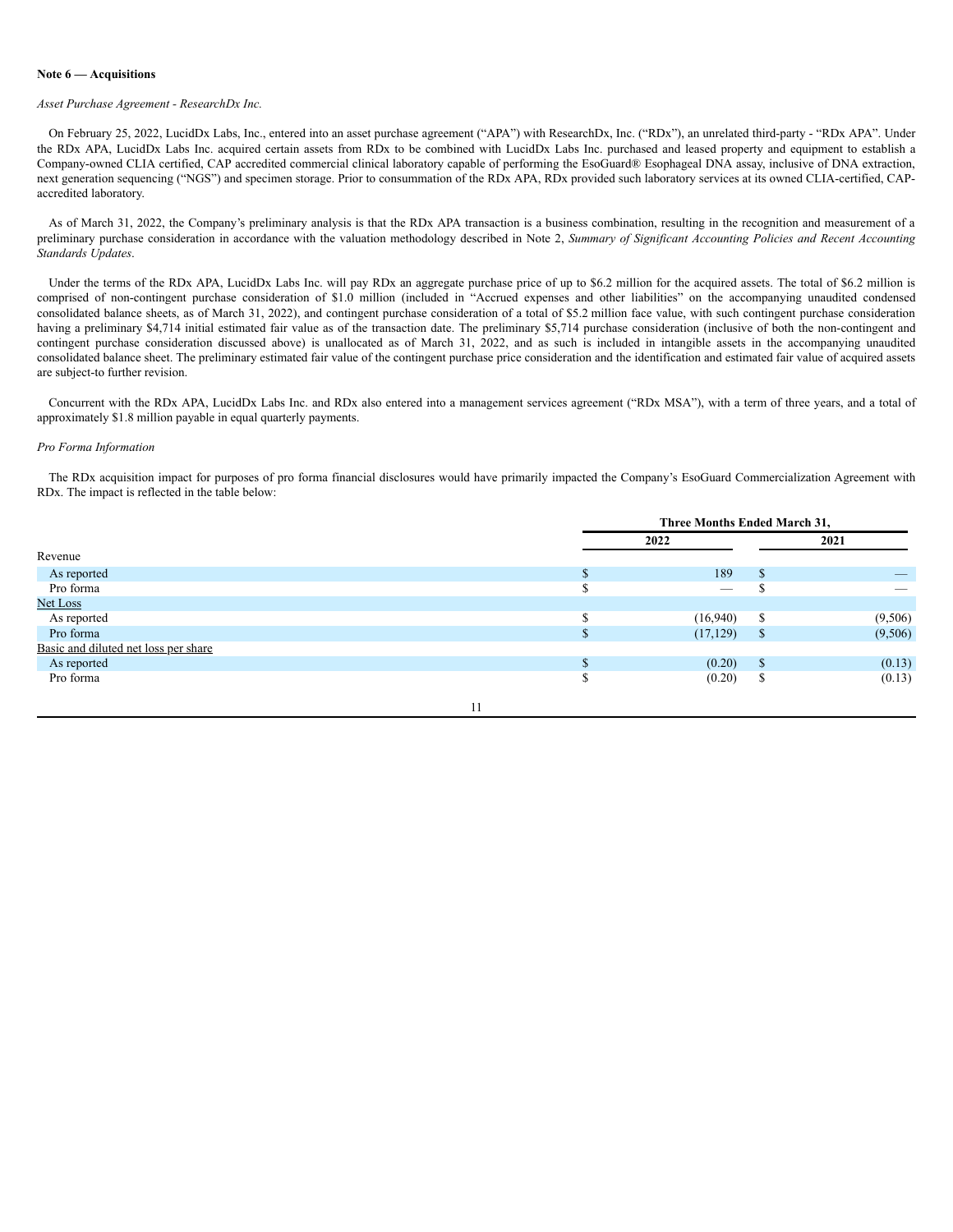### **Note 7 — Prepaid Expenses, Deposits, and Other Current Assets**

#### *Current Assets*

Prepaid expenses and other current assets consisted of the following as of:

|                                                           | <b>March 31, 2022</b> |       |  | December 31, 2021 |  |  |
|-----------------------------------------------------------|-----------------------|-------|--|-------------------|--|--|
| Advanced payments to service providers and suppliers      |                       | 651   |  | 808               |  |  |
| Prepaid insurance                                         |                       | 1,174 |  | 1,856             |  |  |
| Deposits                                                  |                       | 2,973 |  | 1,989             |  |  |
| Deferred financing charges                                |                       | 1,014 |  |                   |  |  |
| EsoCheck cell collection supplies                         |                       | 266   |  | 434               |  |  |
| EsoGuard mailer supplies                                  |                       | 65    |  | 59                |  |  |
| CarpX devices                                             |                       | 33    |  | 33                |  |  |
| Total prepaid expenses, deposits and other current assets |                       | 6,176 |  | 5.179             |  |  |

#### **Note 8 — Leases**

Supplemental disclosure of cash flow information related to the Company's cash and non-cash activities with its leases are as follows:

|                                                                              | <b>Three Months Ended March 31.</b> |  |      |       |  |
|------------------------------------------------------------------------------|-------------------------------------|--|------|-------|--|
|                                                                              | 2022                                |  | 2021 |       |  |
| Cash paid for amounts included in the measurement of lease liabilities       |                                     |  |      |       |  |
| Operating cash flows from operating leases                                   | 224                                 |  |      |       |  |
| Non-cash investing and financing activities                                  |                                     |  |      |       |  |
| Right-of-use assets obtained in exchange for new operating lease liabilities | 3.151                               |  |      |       |  |
| Weighted-average remaining lease term - operating leases (in years)          | 3.32                                |  |      |       |  |
| Weighted-average discount rate - operating leases                            | 7.875%                              |  |      | $-$ % |  |

As of March 31, 2022, the Company's right-of-use assets from operating leases are \$2,951, which are reporting in right-of-use assets - operating leases in the unaudited condensed consolidated balance sheets. As of March 31, 2022, the Company has outstanding operating lease obligations of \$2,981, of which \$873 is reported in operating lease liabilities, current portion and \$2,108 is reporting in operating lease liabilities less current portion in the Company's unaudited condensed consolidated balance sheets. The Company did not have operating leases as of December 31, 2021. The Company calculates its incremental borrowing rates for specific lease terms, used to discount future lease payments, as a function of the financing terms the Company would likely receive on the open market.

The Company executed lease agreements for: office space in Horsham, Pennsylvania, which commenced May 1, 2022; and a new light manufacturing facility in Riverton, Utah, with expected commencement of October 2022.

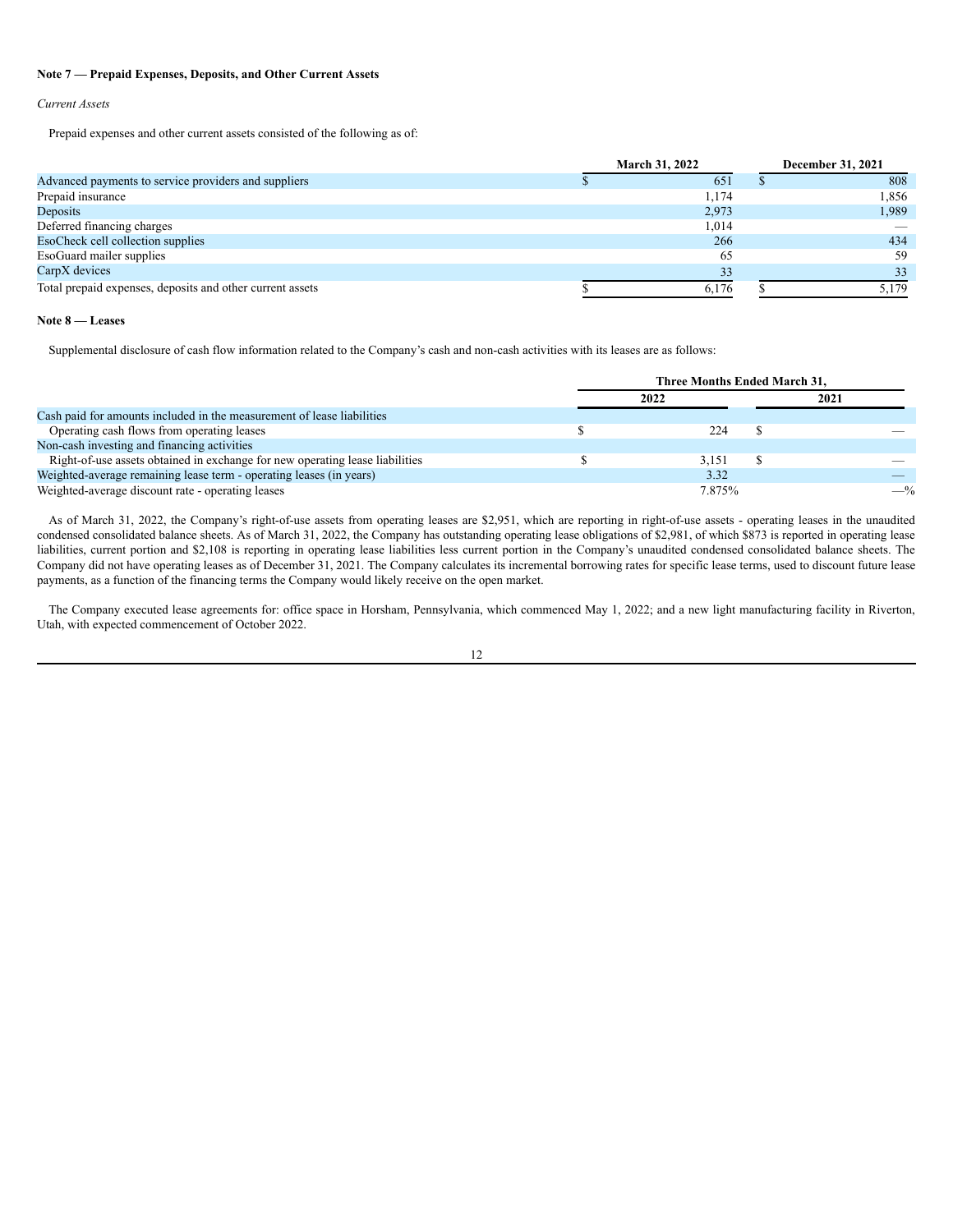### **Note 9 — Intangible Assets**

Intangible assets, less accumulated amortization, consisted of the following as of:

|                                     | <b>Estimated Useful Life</b> | <b>March 31, 2022</b> | December 31, 2021 |
|-------------------------------------|------------------------------|-----------------------|-------------------|
| Defensive asset                     | 5 years                      | 2,105                 | 2,105             |
| Other                               | l year                       | 70                    | 70                |
| Identified finite intangible assets |                              | 2,175                 | 2,175             |
| Unallocated purchase consideration  |                              | 5,714                 |                   |
| Total Intangible asset              |                              | 7,889                 | 2,175             |
| Less Accumulated Amortization       |                              | (269)                 | (146)             |
| Total Intangible Assets, net        |                              | 7,620                 | 2,029             |

(1) See Note 6, Acquisitions - Asset Purchase Agreement - Research Dx Inc., for a discussion of the "unallocated purchase consideration" recognized as an intangible asset as of March 31, 2022, as presented in the table above.

Amortization expense of the acquired intangible assets discussed above was \$123 for the period ended March 31, 2022 (there was no such amortization expense for the prior period ended March 31, 2021), and is included in general and administrative expenses in the accompanying consolidated statements of operations. As of March 31, 2022, the estimated future amortization expense associated with the Company's identified finite-lived intangible assets (except for the unallocated purchase consideration included in total intangible asset presented above) for each of the five succeeding fiscal years is as follows:

| 2022 (remainder of year) | 327  |
|--------------------------|------|
| 2023                     | 421  |
| 2024                     | 421  |
| 2025                     | 421  |
| 2026                     | 316  |
| Thereafter               |      |
| Total                    | .906 |
|                          |      |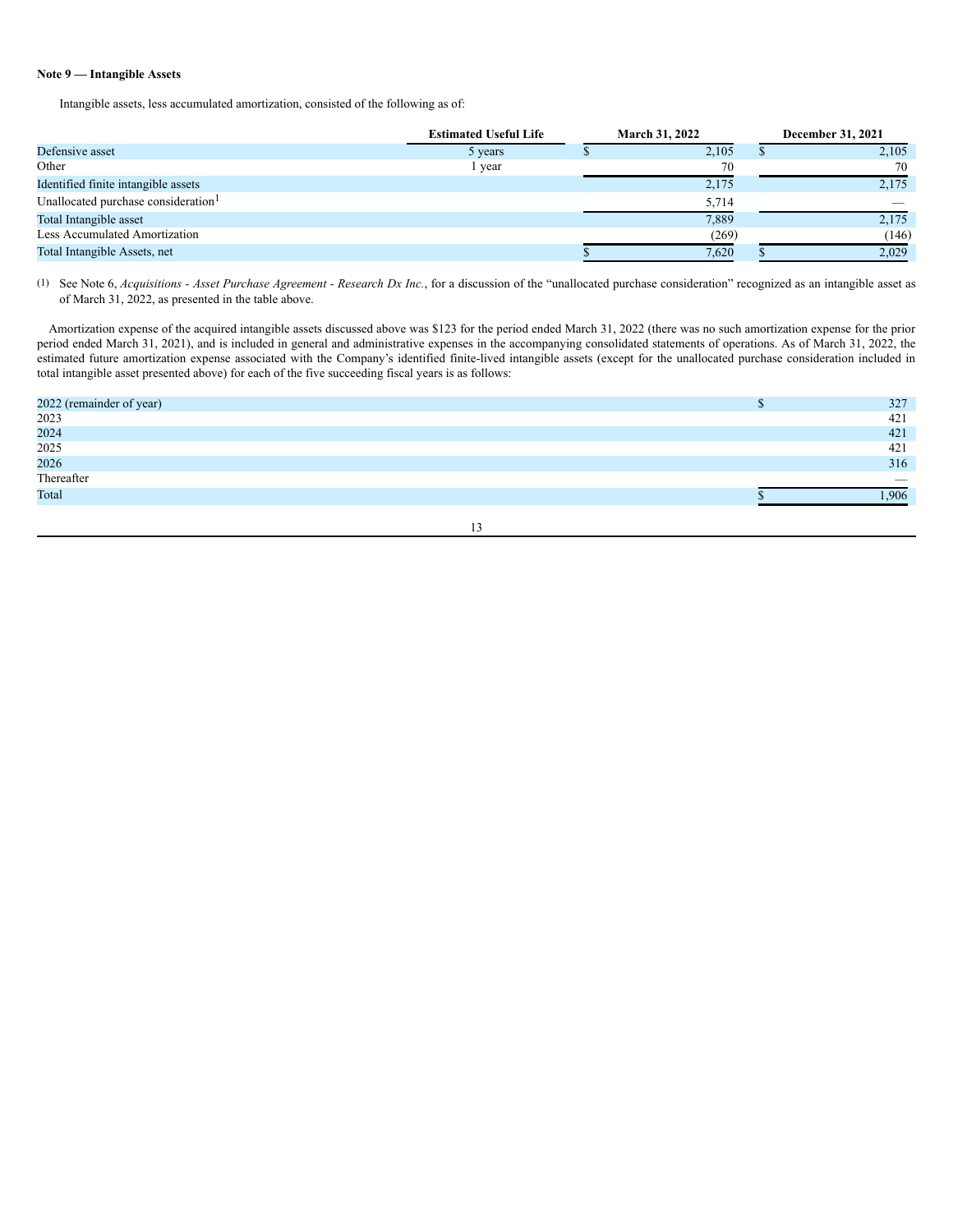### **Note 10 — Commitment and Contingencies**

### *Legal Proceedings*

On November 2, 2020, a stockholder of the Company, on behalf of himself and other similarly situated stockholders, filed a complaint in the Delaware Court of Chancery alleging broker non-votes were not properly counted in accordance with the Company's bylaws at the Company's Annual Meeting of Stockholders on July 24, 2020, and, as a result, asserted certain matters deemed to have been approved were not so approved (including matters relating to the increase in the size of the 2014 Equity Plan and the ESPP). The relief sought under the complaint includes certain corrective actions by the Company, but did not seek any specific monetary damages. The Company did not believe it was clear the prior approval of these matters was invalid or otherwise ineffective. However, to avoid any uncertainty and the expense of further litigation, on January 5, 2021, the Company's Board of Directors determined it would be advisable and in the best interests of the Company and its stockholders to re-submit these proposals to the Company's stockholders for ratification and/or approval. In this regard, the Company held a special meeting of stockholders on March 4, 2021, at which such matters were ratified and approved. The parties have reached agreement on a proposed Settlement Term Sheet Agreement, dated January 28, 2021, to settle the complaint, the terms of which do not contemplate payment of monetary damages to the putative class in the proceeding. The settlement of the complaint is pending approval by the Court. The settlement hearing before the Court is scheduled for November 3, 2022.

On December 23, 2020, Benchmark Investments, Inc. filed a complaint against the Company in the U.S. District Court of the Southern District of New York alleging the registered direct offerings of shares of common stock of the Company completed in December 2020 were in violation of provisions set forth in an engagement letter between the Company and Kingswood Capital Markets, a "division" of Benchmark Investments, Inc. On December 16, 2021, the court granted PAVmed's motion to dismiss the case for lack of subject matter jurisdiction. On February 7, 2022, Benchmark Investments LLC, which claimed to be affiliated with Benchmark Investments, Inc., filed a new complaint in the Supreme Court of the State of New York, New York County, asserting claims similar to those in the federal action, and adding to its allegations that financings conducted by the Company in January 2021 and February 2021 also violated the Company's engagement letter with Kingswood Capital Markets. The Company disagrees with the allegations set forth in the complaint and intends to vigorously contest the complaint.

In the ordinary course of our business, particularly as it begins commercialization of its products, the Company may be subject to certain other legal actions and claims, including product liability, consumer, commercial, tax and governmental matters, which may arise from time to time. Except as otherwise noted herein, the Company does not believe it is currently a party to any other pending legal proceedings. Notwithstanding, legal proceedings are subject-to inherent uncertainties, and an unfavorable outcome could include monetary damages, and excessive verdicts can result from litigation, and as such, could result in a material adverse impact on the Company's business, financial position, results of operations, and /or cash flows. Additionally, although the Company has specific insurance for certain potential risks, the Company may in the future incur judgments or enter into settlements of claims which may have a material adverse impact on the Company's business, financial position, results of operations, and /or cash flows.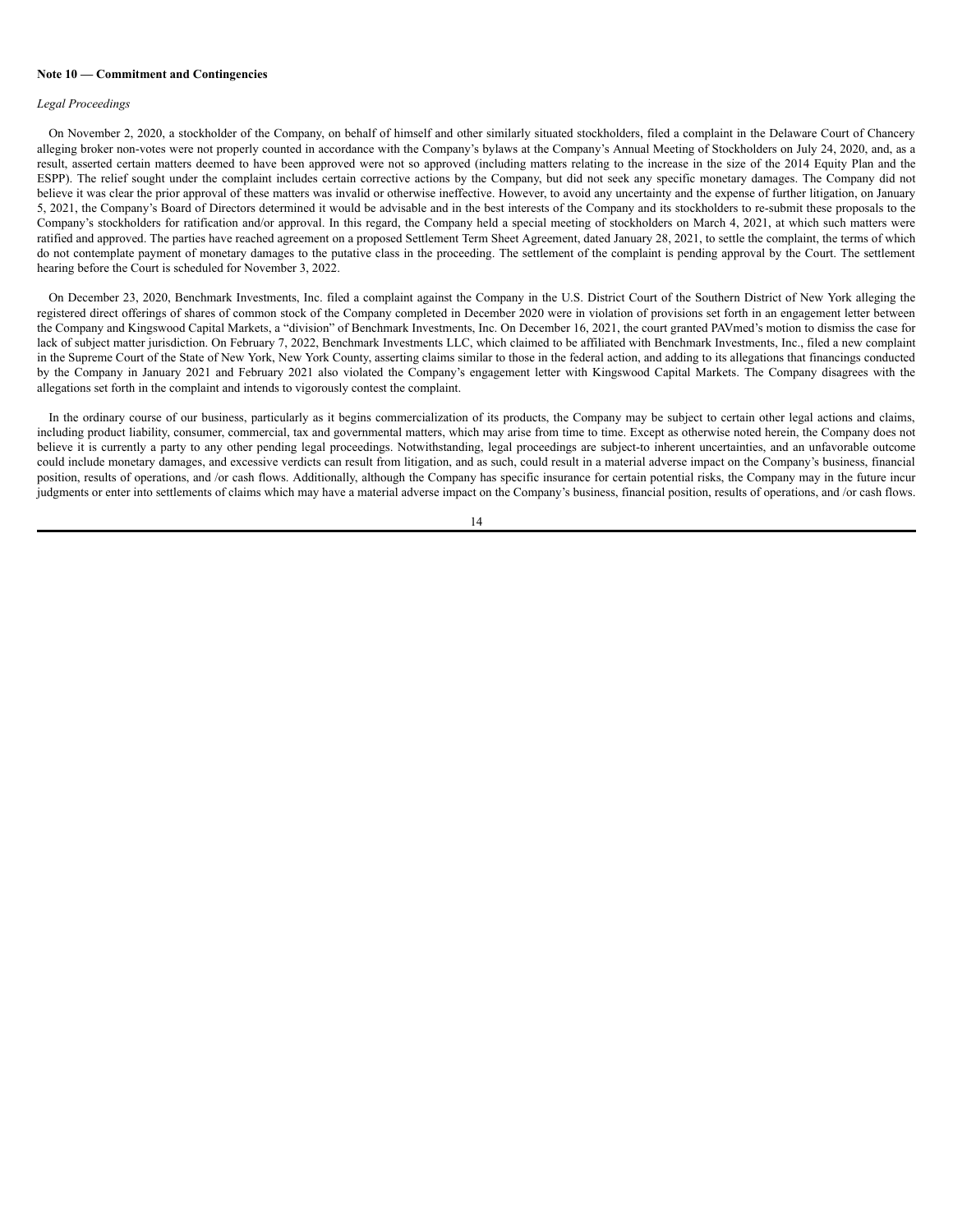### **Note 11 — Financial Instruments Fair Value Measurements**

### *Recurring Fair Value Measurements*

The fair value hierarchy table for the reporting dates noted is as follows:

|                                  | Fair Value Measurement on a Recurring Basis at Reporting<br>Date $Using(1)$ |                          |  |  |  |       |       |       |
|----------------------------------|-----------------------------------------------------------------------------|--------------------------|--|--|--|-------|-------|-------|
|                                  | Level-3 Inputs<br>Level-1 Inputs<br>Level-2 Inputs                          |                          |  |  |  |       | Total |       |
| <b>March 31, 2022</b>            |                                                                             |                          |  |  |  |       |       |       |
| Contingent consideration payable |                                                                             | $\overline{\phantom{m}}$ |  |  |  | 4,887 |       | 4,887 |
| Totals                           |                                                                             |                          |  |  |  | 4,887 |       | 4,887 |

(1) As noted above, as presented in the fair value hierarchy table, Level-1 represents quoted prices in active markets for identical items, Level-2 represents significant other observable inputs, and Level-3 represents significant unobservable inputs. There were no transfers between the respective Levels during the period ended March 31, 2022.

### *Fair value measurements of contingent consideration*

The Company recorded \$4.9 million, which is the fair value, of contingent consideration related to the RDx acquisition. The Company is required to make contingent consideration payments of up to \$5.2 million related to the RDx APA agreement. The contingent agreement is based on achieving milestones to obtain certain certifications and licensing rights. The Company estimated the fair value on a probability based model that assessed achievement of such milestones. The model used present value factors, that applied probability ranges of 94-99%, a discount rate of 7.875% and achievement times ranging from one month to six months to achieve the respective milestones.

The final settlement of contingent consideration liabilities for the acquisition could vary from current estimates based on the actual results of the financial measures described above. This liability is considered to be a Level 3 financial liability that is re-measured each reporting period. The change in fair value of contingent consideration for these acquisitions is included in other income (expense), net.

The following table presents a reconciliation of the liability measured at fair value on a recurring basis using significant unobservable inputs (Level 3):

|                                                                   | <b>March 31, 2022</b> |
|-------------------------------------------------------------------|-----------------------|
| Fair value of contingent consideration at the date of acquisition | 4.714                 |
| Payments                                                          | $-$                   |
| Change in fair value of contingent consideration                  |                       |
| Contingent consideration payable                                  | 4.887                 |

As of December 31, 2021 there were no fair value measurements.

See Note 12, *Debt* for convertible notes the Company has entered into subsequent to March 31, 2022.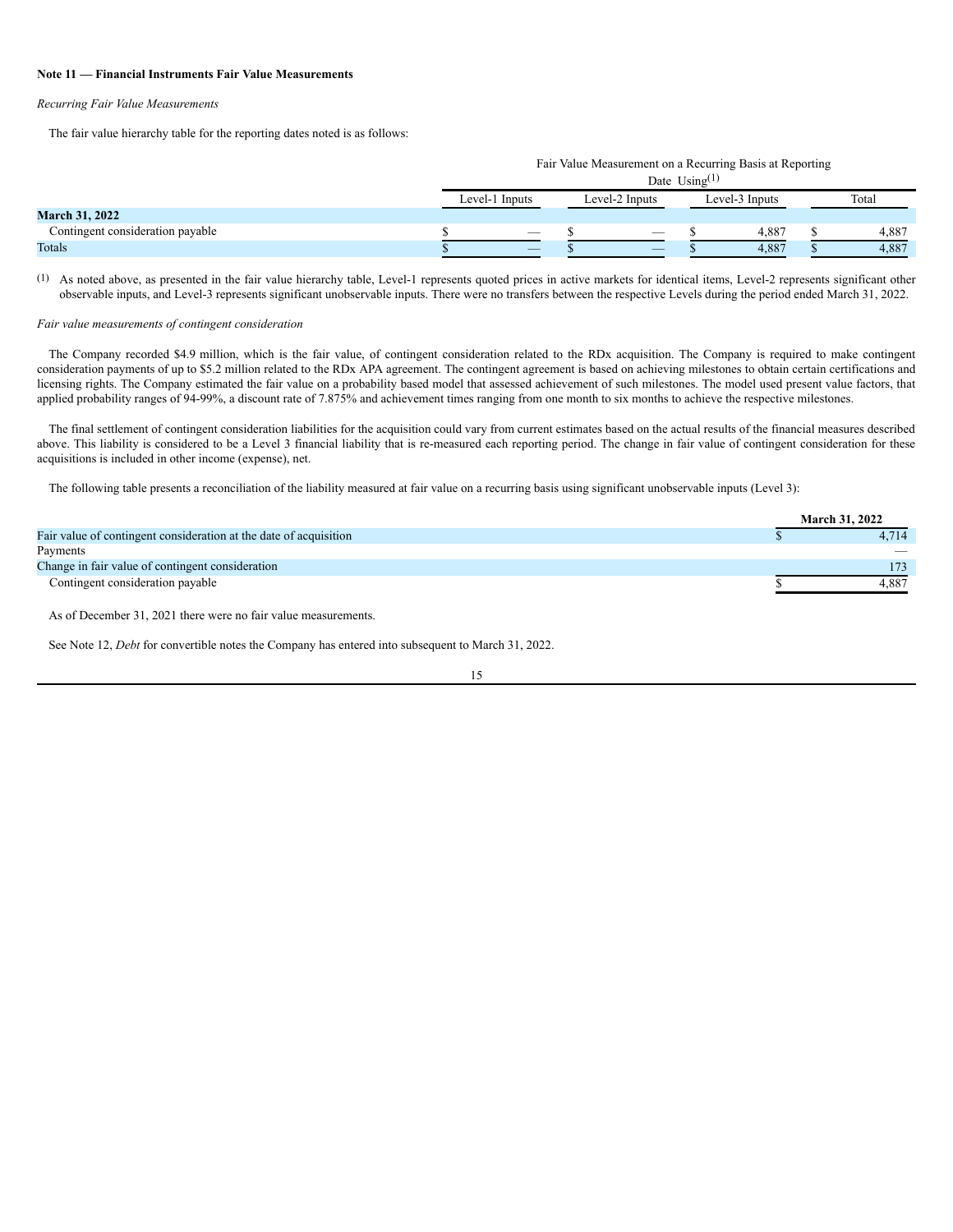### **Note 12 — Debt**

Subsequent to March 31, 2022, on April 4, 2022, the Company entered into a Senior Secured Convertible Note in the amount of \$27.5 million, pursuant to a Securities Purchase Agreement ("SPA") with an accredited institutional investor. Under the SPA, the Company agreed to sell, and the investor agreed to purchase, up to an additional \$22.5 in additional initial principal amount of Senior Secured Convertible Notes (for an aggregate of \$50.0 million in initial principal amount of Secured Promissory Notes) upon the satisfaction of certain conditions (as more fully described below). The notes are being offered and sold in a registered direct offering under the Company's effective shelf registration statement (the "Offering"). The purchase price of the Secured Promissory Notes is \$1,000 for each \$1,100 in principal amount of the notes, representing an original issue discount of \$100 per \$1,100 in principal amount of the notes. We herein refer to the Senior Secured Convertible Notes issued from time to time under the SPA as March 2022 Notes.

Pursuant to the SPA we completed an initial closing for the sale of \$27.5 million in principal amount of March 2022 Notes, of which the investor funded and the Company received cash proceeds of \$24.9 million on April 5, 2022, after deduction of lender fees. Subject to certain conditions being met or waived, from time to time after such time that stockholder approval for an increase in our authorized shares from 150 million to 250 million is obtained, but before March 31, 2024, one or more additional closings for up to the remaining principal amount of March 2022 Notes may occur, upon five trading days' notice by us to the investor. The aggregate principal amount of March 2022 Notes that may be offered in the additional closings may not be more than \$22.5 million. The investor's obligation to purchase the notes at each additional closing is subject to certain conditions set forth in the March 2022 SPA (including minimum price and volume thresholds, maximum ratio of debt to market capitalization, and minimum market capitalization), which may be waived by the Required Holders (as defined in the March 2022 SPA). Under the March 2022 SPA, the investor will be required to purchase March 2022 Notes in the additional closings if such conditions are met or waived. In addition, from and after March 31, 2023, the investor may by written notice to us elect to require us to issue up to \$22.5 million in initial principal amount of March 2022 Notes, so long as in doing so it would not cause the ratio of (a) the outstanding principal amount of the March 2022 Notes (including the additional March 2022 Notes), accrued and unpaid interest thereon and accrued and unpaid late charges to (b) our average market capitalization over the prior ten trading days, to exceed 25%. If we fail to complete the sale of the additional March 2022 Notes contemplated by any such written notice, or if the investor is unable to deliver any such notice prior to March 31, 2024 as a result of the limitation described in the preceding sentence, then we will be obligated to pay a break-up fee to the investor at such time in an aggregate amount equal to \$1.35 million.

The March 2022 Notes have a voluntary fixed conversion price of \$5.00 per share, a stated interest rate of 7.875% per annum, and a maturity of 24 months (subject to extension in certain circumstances). The March 2022 Notes will be secured by all our existing and future assets (including those of our significant subsidiaries, other than Lucid and its subsidiaries), but including only 9.99% of Lucid's outstanding common stock held by us, pursuant to a security agreement by and between the Company and the investor.

We will be subject to certain customary affirmative and negative covenants regarding the rank of the March 2022 Notes, the incurrence of indebtedness, the existence of liens, the repayment of indebtedness and the making of investments, the payment of cash in respect of dividends, distributions or redemptions, the transfer of assets, the maturity of other indebtedness, and transactions with affiliates, among other customary matters. We also will be subject to financial covenants requiring that (i) the amount of our available cash equal or exceed \$8.0 million at all times, (ii) the ratio of (a) the outstanding principal amount of the March 2022 Notes, accrued and unpaid interest thereon and accrued and unpaid late charges to (b) our average market capitalization over the prior ten trading days, not exceed 30%, and (iii) that our market capitalization shall at no time be less than \$75 million. The March 2022 Notes include certain customary events of default.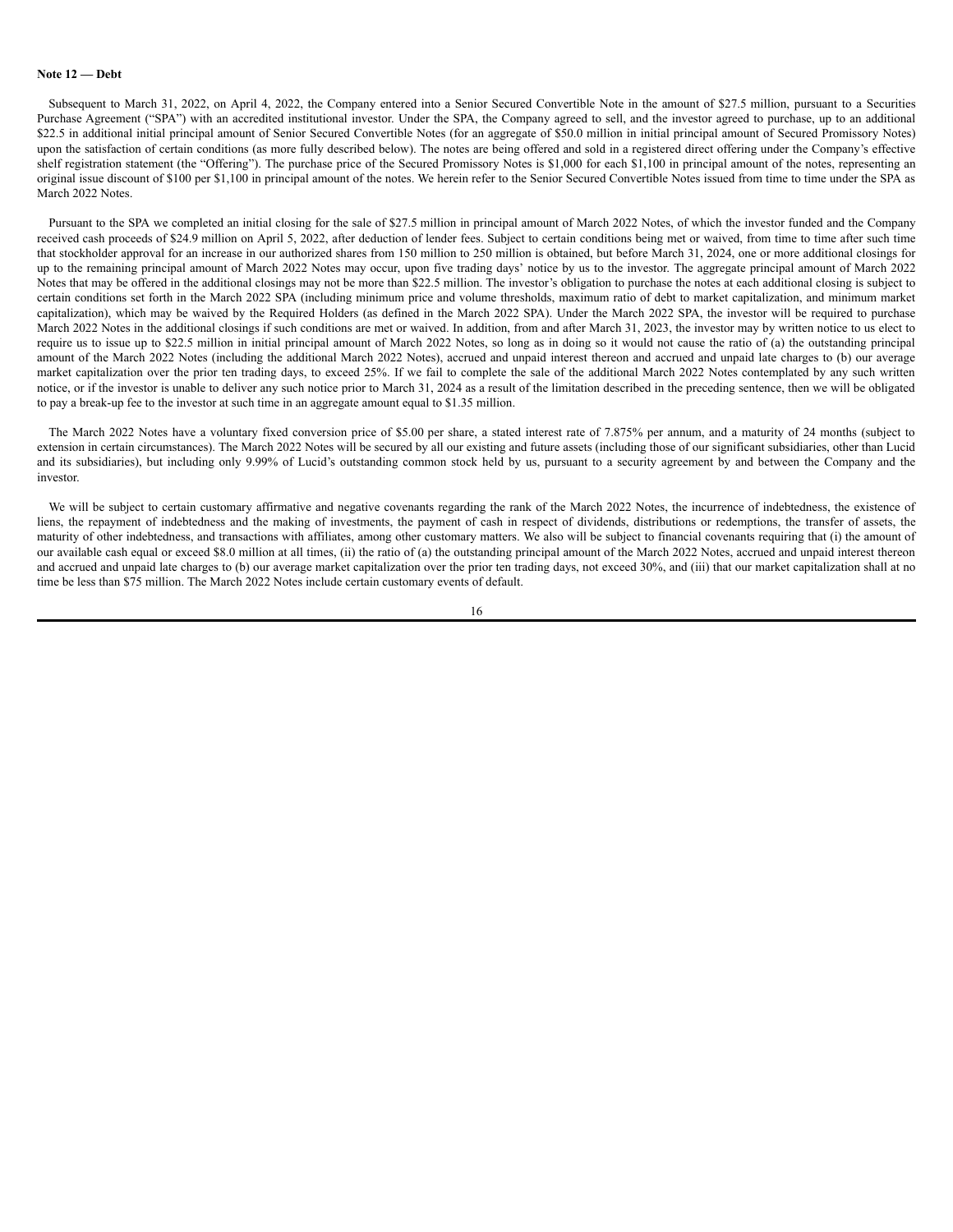### **Note 13 — Stock-Based Compensation**

### *PAVmed Inc. 2014 Long-Term Incentive Equity Plan*

The PAVmed Inc. 2014 Long-Term Incentive Equity Plan (the "PAVmed Inc. 2014 Equity Plan") is designed to enable PAVmed Inc. to offer employees, officers, directors, and consultants, as defined, an opportunity to acquire shares of common stock of PAVmed Inc. The types of awards that may be granted under the PAVmed Inc. 2014 Equity Plan include stock options, stock appreciation rights, restricted stock, and other stock-based awards subject to limitations under applicable law. All awards are subject to approval by the PAVmed Inc. board of directors.

A total of 16,352,807 shares of common stock of PAVmed Inc. are reserved for issuance under the PAVmed Inc. 2014 Equity Plan, with 2,776,706 shares available for grant as of March 31, 2022. The share reservation is not diminished by a total of 600,854 PAVmed Inc. stock options and restricted stock awards granted outside the PAVmed Inc. 2014 Equity Plan as of March 31, 2022.

### *PAVmed Inc. 2014 Equity Plan - Stock Options*

Stock options issued and outstanding under the PAVmed Inc. 2014 Equity Plan and including PAVmed stock options granted outside the plan is as follows:

|                                                        |                                   |                                           | Remaining                   |                       |
|--------------------------------------------------------|-----------------------------------|-------------------------------------------|-----------------------------|-----------------------|
|                                                        | Number of Stock<br><b>Options</b> | Weighted Average<br><b>Exercise Price</b> | Contractual Term<br>(Years) | Intrinsic Value $(2)$ |
|                                                        |                                   |                                           |                             |                       |
| Outstanding stock options at December 31, 2021         | 8,720,198                         | 3.39                                      | 6.8                         | 3.516                 |
| Granted $(1)$                                          | 3.109.350                         | 1.67                                      |                             |                       |
| Exercised                                              | (237, 499)                        | 1.02                                      |                             |                       |
| Forfeited                                              | (273, 757)                        | 2.94                                      |                             |                       |
| Outstanding stock options at March 31, 2022            | 11.318.292                        | 2.98                                      |                             | 439                   |
| Vested and exercisable stock options at March 31, 2022 | 6.519.615                         | 3.08                                      | 5.4                         | 428                   |

(1) Stock options granted under the PAVmed Inc. 2014 Equity Plan generally vest ratably over twelve quarters, with the vesting commencing with the grant date quarter, and have a ten-year contractual term from date-of-grant.

(2) The intrinsic value is computed as the difference between the quoted price of the PAVmed Inc. common stock on each of March 31, 2022 and December 31, 2021 and the exercise price of the underlying PAVmed Inc. stock options, to the extent such quoted price is greater than the exercise price.

*PAVmed Inc. 2014 Equity Plan - Restricted Stock Awards*

A summary of PAVmed Inc. 2014 Equity Plan restricted stock award activity is as follows:

|                                                          | Number of Stock Options | weighted Average Gram<br>Date Fair Value |
|----------------------------------------------------------|-------------------------|------------------------------------------|
| Unvested restricted stock awards as of December 31, 2021 | 1.566.666               |                                          |
| Granted                                                  |                         |                                          |
| Vested                                                   | (466, 666)              | 1.06                                     |
| Forfeited                                                | (150,000)               | 2.04                                     |
| Unvested restricted stock awards as of March 31, 2022    | 950,000                 | 2.97                                     |
|                                                          |                         |                                          |

Weighted Average Cr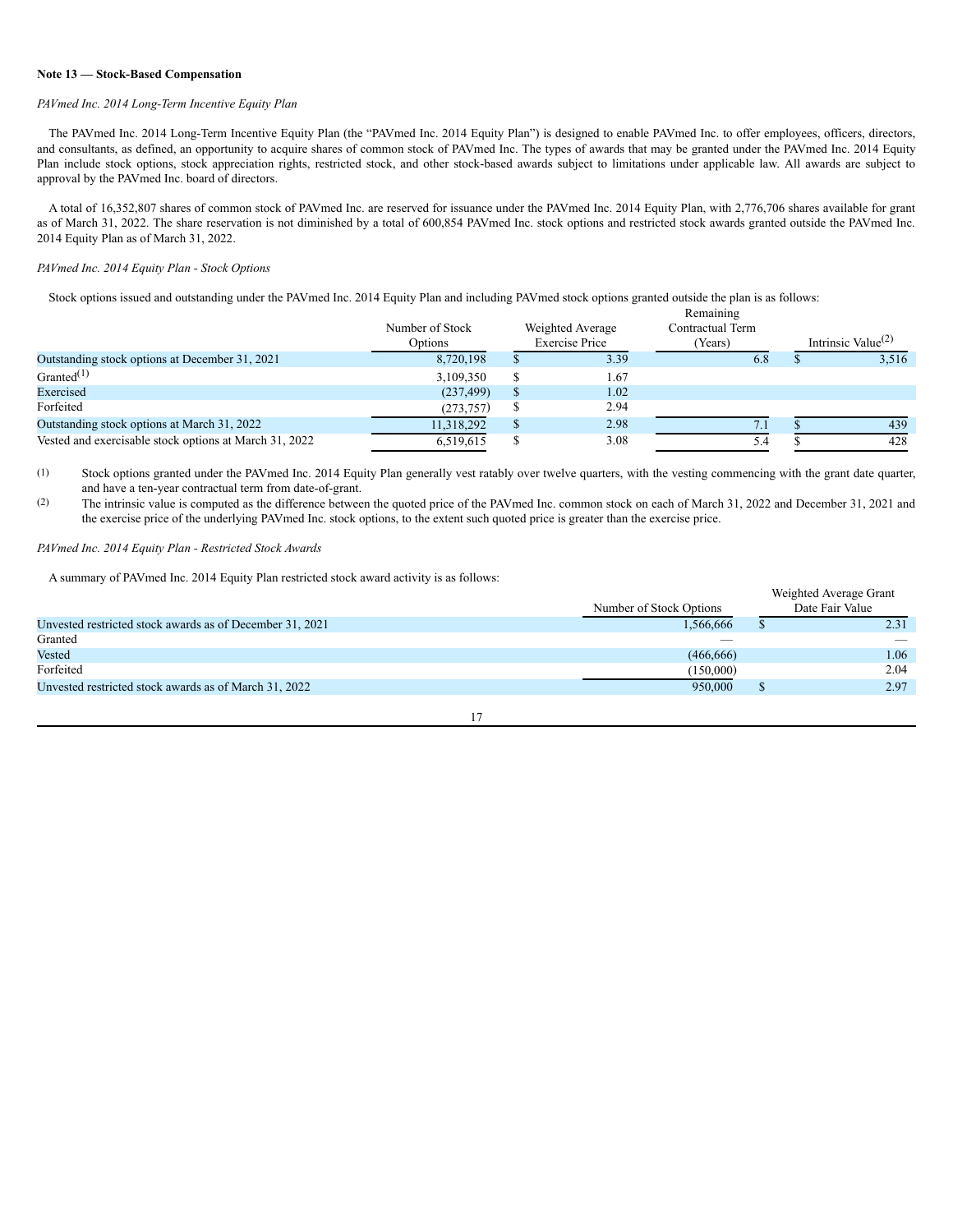#### *Lucid Diagnostics Inc. 2018 Long-Term Incentive Equity Plan*

The Lucid Diagnostics Inc. 2018 Long-Term Incentive Equity Plan ("Lucid Diagnostics Inc. 2018 Equity Plan") is separate and apart from the PAVmed Inc. 2014 Equity Plan discussed above. The Lucid Diagnostics Inc. 2018 Equity Plan is designed to enable Lucid Diagnostics Inc. to offer employees, officers, directors, and consultants, as defined, an opportunity to acquire shares of common stock of Lucid Diagnostics Inc. The types of awards that may be granted under the Lucid Diagnostics Inc. 2018 Equity Plan include stock options, stock appreciation rights, restricted stock, and other stock-based awards subject to limitations under applicable law. All awards are subject to approval by the Lucid Diagnostics Inc. board of directors.

A total of 5,644,000 shares of common stock of Lucid Diagnostics Inc. are reserved for issuance under the Lucid Diagnostics Inc. 2018 Equity Plan, with 733,541 shares available for grant as of March 31, 2022, with the share reservation not diminished by a total of 473,300 Lucid Diagnostics Inc. stock options and restricted stock awards granted outside the Lucid Diagnostics Inc. 2018 Equity Plan.

### *Lucid Diagnostics Inc. 2018 Equity Plan - Stock Options*

Stock options issued and outstanding under the Lucid Diagnostics Inc. 2018 Equity Plan and including Lucid Diagnostics options granted outside the plan is as follows:

|                                                        |                         | Weighted Average      | Remaining Contractual |
|--------------------------------------------------------|-------------------------|-----------------------|-----------------------|
|                                                        | Number of Stock Options | <b>Exercise Price</b> | Term (Years)          |
| Outstanding stock options at December 31, 2021         | 1.419.242               | 0.73                  | 7.0                   |
| Granted $(1)$                                          | 1.760.000               | 4.16                  |                       |
| Exercised                                              | (253, 889)              | 0.74                  |                       |
| Forfeited                                              | (60, 926)               | 4.61                  |                       |
| Outstanding stock options at March 31, 2022            | 2.864.427               | 2.75                  | 6.9                   |
| Vested and exercisable stock options at March 31, 2022 | 1,277,026               | 0.99                  |                       |

(1) Stock options granted under the Lucid Diagnostics Inc. 2018 Equity Plan generally vest ratably over twelve quarters, with the vesting commencing with the grant date quarter, and have a ten-year contractual term from date-of-grant.

### *Lucid Diagnostics Inc. 2018 Equity Plan – Restricted Stock Awards*

A summary of Lucid Diagnostics Inc. 2018 Equity Plan restricted stock award activity is as follows:

|                                                          | Number of Restricted Stock<br>Awards | Weighted Average Grant<br>Date Fair Value |
|----------------------------------------------------------|--------------------------------------|-------------------------------------------|
| Unvested restricted stock awards as of December 31, 2021 | .890.740                             | 12.94                                     |
| Granted                                                  | 320,000                              | 4.53                                      |
| Vested                                                   |                                      |                                           |
| Forfeited                                                |                                      |                                           |
| Unvested restricted stock awards as of March 31, 2022    | 2,210,740                            | 11.07                                     |

On January 7, 2022, 320,000 restricted stock awards were granted under the Lucid Diagnostics Inc 2018 Equity Plan, with such restricted stock awards having a single vesting date on January 7, 2025, and an aggregate grant date fair value of approximately \$1.4 million, measured as the grant date closing price of Lucid Diagnostics Inc. common stock, with such aggregate estimated fair value recognized as stock-based compensation expense ratably on a straight-line basis over the vesting period, which is commensurate with the service period. The restricted stock awards are subject to forfeiture if the requisite service period is not completed.

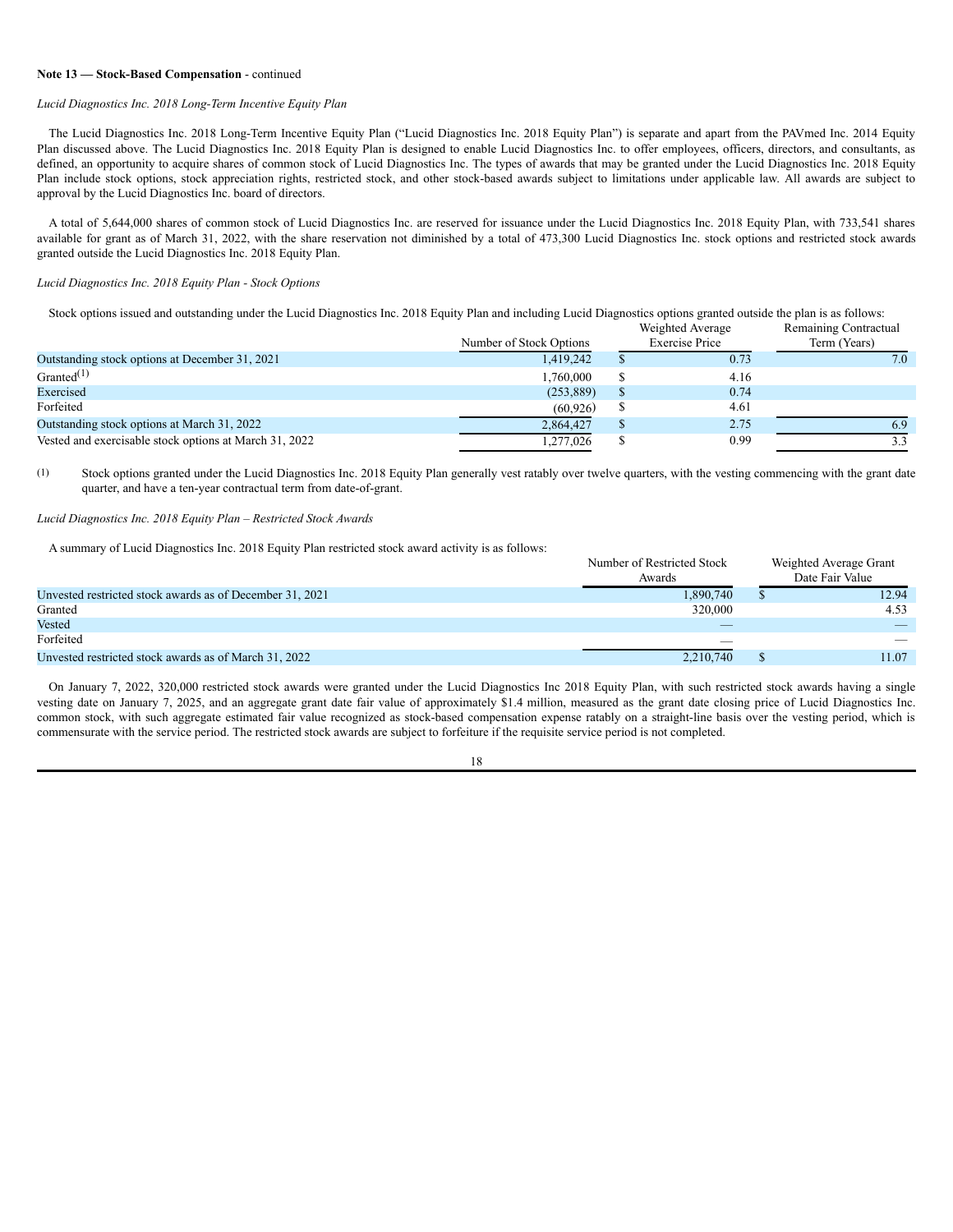### *Consolidated Stock-Based Compensation Expense*

The consolidated stock-based compensation expense recognized by each of PAVmed Inc. and Lucid Diagnostics Inc. for both the PAVmed Inc. 2014 Equity Plan and the Lucid Diagnostics Inc. 2018 Equity Plan, with respect to stock options and restricted stock awards as discussed above, for the periods indicated, was as follows:

|                                        | <b>Three Months Ended March 31.</b> |  |      |  |
|----------------------------------------|-------------------------------------|--|------|--|
|                                        | 2022                                |  | 2021 |  |
| Sales and marketing expenses           | 625                                 |  | 202  |  |
| General and administrative expenses    | 4,002                               |  | .124 |  |
| Research and development expenses      | 187                                 |  | 110  |  |
| Total stock-based compensation expense | 4,814                               |  | .436 |  |

*Stock-Based Compensation Expense Recognized by Lucid Diagnostics Inc.*

As noted, the consolidated stock-based compensation expense presented above is inclusive of stock-based compensation expense recognized by Lucid Diagnostics Inc., inclusive of each of: stock options granted under the PAVmed Inc. 2014 Equity Plan to the three physician inventors of the intellectual property underlying the CWRU License Agreement ("Physician Inventors") (as discussed above in Note 5, *Related Party Transactions*); and stock options and restricted stock awards granted to employees of PAVmed Inc. and non-employee consultants under the Lucid Diagnostics Inc. 2018 Equity Plan.

The stock-based compensation expense recognized by Lucid Diagnostics Inc. for both the PAVmed Inc. 2014 Equity Plan and the Lucid Diagnostics Inc. 2018 Equity Plan, with respect to stock options and restricted stock awards as discussed above, for the periods indicated, was as follows:

|                                                                              | <b>Three Months Ended March 31.</b> |       |  |      |
|------------------------------------------------------------------------------|-------------------------------------|-------|--|------|
|                                                                              | 2022                                |       |  | 2021 |
| Lucid Diagnostics Inc 2018 Equity Plan – sales and marketing expenses        |                                     | 265   |  |      |
| Lucid Diagnostics Inc 2018 Equity Plan – general and administrative expenses |                                     | 3,201 |  | 789  |
| Lucid Diagnostics Inc 2018 Equity Plan – research and development expenses   |                                     |       |  |      |
| PAV med Inc 2014 Equity Plan - sales and marketing expenses                  |                                     | 175   |  |      |
| PAV med Inc 2014 Equity Plan - general and administrative expenses           |                                     | 68    |  |      |
| PAVmed Inc 2014 Equity Plan - research and development expenses              |                                     |       |  |      |
| Total stock-based compensation expense – recognized by Lucid Diagnostics Inc |                                     | 3.835 |  | 805  |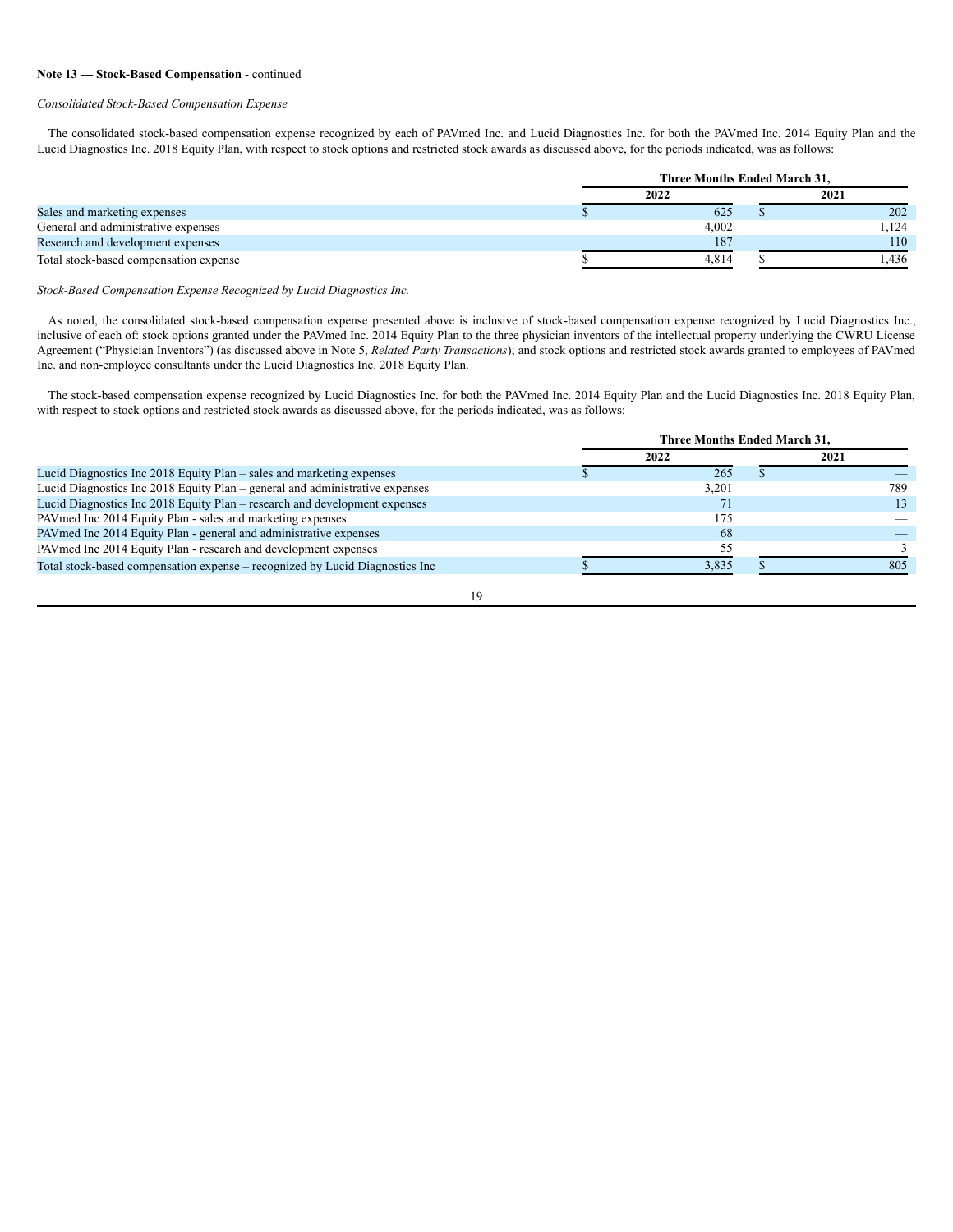The consolidated unrecognized stock-based compensation expense and weighted average remaining requisite service period with respect to stock options and restricted stock awards issued under each of the PAVmed Inc. 2014 Equity Plan and the Lucid Diagnostics Inc. 2018 Equity Plan, as discussed above, is as follows:

|                                         |                             | <b>Weighted Average</b><br><b>Remaining Service Period</b> |
|-----------------------------------------|-----------------------------|------------------------------------------------------------|
|                                         | <b>Unrecognized Expense</b> | (Years)                                                    |
| PAV med Inc. 2014 Equity Plan           |                             |                                                            |
| <b>Stock Options</b>                    | 9,667                       | 2.4                                                        |
| <b>Restricted Stock Awards</b>          | 1,796                       | 1.4                                                        |
|                                         |                             |                                                            |
| Lucid Diagnostics Inc. 2018 Equity Plan |                             |                                                            |
| <b>Stock Options</b>                    | 4,660                       | 2.7                                                        |
| <b>Restricted Stock Awards</b>          | 14,080                      | 1.5                                                        |

Stock-based compensation expense recognized with respect to stock options granted under the PAVmed Inc. 2014 Equity Plan was based on a weighted average estimated fair value of such stock options of \$1.22 per share and \$2.79 per share during the periods ended March 31, 2022 and 2021, respectively, calculated using the following weighted average Black-Scholes valuation model assumptions:

|                                           | <b>Three Months Ended March 31.</b> |         |
|-------------------------------------------|-------------------------------------|---------|
|                                           | 2022                                | 2021    |
| Expected term of stock options (in years) | 5.8                                 | J.,     |
| Expected stock price volatility           | 87.7%                               | 75.0%   |
| Risk free interest rate                   | 1.8%                                | $1.0\%$ |
| Expected dividend yield                   | $-$ %                               | $-$ %   |

Stock-based compensation expense recognized with respect to stock options granted under the Lucid Diagnostics Inc. 2018 Equity Plan was based on a weighted average estimated fair value of such stock options of \$2.95 per share during the year ended March 31, 2022. There were no stock-based awards granted under the Lucid Diagnostics Inc. 2018 Equity Plan during the period ended March 31, 2021. The stock-based compensation was calculated using the following weighted average Black-Scholes valuation model assumptions:

**Three Months Ended March 31,**

|                                           | 2022  |
|-------------------------------------------|-------|
| Expected term of stock options (in years) | 5.6   |
| Expected stock price volatility           | 85.7% |
| Risk free interest rate                   | 1.7%  |
| Expected dividend vield                   | $-$ % |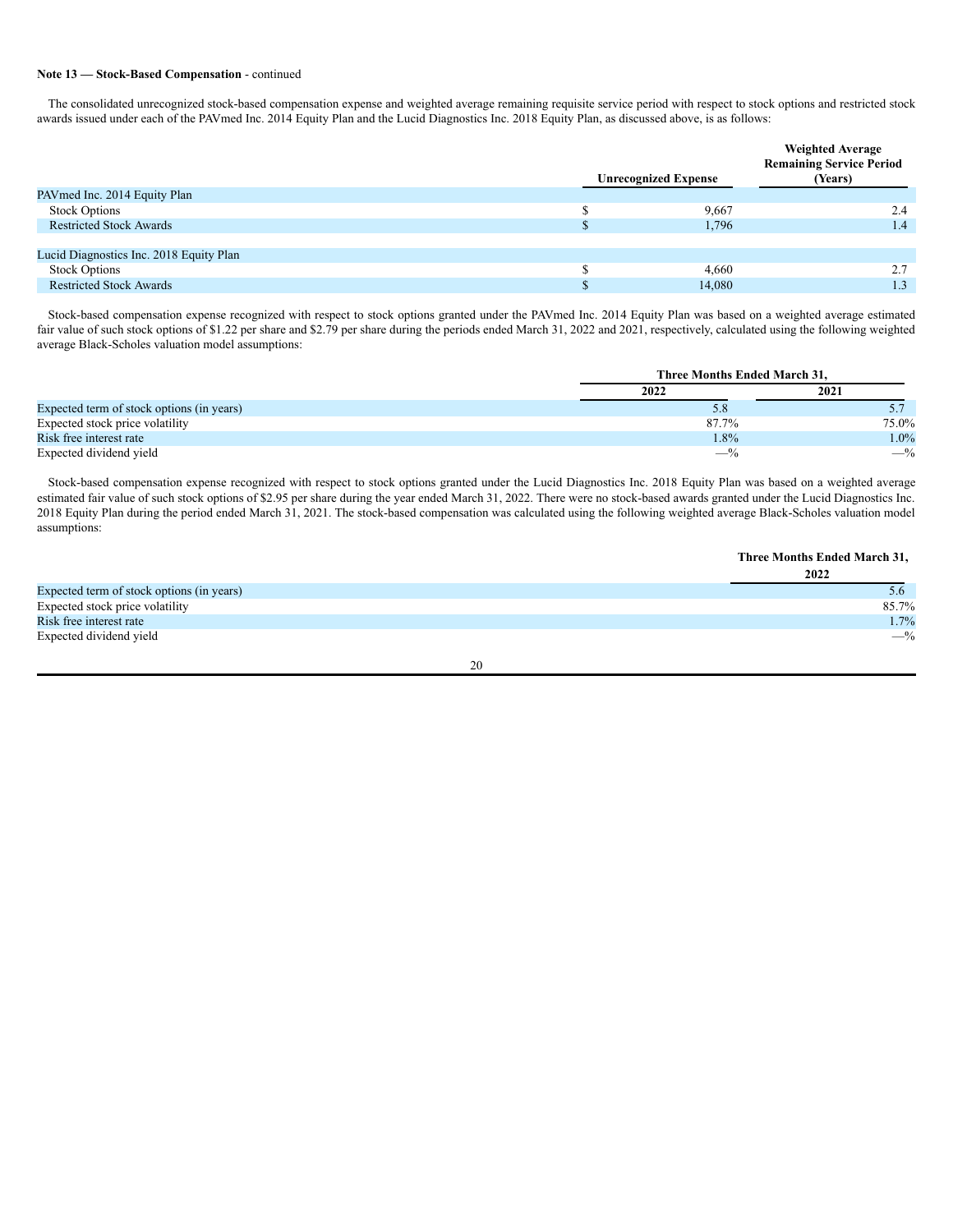### *PAVmed Inc. Employee Stock Purchase Plan ("ESPP")*

A total of 194,240 shares and 203,480 shares of common stock of the Company were purchased for proceeds of approximately \$217 and \$304, on March 31, 2022 and 2021, respectively under the PAVmed Inc Employee Stock Purchase Plan ("PAVmed Inc ESPP"). The PAVmed Inc. ESPP has a total reservation of 3,010,690 shares of common stock of PAVmed Inc. of which 2,192,531 shares are available-for-issue as of March 31, 2022.

### *Lucid Diagnostics, Inc Employee Stock Purchase Plan ("ESPP")*

The Lucid Diagnostics Inc Employee Stock Purchase Plan ("Lucid Diagnostics Inc ESPP"), initial six-month stock purchase period is April 1, 2022 to September 30, 2022. The Lucid Diagnostics Inc. ESPP share purchase dates are March 31 and September 30. The Lucid Diagnostics Inc. ESPP has a total reservation of 500,000 shares of common stock of Lucid Diagnostics Inc. for which all shares are available-for-issue as of March 31, 2022.

### **Note 14 — Preferred Stock**

As of March 31, 2022 and 2021, there were 1,136,210 and 1,241,438 shares of Series B Convertible Preferred Stock (classified in permanent equity) issued and outstanding, respectively.

The Series B Convertible Preferred Stock dividends earned are included in the calculation of basic and diluted net loss attributable to PAVmed Inc. common stockholders for each of the corresponding periods presented. Notwithstanding, the Series B Convertible Preferred Stock dividends are recognized as a dividend payable only upon the dividend being declared payable by the Company's board of directors.

Subsequent to March 31, 2022, in April 2022, the Company's board-of-directors declared a Series B Convertible Preferred Stock dividend earned as of March 31, 2022 and payable as of April 1, 2022, of approximately \$68, which will be settled by the issue of an additional 22,740 shares of Series B Convertible Preferred Stock (with such dividend not recognized as a dividend payable as of March 31, 2022, as the Company's board of directors had not declared such dividends payable as of such date).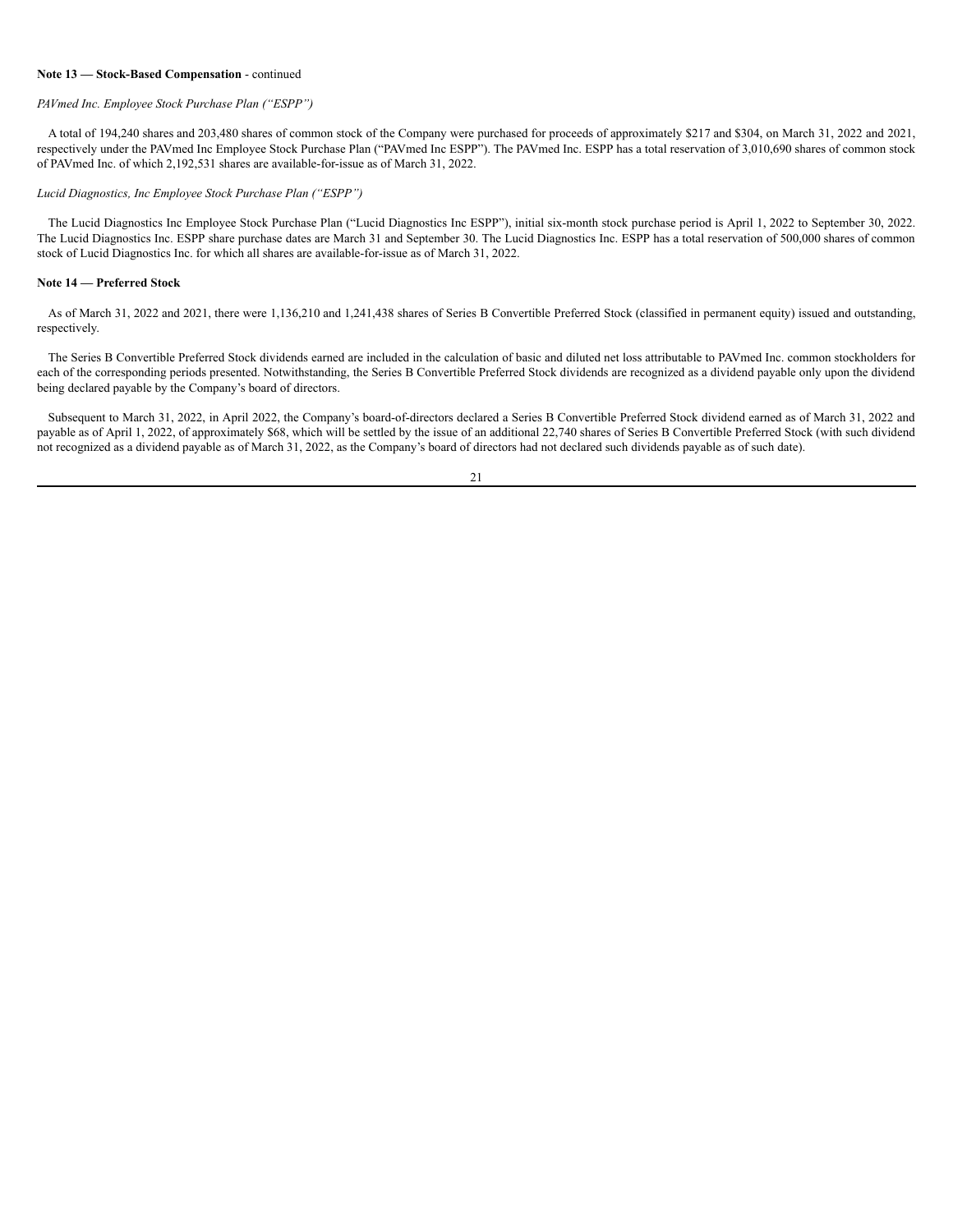### **Note 15 — Common Stock and Common Stock Purchase Warrants**

### **Common Stock**

During the period ended March 31, 2022, 237,499 shares of common stock of the Company were issued upon exercise of stock options for cash of approximately \$241. See Note 13, *Stock-Based Compensation*, for a discussion of the PAVmed Inc. 2014 Equity Plan. During the period ended, the PAVmed Inc. Employee Stock Purchase Plan purchased 194,240 shares of common stock of the Company. See Note 13, *Stock-Based Compensation*, for a discussion of the PAVmed Inc. Employee Stock Purchase Plan.

### **Common Stock Purchase Warrants**

The common stock purchase warrants (classified in permanent equity) outstanding as of the dates indicated are as follows:

|                   |                | Common Stock Purchase Warrants Issued and Outstanding |               |            |                                         |       |                        |
|-------------------|----------------|-------------------------------------------------------|---------------|------------|-----------------------------------------|-------|------------------------|
|                   |                | Weighted<br>December 31.<br>Average Exercise          |               |            | Weighted<br>Average<br>Exercise Price / |       |                        |
|                   | March 31, 2022 |                                                       | Price / Share | 2021       |                                         | Share | <b>Expiration Date</b> |
| Series Z Warrants | 11,937,450     |                                                       | 1.60          | 11,937,455 |                                         | 1.60  | April 2024             |
| Series W Warrants |                |                                                       |               | 377,873    |                                         | 5.00  | January 2022           |
| Total             | 11,937,450     |                                                       | 1.60          | 12,315,328 |                                         | 1.68  |                        |

During the period ended March 31, 2022, a total of 5 Series Z Warrants were exercised for cash at \$1.60 per share, resulting in the issue of the same number of shares of common stock of the Company.

The remaining 377,873 Series W Warrants expired unexercised as of January 29, 2022.

### **Note 16 — Noncontrolling Interest**

The noncontrolling interest ("NCI") included as a component of consolidated total stockholders' equity is summarized for the periods indicated as follows:

|                                                                            | <b>March 31, 2022</b> | December 31, 2021 |
|----------------------------------------------------------------------------|-----------------------|-------------------|
| $NCI -$ equity (deficit) – beginning of period                             | 17,752                | (2,369)           |
| Investment in Veris Health Inc.                                            | _                     |                   |
| Net loss attributable to NCI                                               | (2,761)               | (5,779)           |
| Impact of subsidiary equity transactions                                   | 87                    | 16.760            |
| Lucid Diagnostics Inc. 2018 Equity Plan stock option exercise              | 187                   |                   |
| Stock-based compensation expense - Lucid Diagnostics Inc. 2018 Equity Plan | 3.537                 | 9,134             |
| $NCI$ – equity (deficit) – end of period                                   | 18.802                | 17.752            |
|                                                                            |                       |                   |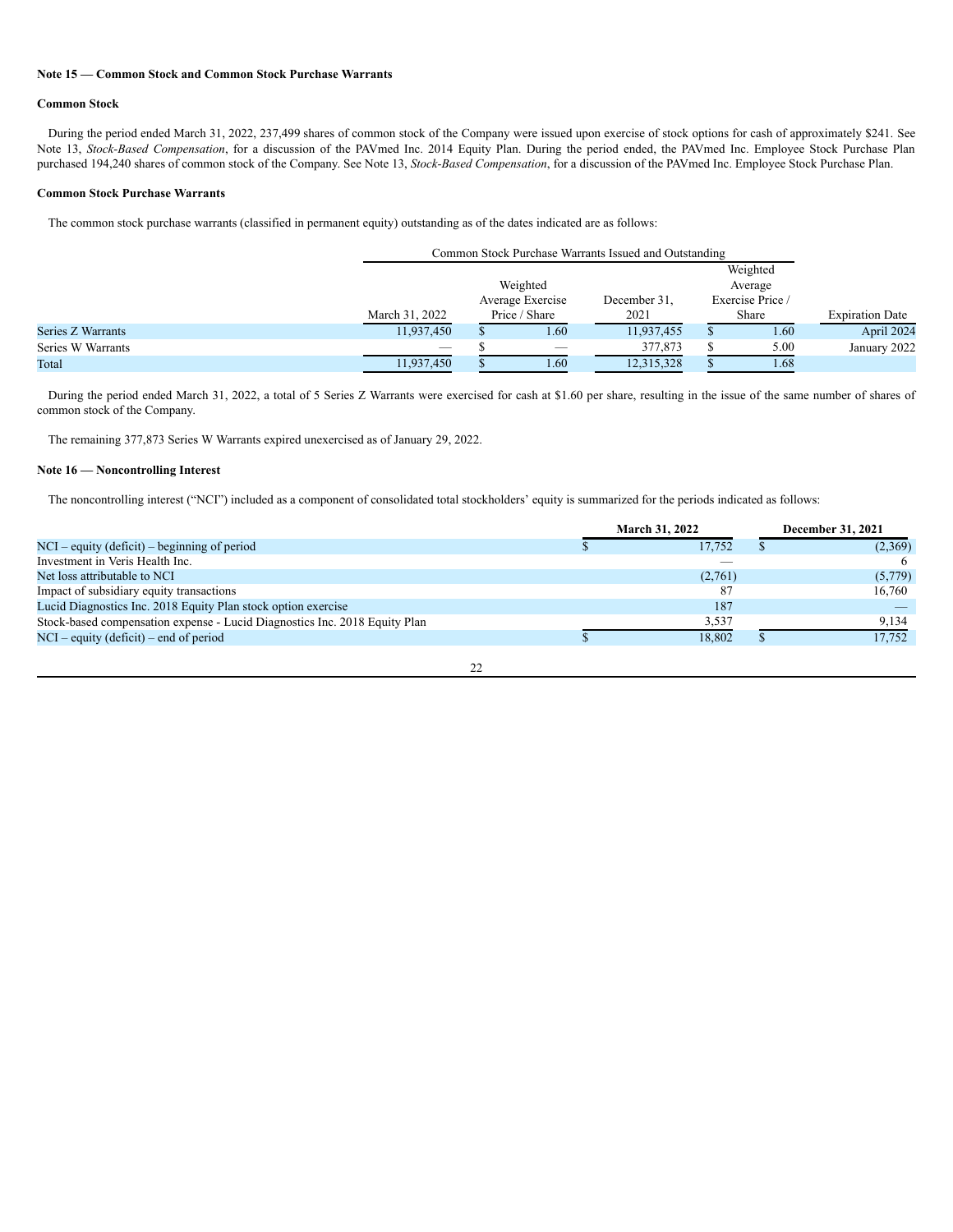### **Note 16 — Noncontrolling Interest** - continued

The consolidated NCI presented above is with respect to the Company's consolidated majority-owned subsidiaries, inclusive of: Lucid Diagnostics Inc., Veris Health Inc. and Solys Diagnostics Inc., as a component of consolidated total stockholders' equity as of March 31, 2022 and December 31, 2021; and the recognition of a net loss attributable to the NCI in the unaudited condensed consolidated statement of operations with respect to Lucid Diagnostics Inc. and Solys Diagnostics Inc. for the three months ended March 31, 2022 and 2021; and with respect to Veris Health Inc. for the three months ended March 31, 2022 (as the Veris Health Inc inception date was May 28, 2021).

#### *Lucid Diagnostics Inc.*

As of March 31, 2022, there were 35,171,796 shares of common stock of Lucid Diagnostics Inc. issued and outstanding, of which, PAVmed Inc. holds 27,927,190 shares, representing a majority ownership equity interest and a controlling financial interest in Lucid Diagnostics Inc., and accordingly, Lucid Diagnostics Inc. is a consolidated majority-owned subsidiary of PAVmed Inc.

On March 28, 2022, Lucid Diagnostics Inc. entered into a committed equity facility with an affiliate of Cantor Fitzgerald ("Cantor"). Under the terms of the committed equity facility, Cantor has committed to purchase up to \$50 million of Lucid Diagnostics Inc. common stock from time to time at the request of Lucid Diagnostics Inc.

In connection with the execution of the agreement for the committed equity facility, Lucid Diagnostics Inc. agreed to pay Cantor \$1.0 million as consideration for its irrevocable commitment to purchase the shares upon the terms and subject to the satisfaction of the conditions set forth in such agreement. In addition, pursuant to the agreement, Lucid Diagnostics agreed to reimburse Cantor for certain of its expenses. Lucid Diagnostics Inc. also entered into a registration rights agreement with Cantor. Lucid Diagnostics Inc. has the right to terminate the agreement at any time after initial satisfaction of the conditions to Cantor's obligation to purchase shares under the facility, at no cost or penalty, upon three trading days' prior written notice.

### *Veris Health Inc.*

As of March 31, 2022, there were 8,000,000 shares of common stock of Veris Health Inc. issued and outstanding, of which PAVmed Inc. holds an 80.44% majority-interest ownership and has a controlling financial interest, with the remaining 19.56% minority-interest ownership held by an unrelated third-party. Accordingly, Veris Health Inc. is a consolidated majority-owned subsidiary of the Company, for which a provision of a noncontrolling interest (NCI) is included as a separate component of consolidated stockholders' equity in the unaudited condensed consolidated balance sheet as of March 31, 2022 along with the recognition of a net loss attributable to the NCI in the unaudited condensed consolidated statement of operations for the period of May 28, 2021 to December 31, 2021, upon its formation and contemporaneous acquisition of Oncodisc Inc.

### *Solys Diagnostics Inc.*

As of each of March 31, 2022 and December 31, 2021, there were 9,189,190 shares of common stock of Solys Diagnostics Inc. issued and outstanding, of which PAVmed Inc. holds a 90.3235% majority-interest ownership and has a controlling financial interest, with the remaining 9.6765% minority-interest ownership held by unrelated third parties.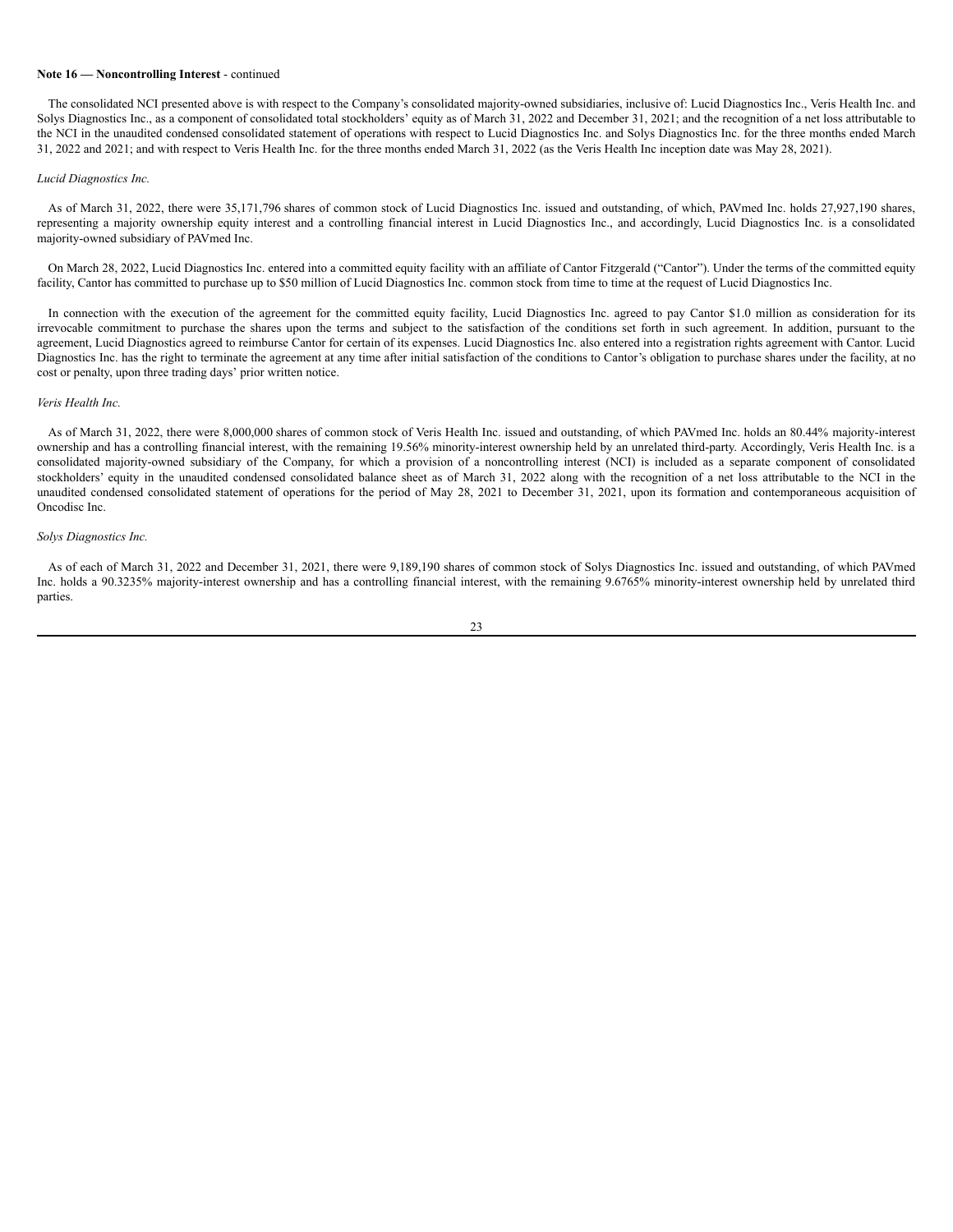### **Note 17 — Net Loss Per Share**

The respective "Net loss per share - attributable to PAVmed Inc. - basic and diluted" and "Net loss per share - attributable to PAVmed Inc. common stockholders - basic and diluted" - for the periods indicated - is as follows:

|                                                               |   | Three Months Ended March 31, |    |            |  |
|---------------------------------------------------------------|---|------------------------------|----|------------|--|
|                                                               |   | 2022                         |    | 2021       |  |
| <b>Numerator</b>                                              |   |                              |    |            |  |
| Net loss - before noncontrolling interest                     | S | (19, 633)                    | S  | (10, 110)  |  |
| Net loss attributable to noncontrolling interest              |   | 2,761                        |    | 679        |  |
| Net loss - as reported, attributable to PAV med Inc.          |   | (16, 872)                    |    | (9, 431)   |  |
| Series B Convertible Preferred Stock dividends – earned       |   | (68)                         |    | (75)       |  |
| Net loss attributable to PAV med Inc. common stockholders     |   | (16,940)                     | ъ. | (9,506)    |  |
| <b>Denominator</b>                                            |   |                              |    |            |  |
| Weighted average common shares outstanding, basic and diluted |   | 86,336,427                   |    | 73,954,126 |  |
| Loss per share                                                |   |                              |    |            |  |
| Basic and diluted                                             |   |                              |    |            |  |
| Net loss - as reported, attributable to PAV med Inc.          |   | (0.20)                       |    | (0.13)     |  |
| Net loss attributable to PAV med Inc. common stockholders     |   | (0.20)                       |    | (0.13)     |  |

The common stock equivalents have been excluded from the computation of diluted weighted average shares outstanding as their inclusion would be anti-dilutive, are as follows:

The Series B Convertible Preferred Stock dividends earned as of the each of the respective periods noted, are included in the calculation of basic and diluted net loss attributable to PAVmed Inc. common stockholders for each respective period presented. Notwithstanding, the Series B Convertible Preferred Stock dividends are recognized as a dividend payable only upon the dividend being declared payable by the Company's board of directors.

Basic weighted-average number of shares of common stock outstanding for the periods ended March 31, 2022 and 2021 include the shares of the Company issued and outstanding during such periods, each on a weighted average basis. The basic weighted average number of shares common stock outstanding excludes common stock equivalent incremental shares, while diluted weighted average number of shares outstanding includes such incremental shares. However, as the Company was in a loss position for all periods presented, basic and diluted weighted average shares outstanding are the same, as the inclusion of the incremental shares would be anti-dilutive. The common stock equivalents excluded from the computation of diluted weighted average shares outstanding are as follows:

|                                           | March 31   |            |  |
|-------------------------------------------|------------|------------|--|
|                                           | 2022       | 2021       |  |
| Stock options and restricted stock awards | 12,368,292 | 8,539,362  |  |
| Series Z Warrants                         | 11,937,450 | 15,954,722 |  |
| Series W Warrants                         |            | 381,818    |  |
| Series B Convertible Preferred Stock      | 1,136,210  | 1,241,438  |  |
| Total                                     | 25,441,952 | 26,117,340 |  |

The total stock options and restricted stock awards are inclusive of 500,854 stock options as of March 31, 2022 and 2021; and 100,000 restricted stock awards as of March 31, 2022, granted outside the PAVmed Inc. 2014 Equity Plan.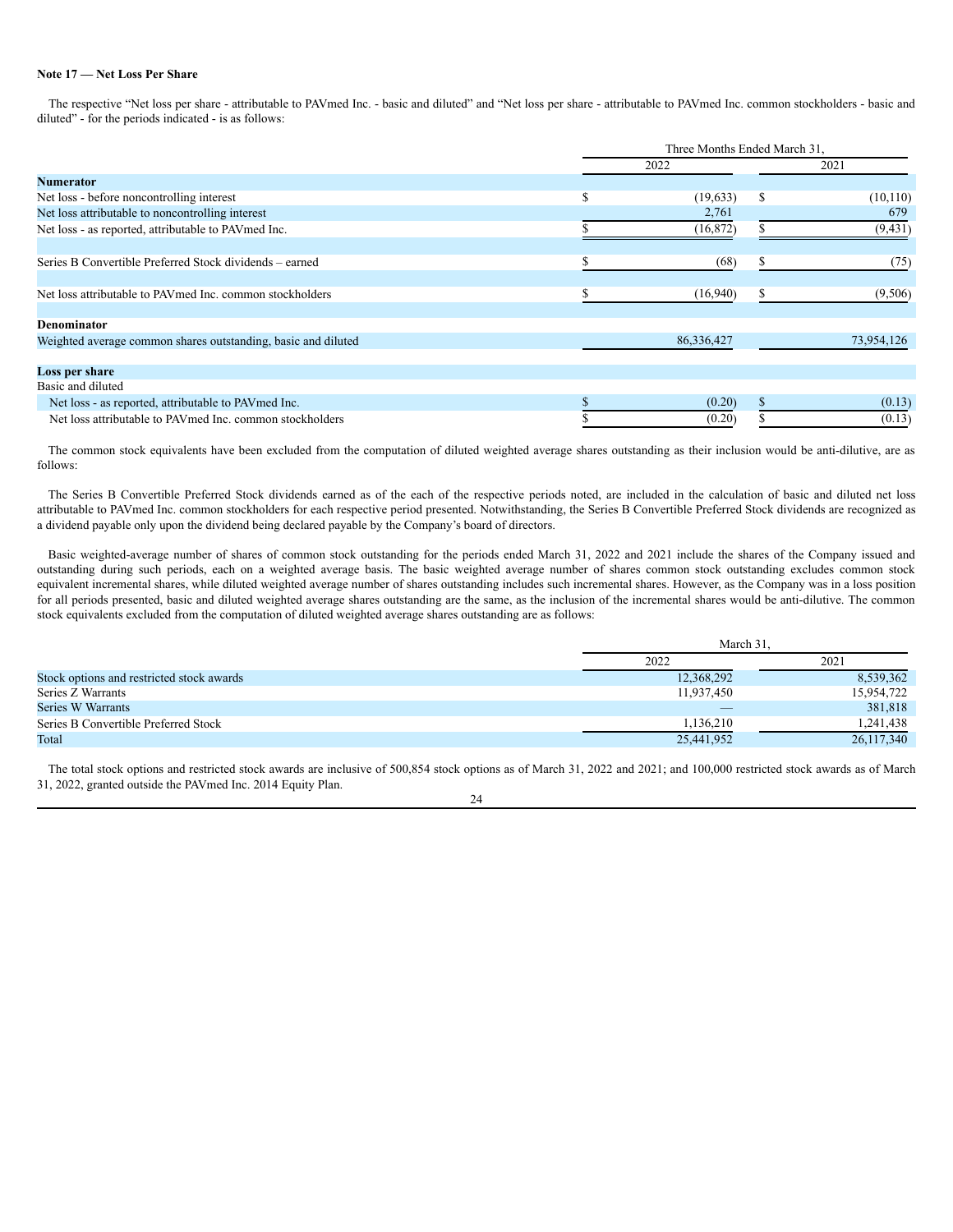### <span id="page-26-0"></span>**Item 2. Management's Discussion and Analysis of Financial Condition and Results of Operations**

The following discussion and analysis of our unaudited condensed consolidated financial condition and results of operations should be read together with our Annual Report on Form 10-K for the year ended December 31, 2021 (the "Form 10-K") as filed with the Securities and Exchange Commission (the "SEC").

Unless the context otherwise requires, references herein to "we", "us", and "our", and to the "Company" or "PAVmed" are to PAVmed Inc. and Subsidiaries, including each of the PAVmed Inc. and its majority-owned subsidiaries, including: Lucid Diagnostics Inc. ("Lucid Diagnostics" or "LUCID"), Veris Health Inc. ("Veris Health" or "VERIS"), and Solys Diagnostics, Inc. ("Solys Diagnostics" or "SOLYS").

### **FORWARD-LOOKING STATEMENTS**

This Quarterly Report on Form 10-Q (this "Form 10-Q"), including the following discussion and analysis of our (unaudited) condensed consolidated financial condition and results of operations, contains forward-looking statements that involve substantial risks and uncertainties. All statements, other than statements of historical facts, contained in this Form 10-Q, including statements regarding our future results of operations and financial position, business strategy and plans and objectives of management for future operations, are forward-looking statements. The words "may," "will," "should," "expects," "plans," "anticipates," "could," "intends," "target," "projects," "contemplates," "believes," "estimates," "predicts," "potential" or "continue" or the negative of these terms or other similar expressions are intended to identify forward-looking statements, although not all forward-looking statements contain these identifying words. Forward-looking statements are not guarantees of future performance and the Company's actual results may differ significantly from the results discussed in the forward-looking statements. Factors that might cause such differences include, but are not limited to, those discussed in Item 1A of Part I of the Form 10-K under the heading "Risk Factors."

Important factors that may affect our actual results include:

- our limited operating history;
- our financial performance, including our ability to generate revenue;
- our ability to obtain regulatory approval for the commercialization of our products;
- the ability of our products to achieve market acceptance;
- our success in retaining or recruiting, or changes required in, our officers, key employees or directors;
- our potential ability to obtain additional financing when and if needed;
- our ability to protect our intellectual property;
- our ability to complete strategic acquisitions;
- our ability to manage growth and integrate acquired operations;
- the potential liquidity and trading of our securities;
- our regulatory and operational risks;
- cybersecurity risks;
- risks related to SARS-CoV-2 /COVID-19 pandemic;
- the impact of the material weakness identified by our management; and
- our estimates regarding expenses, future revenue, capital requirements and needs for additional financing.

In addition, our forward-looking statements do not reflect the potential impact of any future financings, acquisitions, mergers, dispositions, joint ventures or investments we may make.

We may not actually achieve the plans, intentions, and /or expectations disclosed in our forward-looking statements, and you should not place undue reliance on our forwardlooking statements. You should read this Form 10-Q and the Form 10-K, and the documents we have filed as exhibits to this Form 10-Q and the Form 10-K, completely and with the understanding our actual future results may be materially different from what we expect. We do not assume any obligation to update any forward-looking statements, whether as a result of new information, future events or otherwise, except as required by applicable law.

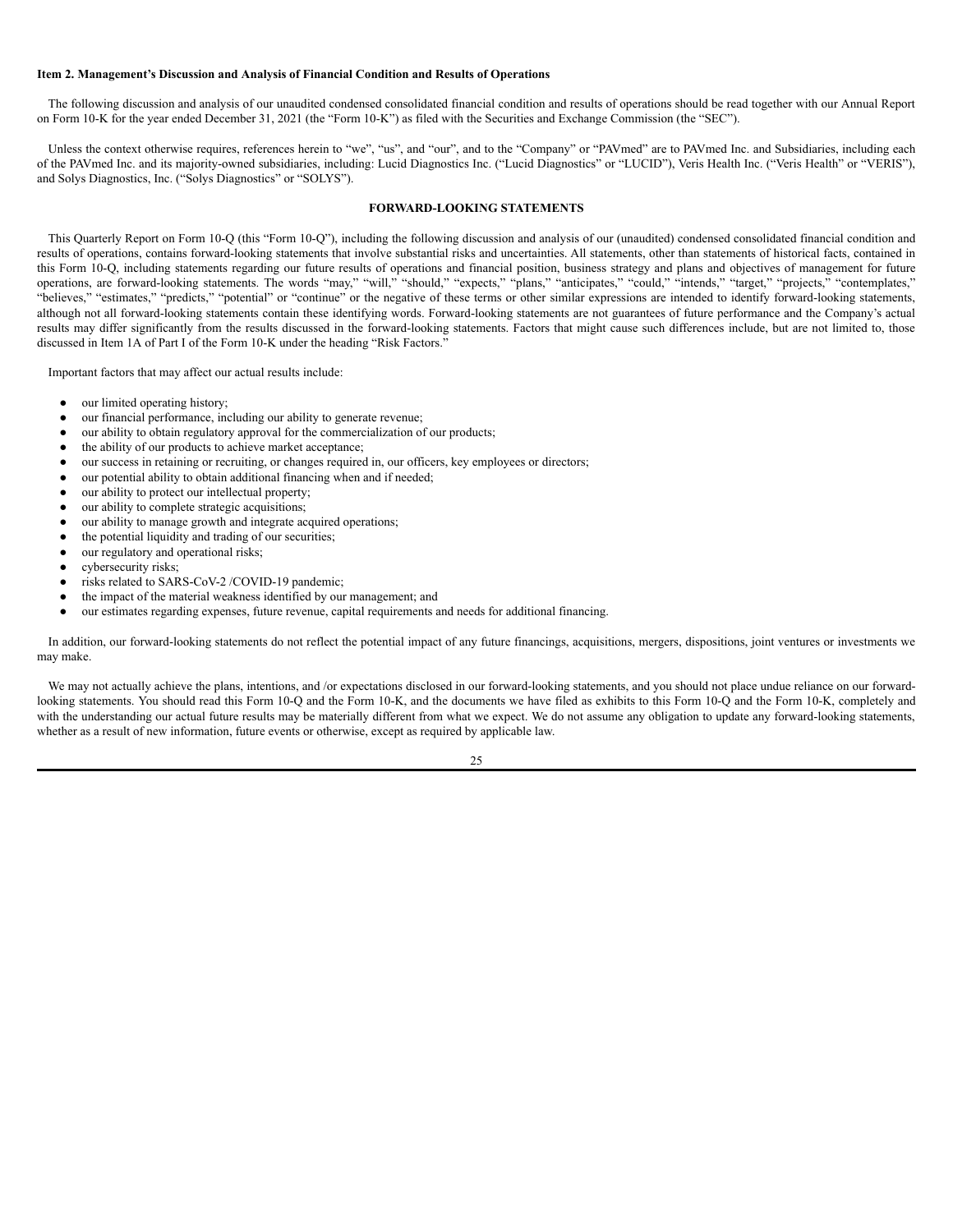### **Overview**

The Company is a highly differentiated, multi-product, commercial-stage medical technology company organized to advance a broad pipeline of innovative medical technologies from concept to commercialization, employing a business model focused on capital efficiency and speed to market. Since the Company's inception of PAVmed Inc. on June 26, 2014, its activities have focused on advancing its lead products towards regulatory approval and commercialization, protecting its intellectual property, and building its corporate infrastructure and management team. The Company has ongoing operations conducted through PAVmed Inc. and its majority-owned subsidiaries.

The Company operates in one segment as a medical technology company, with the following lines-of-business: "Medical Devices", "Diagnostics", "Digital Health", and "Emerging Innovations".

Our products, services, and opportunities, as discussed herein and in Item 1 of Part I of the Form 10-K under the heading Business Background and Overview, are as follows:

- Diagnostics EsoGuard Esophageal DNA Laboratory Developed Test, EsoCheck Esophageal Cell Collection Device, and EsoCure Esophageal Ablation Device with Caldus Technology;
- Medical Devices CarpX Minimally Invasive Surgical Device for Carpal Tunnel Syndrome; Infusion Therapy PortIO Implantable Intraosseous Vascular Access Device and NextFlo Highly Accurate Disposable Intravenous Infusion Platform Technology;
- Digital Health Veris cancer healthcare platform and implantable intelligent vascular port combining remote monitoring and data analytics;
- Emerging Innovations -Include a diversified and expanding portfolio of innovative products designed to address unmet clinical needs across a broad range of clinical conditions. We are evaluating a number of these product opportunities and intellectual property covering a wide spectrum of clinical conditions, which have either been developed internally or have been presented to us by clinician innovators and academic medical institutions for consideration of a partnership to develop and commercialize these products.

Our multiple products and services are in various phases of development, regulatory clearances, approvals, and commercialization.

The EsoCheck device received 510(k) marketing clearance from the U.S. Food and Drug Administration ("FDA"), in June 2019 and European CE Mark Certification in May 2021 as an esophageal cell collection device; and, EsoGuard has been established as a Laboratory Developed Test ("LDT"), completed European CE Mark Certification in June 2021, and was launched commercially in December 2019 after Clinical Laboratory Improvement Amendment ("CLIA") and College of American Pathologists ("CAP") accreditation of the test at Lucid Diagnostics commercial diagnostic laboratory partner ResearchDx Inc. ("RDx"), headquartered in Irvine, California. On February 25, 2022, Lucid Diagnostics' wholly owned subsidiary, LucidDx Labs Inc. ("LucidDx Labs") acquired from RDx certain licenses and other related assets necessary for LucidDx Labs to operate its own new CLIA-certified, CAP-accredited clinical laboratory located in Lake Forest, CA. In August 2021, Lucid Diagnostics launched a strategic partnership with direct-to-consumer telemedicine company UpScriptHealth to support our commercialization efforts. Also in August 2021, we tested our first patients referred by primary care physicians ("PCPs") in our initial Lucid Test Centers opened in the Phoenix metropolitan area. We have since expanded our Lucid Test Centers into six additional cities expanding from its origin in the Southwest United States and stretching to the Northwest.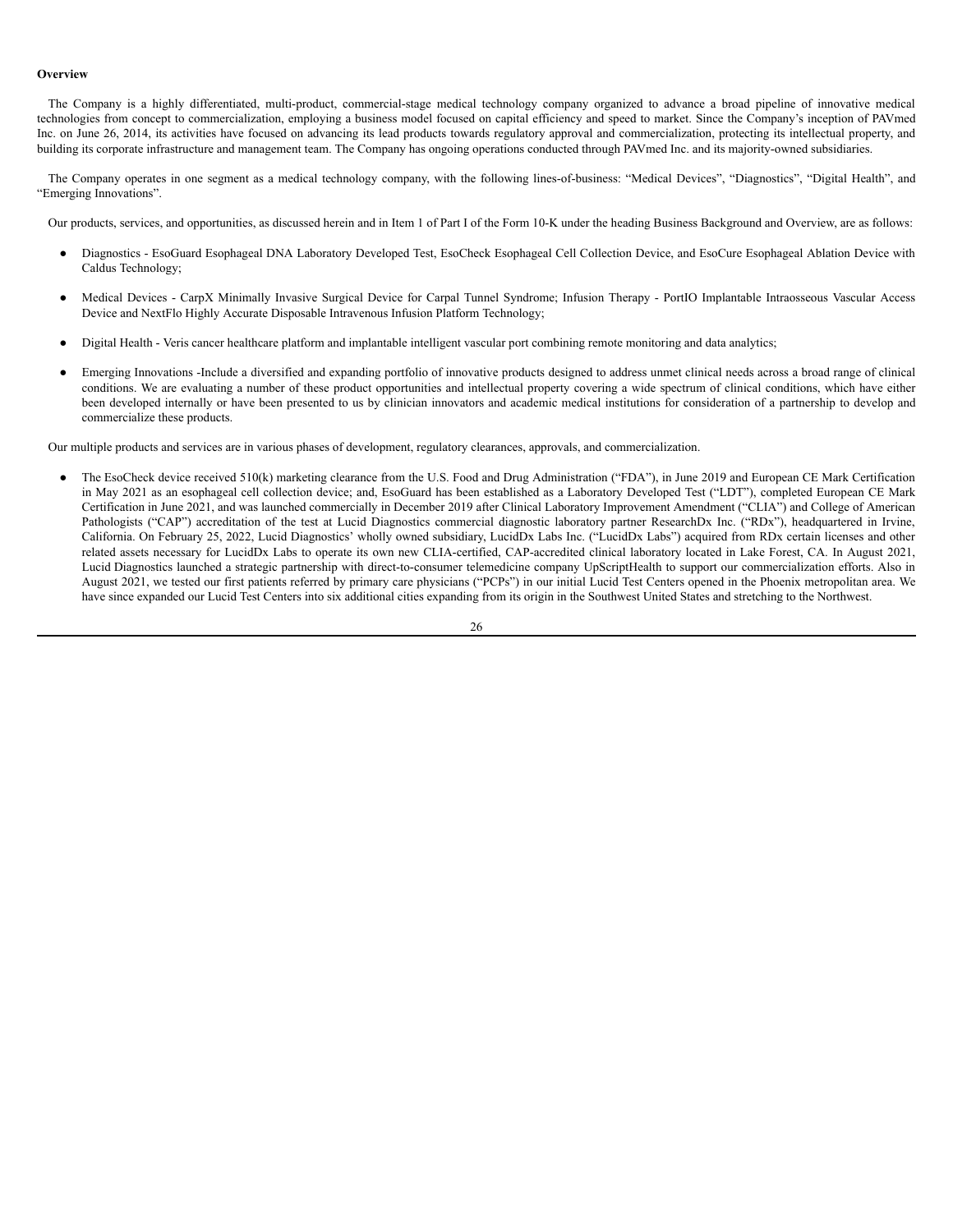### **Overview** - continued

- In connection with our efforts to expand our presence in the diagnostic market, we are developing EsoCure as an Esophageal Ablation Device, with the intent to allow a clinician to treat dysplastic BE before it can progress to EAC, a highly lethal esophageal cancer, and to do so without the need for complex and expensive capital equipment. We have successfully completed a pre-clinical feasibility animal study of EsoCure demonstrating excellent, controlled circumferential ablation of the esophageal mucosal lining. We have also completed an acute and survival animal study of EsoCure™ Esophageal Ablation Device, demonstrating successful direct thermal balloon catheter ablation of esophageal lining through the working channel of a standard endoscope. We plan to conduct additional development work and animal testing of EsoCure to support a future FDA 510(k) submission.
- CarpX is a minimally invasive surgical device for use in the treatment of carpal tunnel syndrome which received FDA 510(k) marketing clearance in April 2020, with the first commercial procedure successfully performed in December 2020. After an initial slowdown in commercialization related to COVID, more recently we have recruited new sales leadership and have recently trained eight new surgeons to perform the CarpX procedure with four more scheduled to undergo training in the coming months. Our limited-release commercialization efforts thru 2022 are focused on engaging key opinion hand surgeons designed to solicit input for ergonomic improvements to the device, procedure development and surgical-time optimization, and ease of use. Concurrently, we are presently working on improvements to the device that will be released in stages over the next several quarters
- We believe CarpX is designed to allow the physician to relieve the compression on the median nerve without an open incision or the need for endoscopic or other imaging equipment. To use CarpX, the operator first advances a guidewire through the carpal tunnel under the ligament, and then advanced over the wire and positioned in the carpal tunnel under ultrasonic and/or fluoroscopic guidance. When the CarpX balloon is inflated it creates tension in the ligament positioning the cutting electrodes underneath it and creates space within the tunnel, providing anatomic separation between the target ligament and critical structures such as the median nerve. Radiofrequency energy is briefly delivered to the electrodes, rapidly cutting the ligament, and relieving the pressure on the nerve. We believe CarpX will be significantly less invasive than existing treatments.
- In May 2021, we formed Veris Health, and concurrently, acquired Oncodisc Inc ("Oncodisc"), a digital health company with ground breaking tools to improve personalized cancer care through remote patient monitoring. Oncodisc's core technologies include the first intelligent implantable vascular healthcare platform that provides patients and physicians with new tools to improve outcomes and optimize the delivery of cost-effective care through remote monitoring and data analytics. Its vascular access port contains biologic sensors capable of generating continuous data on key physiologic parameters known to predict adverse outcomes in cancer patients undergoing treatment. Wireless communication to the patient's smartphone and its cloud-based digital healthcare platform efficiently and effectively delivers actionable real time data to patients and physicians. The technologies are the subject of multiple patent applications and one allowed patent awaiting final issuance.
- Our other products in development have not yet received clearance or approval to be marketed or sold in the U.S. or elsewhere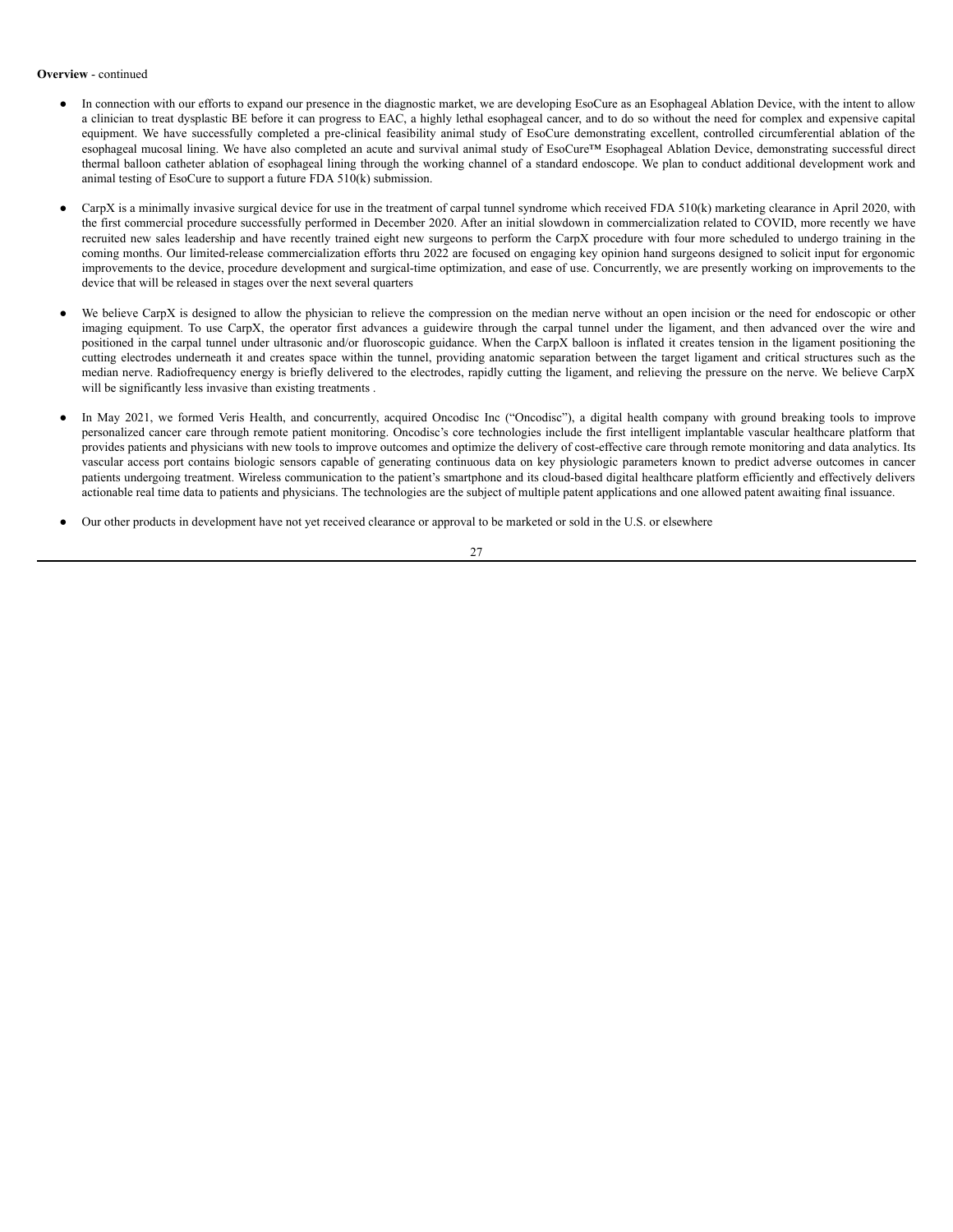### **Overview** - continued

### *Financing*

Subsequent to March 31, 2022, on April 4, 2022, the Company entered into a Senior Secured Convertible Note in the amount of \$27.5 million, pursuant to a Securities Purchase Agreement ("SPA") executed in March 2022 with an accredited institutional investor ("investor"). Under the SPA, the Company agreed to sell, and the investor agreed to purchase, up to an additional \$22.5 million initial principal amount of Senior Secured Convertible Notes (for an aggregate of \$50.0 million in initial principal) upon the satisfaction of certain conditions. The purchase price of the Secured Promissory Notes is \$1,000 for each \$1,100 in principal amount of the notes, representing an original issue discount of \$100 per \$1,100 in principal amount of the notes. A further discussion of the SPA dated, March 31, 2022, can be found herein below under Liquidity and Capital Resources - *PAVmed Inc - Private Placement - Securities Purchase Agreement*.

In March 2022, Lucid Diagnostics, Inc. entered into a committed equity facility with an affiliate of Cantor Fitzgerald ("Cantor"). Under the terms of the facility, Cantor has committed to purchase up to \$50 million of Lucid Diagnostics Inc. common stock from time to time at the request of Lucid Diagnostics Inc. While there are distinct differences, the facility is structured similarly to a traditional at-the-market equity facility, insofar as it allows Lucid Diagnostics Inc. to raise primary capital on a periodic basis at prices based on the existing market price.

### **Impact of SARS-CoV-2 - COVID-19 Pandemic**

Previously, in December 2019, there was an outbreak of a novel strain of a coronavirus occurred, with such coronavirus designated by the United Nations (UN) World Health Organization ("WHO") as the "Severe Acute Respiratory Syndrome Coronavirus 2" - or "SARS-CoV-2". The SARS-CoV-2 spread on a global basis to other countries, including the United States. On March 11, 2020, the WHO declared a pandemic resulting from SARS-CoV-2, with such pandemic commonly referred to by its resulting illness of coronavirus disease 2019, or "COVID-19". The COVID-19 pandemic is ongoing, and we continue to monitor the ongoing impact of the COVID-19 pandemic on the United States national economy, the global economy, and our business.

The COVID-19 pandemic may have an adverse impact on our operations, supply chains, and distribution systems and /or those of our contractors of our laboratory partner, and increase our expenses, including as a result of impacts associated with preventive and precautionary measures being taken, restrictions on travel, quarantine polices, and social distancing. Such adverse impact may include, for example, the inability of our employees and /or those of our contractors or laboratory partner to perform their work or curtail their services provided to us.

We expect the significance of the COVID-19 pandemic, including the extent of its effect on our consolidated financial condition and consolidated operational results and cash flows, to be dictated by the success of United States and global efforts to mitigate the spread of and /or to contain the SARS-CoV-2 and the impact of such efforts.

In addition, the spread of the SARS-CoV-2 has disrupted the United States' healthcare and healthcare regulatory systems which could divert healthcare resources away from, or materially delay United States Food and Drug Administration ("FDA") approval with respect to our products.

Furthermore, our clinical trials have been and may be further affected by the COVID-19 pandemic, as site initiation and patient enrollment may be delayed, for example, due to prioritization of hospital resources toward the virus and /or illness response, as well as travel restrictions imposed by governments, and the inability to access clinical test sites for initiation and monitoring.

The COVID-19 pandemic may have an adverse impact on the economies and financial markets of many countries, including the United States, resulting in an economic downturn that could adversely affect demand for our products and services and /or our product candidates.

Although we are continuing to monitor and assess the effects of the COVID-19 pandemic on our business, the ultimate impact of the COVID-19 pandemic (or a similar health epidemic) is highly uncertain and subject to change, and therefore, its impact on our consolidated financial condition, consolidated results of operations, and /or consolidated cash flows, the adverse impact could be material.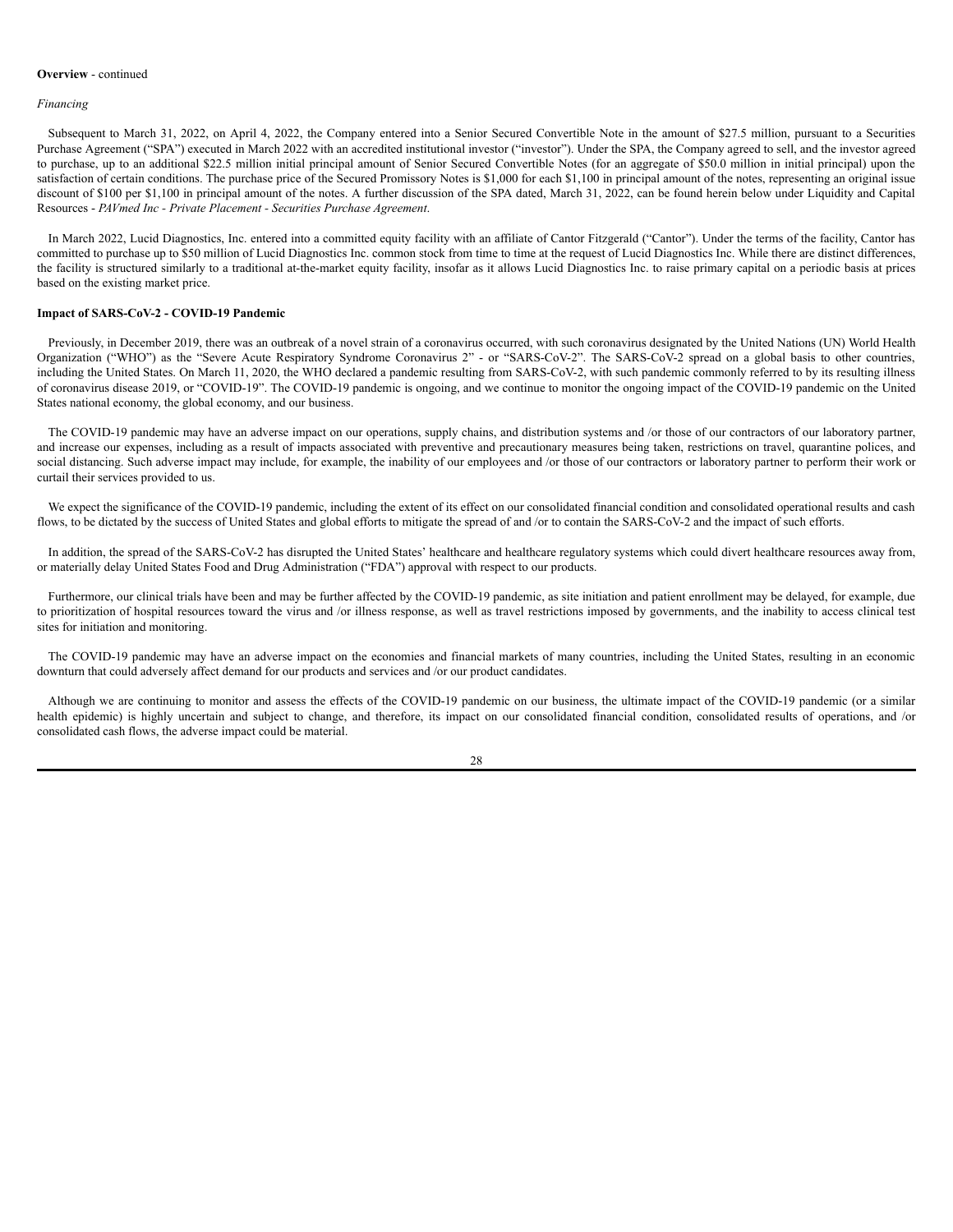### **Results of Operations**

### *Overview*

### *Revenue*

Revenue was recognized with respect to the EsoGuard Commercialization Agreement, dated August 1, 2021, between the Company's majority-owned subsidiary, Lucid Diagnostics Inc., and ResearchDX Inc. ("RDx"), a CLIA certified commercial laboratory service provider. On February 25, 2022, the EsoGuard Commercialization Agreement was terminated upon the execution of an Asset Purchase Agreement between LucidDx Labs Inc., a wholly-owned subsidiary of Lucid Diagnostics Inc. and RDx.

### *Cost of revenue*

The cost of revenue recognized with respect to the revenue recognized under the EsoGuard Commercialization Agreement is inclusive of: a royalty fee incurred under the Amended CWRU License Agreement; employee related costs of employees engaged in the administration to patients of the EsoCheck cell sample collection procedure (principally at the LUCID Test Centers); the EsoCheck devices and EsoGuard mailers (cell sample shipping costs) distributed to medical practitioners locations and the LUCID Test Centers; and LUCID Test Centers operating expenses, including rent expense and supplies.

#### *Sales and marketing expenses*

Sales and marketing expenses consist primarily of salaries and related costs for employees engaged in sales and marketing activities, as well as advertising and promotion expenses. We anticipate our sales and marketing expenses will increase in the future, as we anticipate an increase in payroll and related expenses related to the roll-out of our commercial sales and marketing operations as we execute on our business strategy.

### *General and administrative expenses*

General and administrative expenses consist primarily of salaries and related costs for personnel, travel expenses, facility-related costs, professional fees, accounting and legal services, employees involved in third-party payor reimbursement contract negotiations and consultants and expenses associated with obtaining and maintaining patents within our intellectual property portfolio.

We anticipate our general and administrative expenses will increase in the future, as we anticipate an increase in payroll and related expenses related with the growth and expansion of our business operations objectives. We also anticipate continued expenses related to being a public company, including audit, legal, regulatory, and tax-related services associated with maintaining compliance as a public company, insurance premiums and investor relations costs.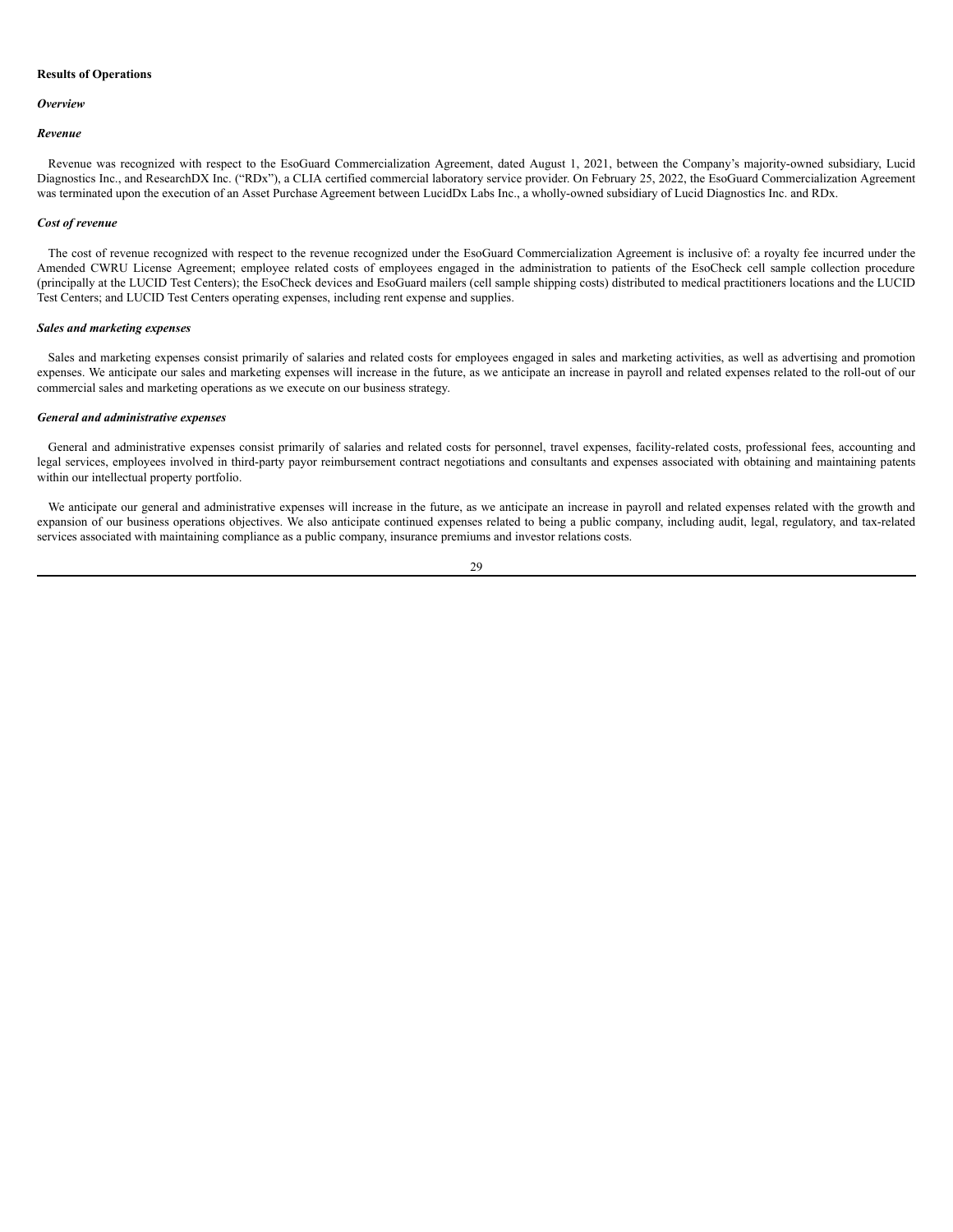### **Results of Operations** - continued

### *Overview - continued*

#### *Research and development expenses*

Research and development expenses are recognized in the period they are incurred and consist principally of internal and external expenses incurred for the research and development of our products, including:

- consulting costs charged to us by various external contract research organizations we contract with to conduct preclinical studies and engineering studies;
- salary and benefit costs associated with our chief medical officer and engineering personnel;
- costs associated with regulatory filings;
- patent license fees;
- cost of laboratory supplies and acquiring, developing, and manufacturing preclinical prototypes;
- product design engineering studies; and
- rental expense for facilities maintained solely for research and development purposes.

We plan to incur research and development expenses for the foreseeable future as we continue the development of our existing products as well as new innovations. Our research and development activities are focused principally on obtaining FDA approvals and developing product improvements or extending the utility of the lead products in our pipeline, including CarpX, EsoCheck and EsoGuard, along with advancing our PortIO and NextFlo products, our Digital Health product, and two of our Emerging Innovation product candidates through their respective development phase, including our DisappEAR reabsorable ear tubes product and a non-invasive glucose monitoring product.

### *Other Income and Expense, net*

Other income and expense, net, consists principally of changes in fair value of our contingent consideration and our convertible notes and losses on extinguishment of debt upon repayment of such convertible notes.

#### *Presentation of Dollar Amounts*

All dollar amounts in this Management's Discussion and Analysis of Financial Condition and Results of Operations are presented in thousands of dollars, if not otherwise indicated as being presented as dollars in millions, except for the number of shares and per share amounts.

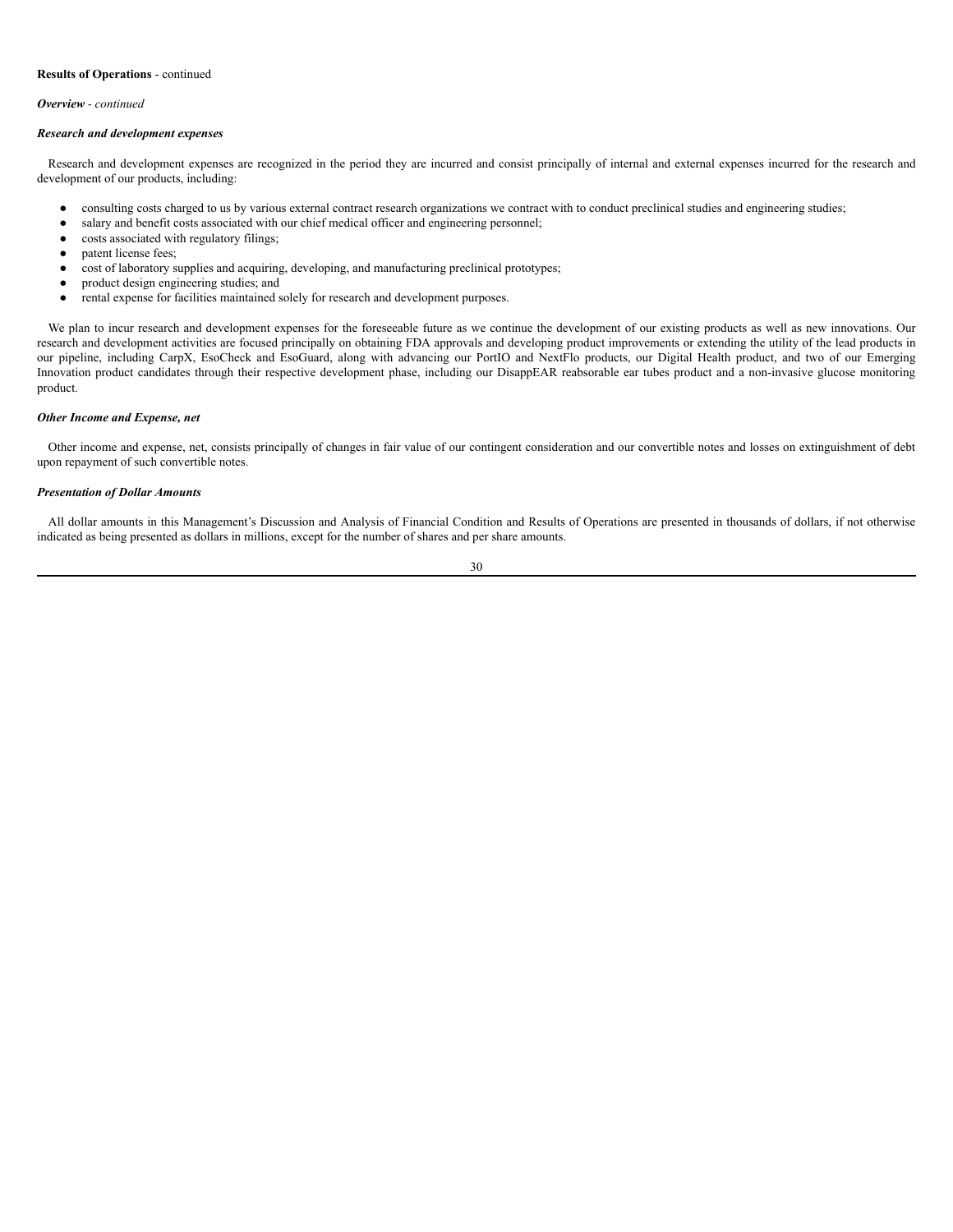### *Three months ended March 31, 2022 as compared to three months ended March 31, 2021*

#### *Revenue*

In the three months ended March 31, 2022, revenue was \$0.2 million as compared to no revenue in the corresponding period in the prior year. The \$0.2 million relates to our EsoGuard Commercialization Agreement, dated August 1, 2021, which resulted in revenue recognition of \$0.1 million per month beginning August 2021 - through the February 25, 2022 termination date of such agreement.

### *Cost of revenue*

In the three months ended March 31, 2022, cost of revenue was approximately \$0.4 million as compared to no cost of revenue in the corresponding period in the prior year. The \$0.4 million increase principally relates to costs associated with the EsoGuard Commercialization Agreement noted above.

### *Sales and marketing expenses*

In the three months ended March 31, 2022, sales and marketing costs were approximately \$3.9 million, compared to \$1.4 million for the corresponding period in the prior year. The net increase of \$2.5 million was principally related to:

- approximately \$1.6 million increase in compensation related costs principally related to an increase in headcount and severance expense incurred for 2 former employees;
- approximately \$0.4 million increase in stock based compensation from RSA grants to Lucid and PAVmed employees and non-employees, and an increase in stock options granted corresponding with the increase in the number of employees; and
- approximately \$0.5 million increase in outside professional services related to EsoCheck, EsoGuard and consulting and professional services fees.

#### *General and administrative expenses*

In the three months ended March 31, 2022, general and administrative costs were approximately \$9.4 million, compared to \$3.4 million for the corresponding period in the prior year. The net increase of \$6.0 million was principally related to:

- approximately \$1.1 million increase in compensation related costs principally related to an increase in headcount;
- approximately \$1.8 million increase in stock based compensation from RSA grants to Lucid and PAVmed employees and non-employees, and an increase in stock options granted corresponding with the increase in the number of employees; and
- approximately \$2.3 million in consulting services related to patents, regulatory compliance, legal processes for contract review, transition of public relations and investor relations firms, and public company expenses; and
- approximately \$0.8 million in general business expenses.

#### *Research and development expenses*

In the three months ended March 31, 2022, research and development costs were approximately \$5.9 million as compared to \$3.3 million for the corresponding period in the prior year. The net increase \$2.6 million was principally related to:

- approximately \$2.1 million increase in development costs, particularly in clinical trial activities and outside professional and consulting fees with respect to EsoCheck, EsoCure, CarpX, NextFlo, Port IO, our Digital Health product, and one of our Emerging Innovation product candidates (the non-invasive glucose monitoring product); and
- approximately \$0.5 million increase in compensation related costs and related to expanded clinical and engineering staff.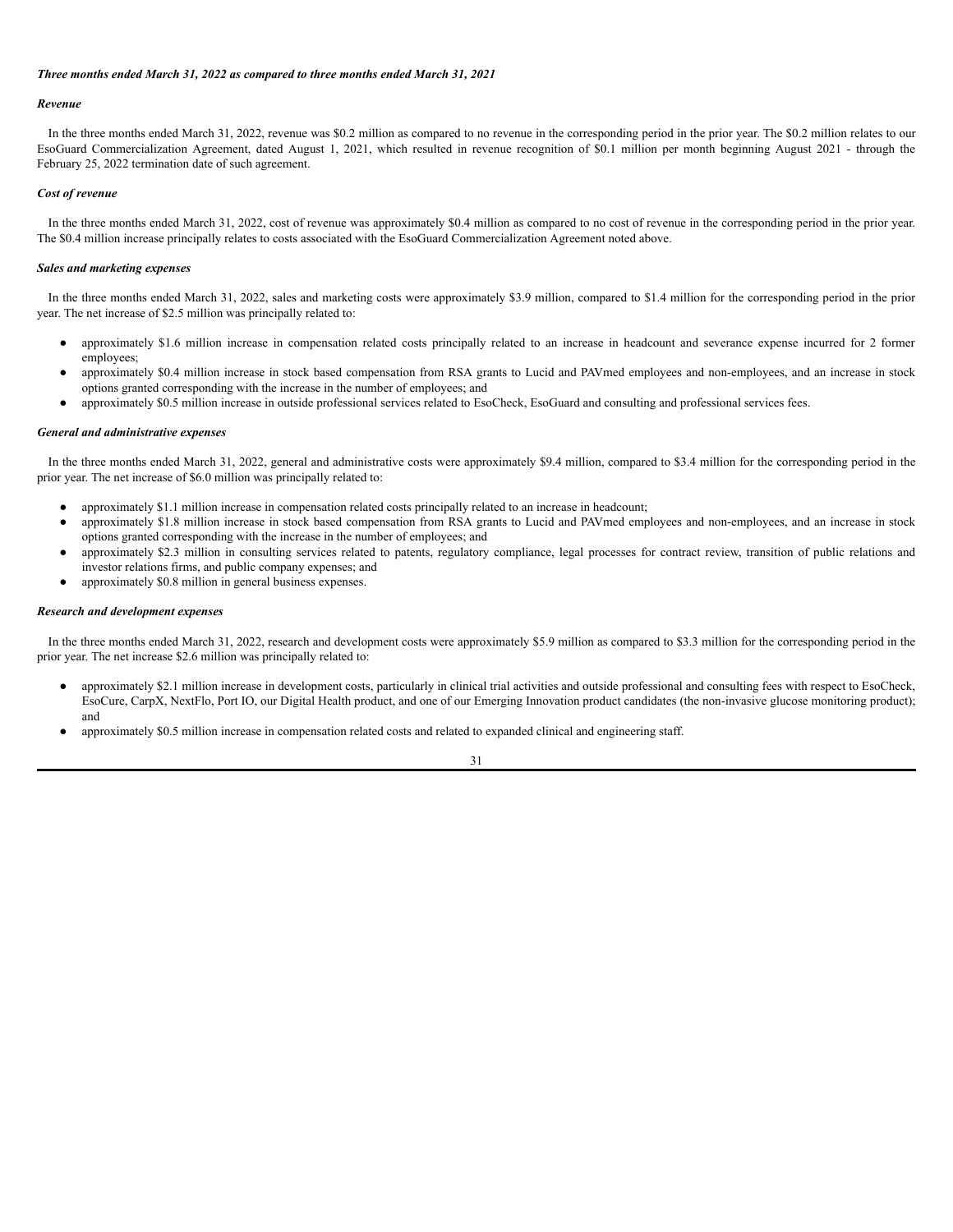### *Three months ended March 31, 2022 as compared to three months ended March 31, 2021 - continued*

### *Other Income and Expense*

#### *Change in fair value of convertible debt*

In the three months ended March 31, 2021, the non-cash income (expense) recognized for the change in the fair value of our convertible notes was approximately \$1.7 million. The change in the fair value adjustment of the convertible notes is principally related to each of the convertible notes being repaid-in-full during the three months ended March 31, 2021, as discussed herein below under "Other Income and Expense - Loss from Extinguishment of Debt".

### *Loss from Extinguishment of Debt*

In the three months ended March 31, 2021, a debt extinguishment loss in the aggregate of approximately \$3.7 million was recognized in connection with the convertible notes, as discussed below.

- On January 5, 2021, the repayment of the remaining face value principal of the November 2019 Senior Convertible Note, along with the payment of interest thereon, of approximately \$1.0 million, were settled with the issuance of 667,668 shares of our common stock, with a fair value of approximately \$1,7 million (with such fair value measured as the respective conversion date quoted closing price of our common stock), resulting in the recognition of a loss from extinguishment of debt of approximately \$0.8 million in the six months ended June 30, 2021; and,
- On January 30, 2021, we paid in cash a \$350 partial principal repayment of the Senior Convertible Note dated April 30, 2020 ("April 2020 Senior Convertible Note"); and on March 2, 2021, we made a cash payment of approximately \$14,466, resulting in the repayment-in-full on such date of both the April 2020 Senior Convertible Note and the Senior Secured Convertible Note dated August 6, 2021, resulting in the recognition of a loss from extinguishment of debt of approximately \$2,955 in the six months ended June 30, 2021.

See our unaudited condensed consolidated financial statements Note 12*, Debt*, for additional information with respect to the convertible notes.

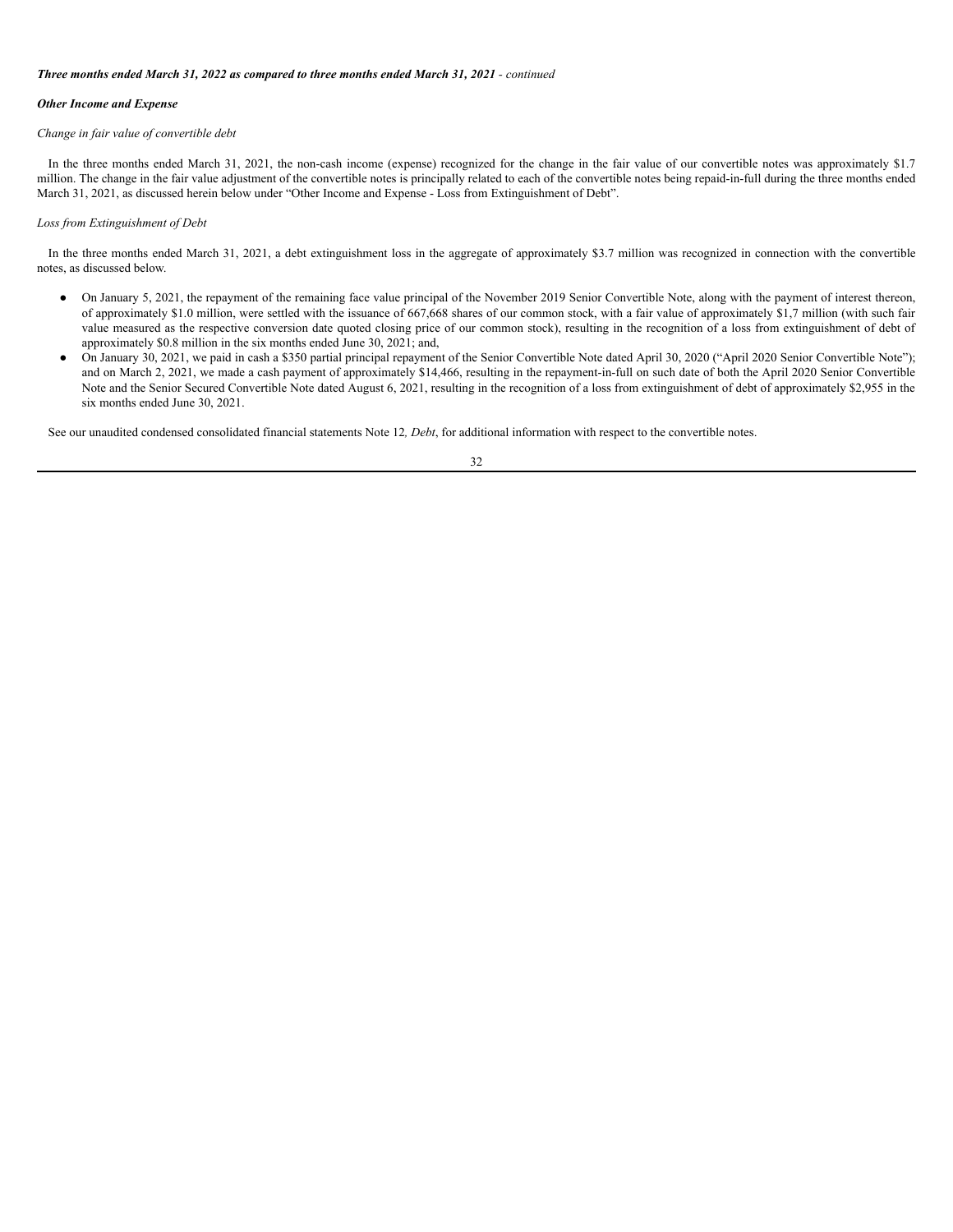### **Liquidity and Capital Resources**

We have financed our operations principally through the public and private issuances of our common stock, preferred stock, common stock purchase warrants, and debt. We are subject to all of the risks and uncertainties typically faced by medical device and diagnostic and medical device companies that devote substantially all of their efforts to the commercialization of their initial product and services and ongoing R&D and clinical trials. We expect to continue to experience recurring losses from operations, and will continue to fund our operations with debt and/or equity financing transactions. Notwithstanding, however, with the cash on-hand as of March 31, 2022, we expect to be able to fund our future operations for one year from the date of the issue of our unaudited condensed consolidated financial statements, as included in this Quarterly Report on Form 10-Q for the period ended March 31, 2022.

### *Common Stock Transactions*

During the three months ended March 31, 2022:

- We issued 237,499 shares of our common stock for cash proceeds of approximately \$241 upon exercise of stock options granted under the PAVmed Inc 2014 Equity Plan, as such equity plan is discussed in Note 13, *Stock-Based Compensation*, of our unaudited condensed consolidated financial statements.
- We issued 194,240 shares of our common stock under the PAVmed Inc. Employee Stock Purchase Plan ("ESPP"), as such ESPP is discussed in Note 13, *Stock-Based Compensation*, of our unaudited condensed consolidated financial statements.

#### *Debt Transactions*

Subsequent to March 31, 2022, on April 4, 2022, the Company entered into a Senior Secured Convertible Note in the amount of \$27.5 million, pursuant to the SPA with an accredited institutional investor. Under the SPA, the Company agreed to sell, and the investor agreed to purchase, up to an additional \$22.5 in additional initial principal amount of Senior Secured Convertible Notes (for an aggregate of \$50.0 million in initial principal amount of Secured Promissory Notes) upon the satisfaction of certain conditions (as more fully described below). The notes are being offered and sold in a registered direct offering under the Company's effective shelf registration statement (the "Offering"). The purchase price of the Secured Promissory Notes is \$1,000 for each \$1,100 in principal amount of the notes, representing an original issue discount of \$100 per \$1,100 in principal amount of the notes. We herein refer to the Senior Secured Convertible Notes issued or issuable under the SPA as March 2022 Notes.

Pursuant to the SPA we completed an initial closing for the sale of \$27.5 million in principal amount of March 2022 Notes, of which the investor funded and the Company received cash proceeds of \$24.9 million on April 5, 2022, after deduction of lender fees. Subject to certain conditions being met or waived, from time to time after such time stockholder approval for an increase in our authorized shares from 150 million to 250 million is obtained, but before March 31, 2024, one or more additional closings for up to the remaining principal amount of March 2022 Notes may occur, upon five trading days' notice by us to the investor. The aggregate principal amount of March 2022 Notes that may be offered in the additional closings may not be more than \$22.5 million. The investor's obligation to purchase the notes at each additional closing is subject to certain conditions set forth in the March 2022 SPA (including minimum price and volume thresholds, maximum ratio of debt to market capitalization, and minimum market capitalization), which may be waived by the Required Holders (as defined in the March 2022 SPA). Under the March 2022 SPA, the investor will be required to purchase March 2022 Notes in the additional closings if such conditions are met or waived. In addition, from and after March 31, 2023, the investor may by written notice to us elect to require us to issue up to \$22.5 million in initial principal amount of March 2022 Notes, so long as in doing so it would not cause the ratio of (a) the outstanding principal amount of the March 2022 Notes (including the additional March 2022 Notes), accrued and unpaid interest thereon and accrued and unpaid late charges to (b) our average market capitalization over the prior ten trading days, to exceed 25%. If we fail to complete the sale of the additional March 2022 Notes contemplated by any such written notice, or if the investor is unable to deliver any such notice prior to March 31, 2024 as a result of the limitation described in the preceding sentence, then we will be obligated to pay a break-up fee to the investor at such time in an aggregate amount equal to \$1.35 million.

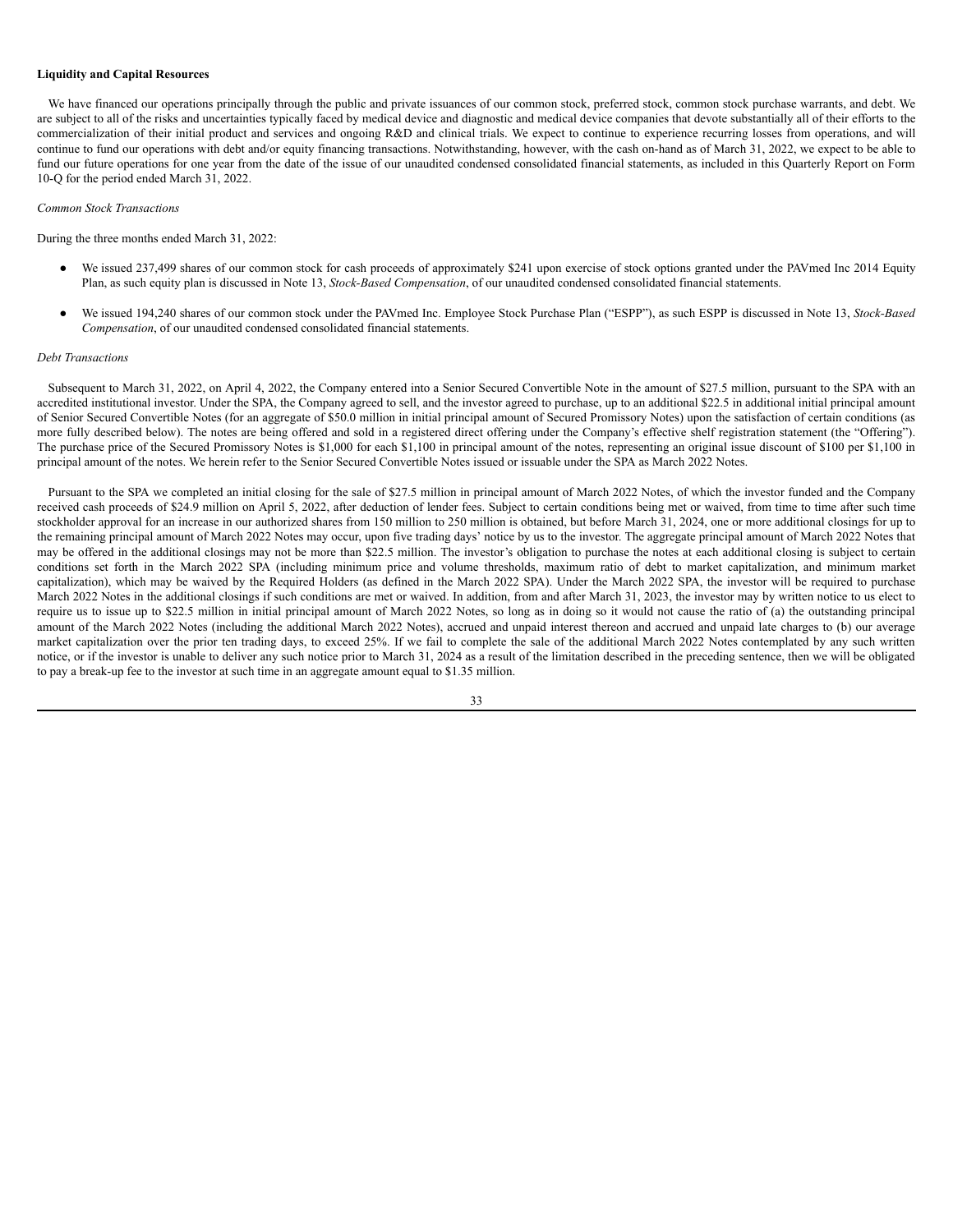### **Liquidity and Capital Resources** - continued

We will not pay any selling commission to any party in connection with the Offering, although we will pay a financial advisory fee equal to 1.8% of the gross proceeds from the Offering to an independent financial advisor. We estimate that the net cash proceeds will be approximately \$20.4 million from the additional closings of the Offering, after deducting the estimated expenses of the Offering, assuming the sale of all of the March 2022 Notes.

The March 2022 Notes have a voluntary fixed conversion price of \$5.00 per share, a stated interest rate of 7.875% per annum, and a maturity of 24 months (subject to extension in certain circumstances). The March 2022 Notes will be secured by all our existing and future assets (including those of our significant subsidiaries, other than Lucid and its subsidiaries), but including only 9.99% of Lucid's outstanding common stock held by us, pursuant to a security agreement by and between the Company and the investor.

On the date six months after the issuance of a March 2022 Note, on the 1st and 10th trading day of each calendar month thereafter, and on the maturity date (each an "Installment Date"), the Company will make an amortization payment on the March 2022 Note in an amount equal to the initial principal balance of the note divided by the total number of such amortization payments (such that the entire initial principal balance will be repaid by the maturity date), plus any amounts that have been deferred or accelerated to the applicable installment date, plus all accrued and unpaid interest and any late charges (the "Installment Amount"). Each Installment Amount will be satisfied in shares of the Company's common stock, subject to certain customary equity conditions (including minimum price and volume thresholds) at 100% of the Installment Amount or otherwise (or at our election, in whole or in part) in cash at 115% of the Installment Amount. The conversion price for any Installment Amount so converted will be based on the then current market price, but not more than the fixed conversion price then in effect and not less than a floor price. The March 2022 Notes also may required to be repaid in shares of our common stock, at a price per share of our common stock based on the then current market price, but not more than the fixed conversion price then in effect and not less than a floor price, upon the occurrence of certain events of default. We may be required to repay the March 2022 Notes, in cash, at a premium to the outstanding principal balance, upon the occurrence of an event of default or upon a Change of Control (as defined in the March 2022 Notes).

We will be subject to certain customary affirmative and negative covenants regarding the rank of the March 2022 Notes, the incurrence of indebtedness, the existence of liens, the repayment of indebtedness and the making of investments, the payment of cash in respect of dividends, distributions or redemptions, the transfer of assets, the maturity of other indebtedness, and transactions with affiliates, among other customary matters. We also will be subject to financial covenants requiring that (i) the amount of our available cash equal or exceed \$8.0 million at all times, (ii) the ratio of (a) the outstanding principal amount of the March 2022 Notes, accrued and unpaid interest thereon and accrued and unpaid late charges to (b) our average market capitalization over the prior ten trading days, not exceed 30%, and (iii) that our market capitalization shall at no time be less than \$75 million. The March 2022 Notes include certain customary events of default.

#### *Lucid Diagnostics Inc - Committed Equity Facility*

In March 2022, Lucid Diagnostics Inc. entered into a committed equity facility with an affiliate of Cantor Fitzgerald ("Cantor"). Under the terms of the facility, Cantor has committed to purchase up to \$50 million of Lucid Diagnostics Inc. common stock from time to time at the request of Lucid Diagnostics Inc. While there are distinct differences, the facility is structured similarly to a traditional at-the-market equity facility, insofar as it allows Lucid Diagnostics Inc. to raise primary equity capital on a periodic basis at prices based on the existing market price.

### **Critical Accounting Policies and Significant Judgments and Estimates**

The discussion and analysis of our (unaudited) financial condition and consolidated results of operations is based on our unaudited condensed consolidated financial statements, which have been prepared in accordance with generally accepted accounting principles in the United States of America ("U.S. GAAP"). The preparation of these unaudited condensed consolidated financial statements requires us to make estimates and assumptions affecting the reported amounts of assets, liabilities, and equity, along with the disclosure of contingent assets and liabilities at the date of the unaudited condensed consolidated financial statements and the reported amounts of expenses during the corresponding periods. In accordance with U.S. GAAP, we base our estimates on historical experience and on various other assumptions we believe are reasonable under the circumstances. Actual results may differ from these estimates under different assumptions or conditions. Please see Note 2, *Summary of Significant Accounting Policies and Recent Accounting Standards Updates*, of our unaudited condensed consolidated financial statements included herein in this Form 10-Q, for a summary of significant accounting policies.

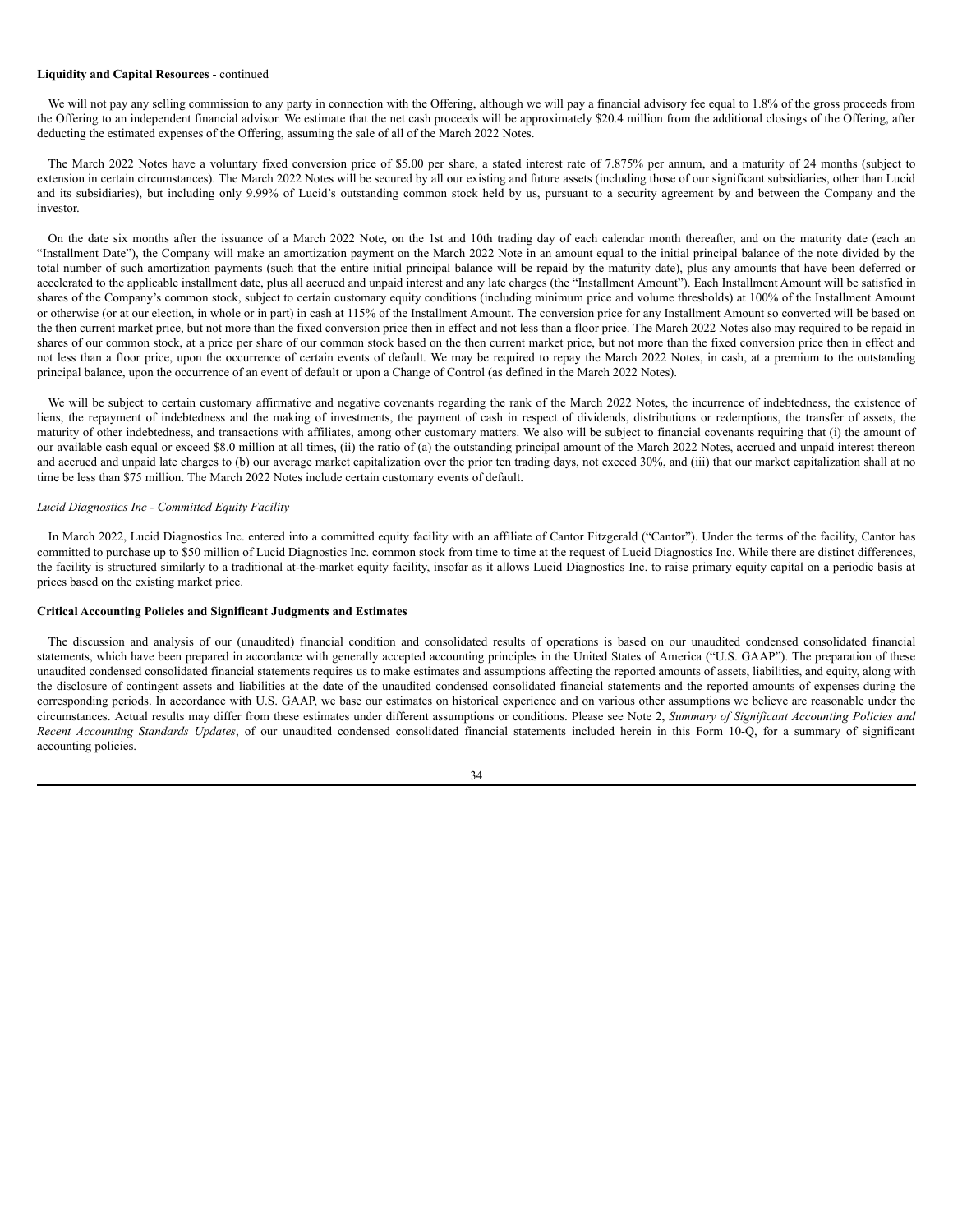### <span id="page-36-0"></span>**Item 4. Controls and Procedures**

### **Evaluation of Disclosure Controls and Procedures**

Our management, with the participation of our principal executive officer and our principal financial officer, evaluated the effectiveness of our disclosure controls and procedures as of March 31, 2022. Based on such evaluation, our principal executive officer and principal financial officer concluded our disclosure controls and procedures (as defined in Rules 13a-15(f) and 15d-15(f) under the Exchange Act) were effective as of such date to provide reasonable assurance the information required to be disclosed by us in the reports we file or submit under the Exchange Act is recorded, processed, summarized and reported within the time periods specified in the SEC's rules and forms. Disclosure controls and procedures include, without limitation, controls and procedures designed to ensure information required to be disclosed by us in the reports we file or submit under the Exchange Act is accumulated and communicated to our management, including our principal executive officer and principal financial officer, as appropriate to allow timely decisions regarding required disclosure.

### **Changes to Internal Controls Over Financial Reporting**

There has been no change in internal controls over financial reporting (as defined in Rules 13a-15(f) and 15d-15(f) under the Exchange Act) that occurred during our fiscal quarter ended March 31, 2022 that has materially affected, or is reasonably likely to materially affect, our internal controls over financial reporting.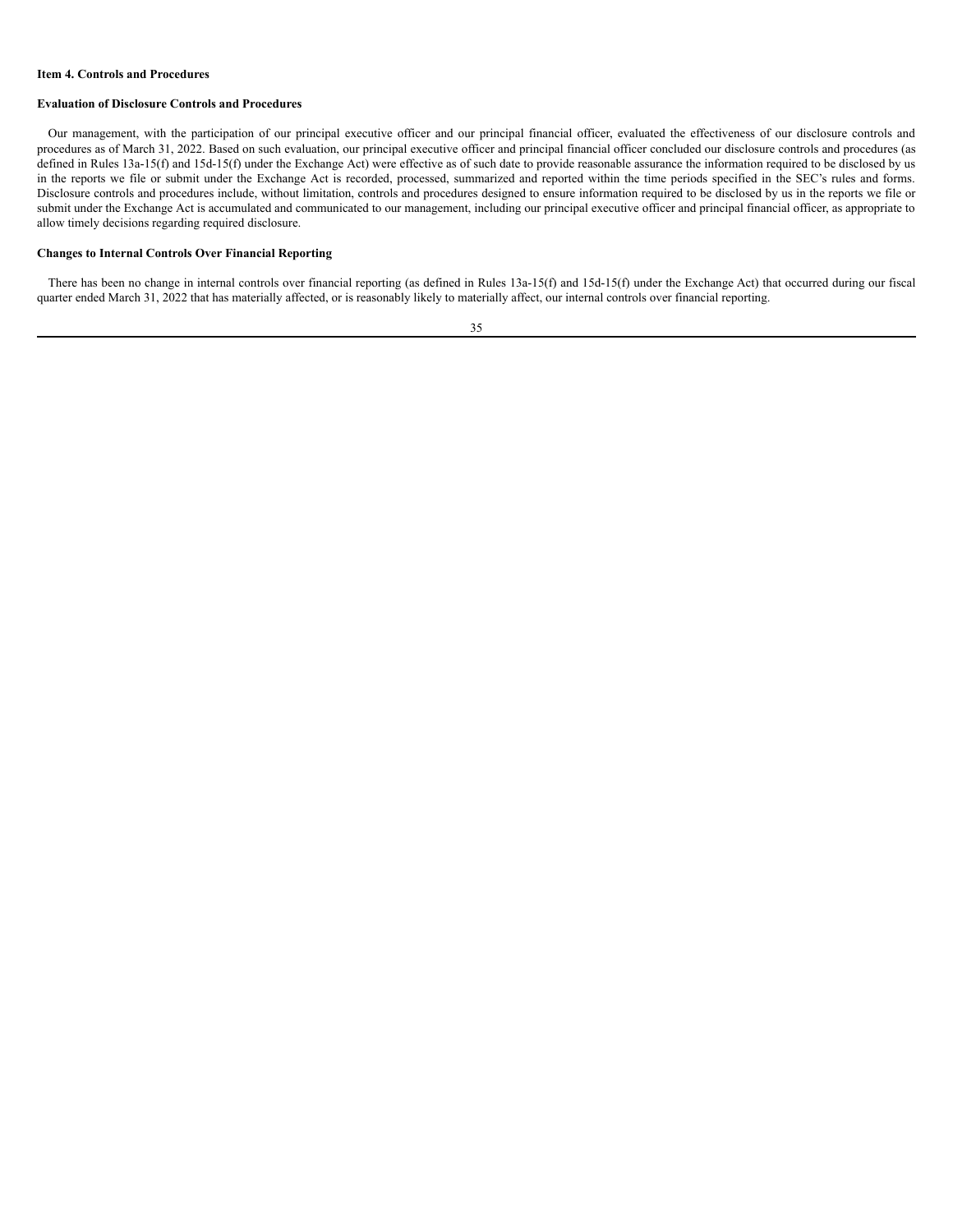### <span id="page-37-0"></span>**Part II - Other Information**

### <span id="page-37-1"></span>**Item 1. Legal Proceedings**

See Note 10, *Commitment and Contingencies - Legal Proceedings*, of the unaudited condensed consolidated financial statements included in this Quarterly Report, for a description of certain material legal proceedings involving the Company, which description is incorporated herein by reference.

In the ordinary course of our business, particularly as it begins commercialization of its products, the Company may be subject to certain other legal actions and claims, including product liability, consumer, commercial, tax and governmental matters, which may arise from time to time. Except as otherwise noted herein, the Company does not believe it is currently a party to any other pending legal proceedings. Notwithstanding, legal proceedings are subject-to inherent uncertainties, and an unfavorable outcome could include monetary damages, and excessive verdicts can result from litigation, and as such, could result in a material adverse impact on the Company's business, financial position, results of operations, and /or cash flows. Additionally, although the Company has specific insurance for certain potential risks, the Company may in the future incur judgments or enter into settlements of claims which may have a material adverse impact on the Company's business, financial position, results of operations, and /or cash flows.

### <span id="page-37-2"></span>**Item 5. Other Information**

None.

<span id="page-37-3"></span>**Item 6. Exhibits**

The exhibits filed as part of this Quarterly Report on Form 10-Q are set forth in the "*Exhibit Index*" below.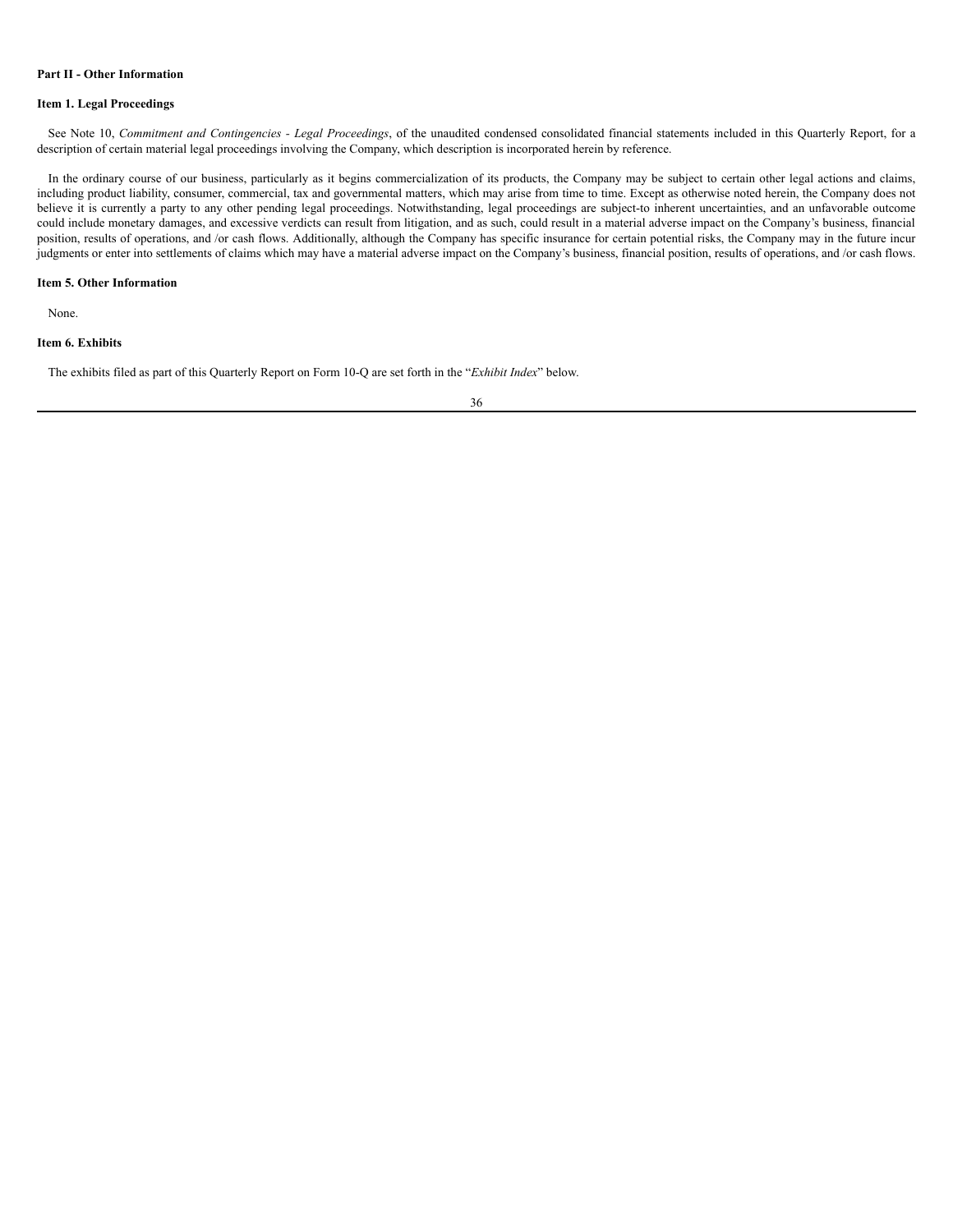### **SIGNATURES**

<span id="page-38-0"></span>Pursuant to the requirements of Section 13 or 15(d) of the Securities Exchange Act of 1934, the registrant has duly caused this report to be signed on its behalf by the undersigned, thereunto duly authorized.

May 16, 2022

PAVmed Inc.

*/s/ Dennis M McGrath* Dennis M McGrath President and Chief Financial Officer (Principal Financial and Accounting Officer)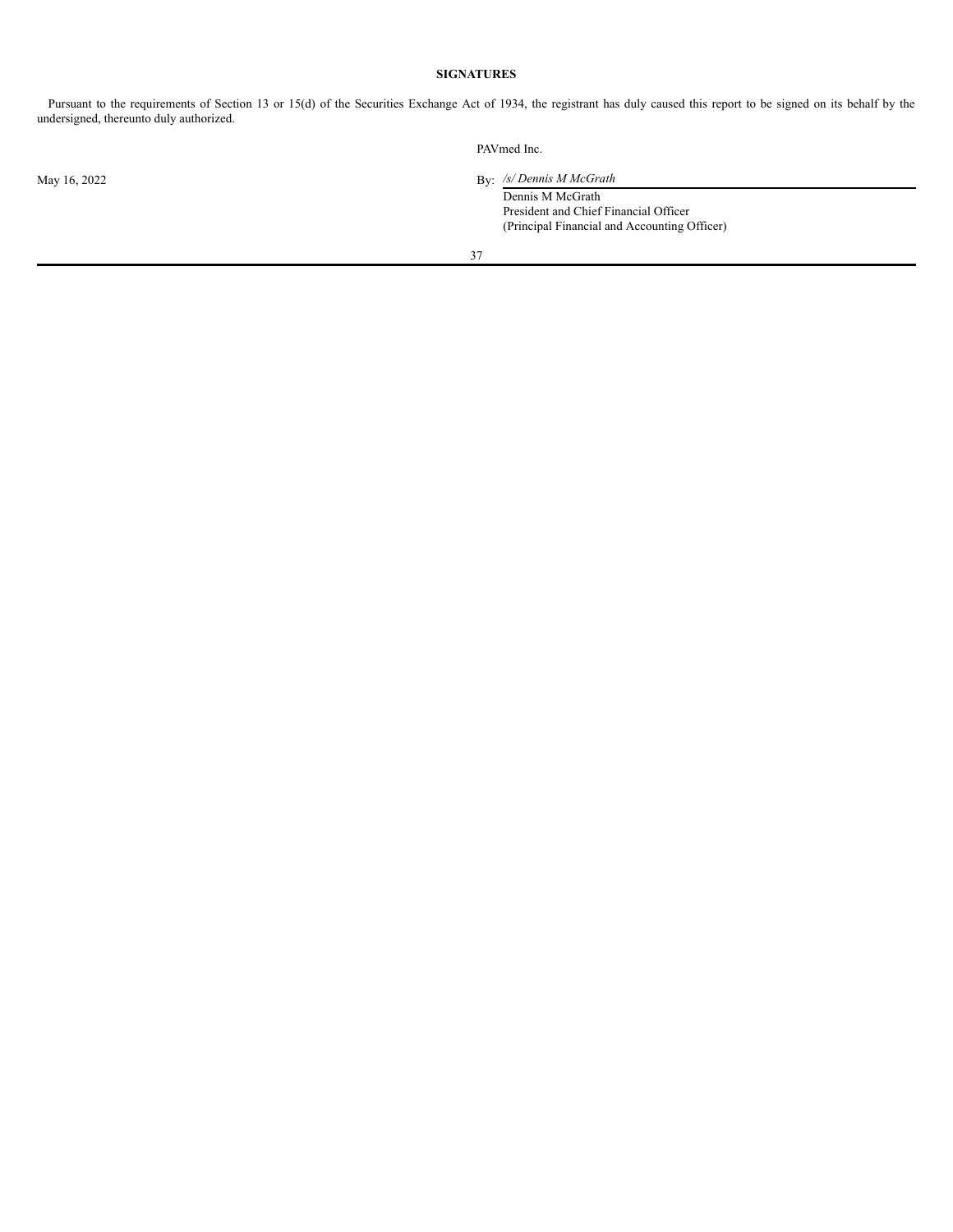### **EXHIBIT INDEX**

#### <span id="page-39-0"></span>**Exhibit No. Description**

- 2.1 Asset Purchase Agreement, dated as of February 25, 2022, by and among LucidDx Labs Inc., Lucid Diagnostics Inc. and ResearchDx, Inc. [\(incorporated](https://www.sec.gov/Archives/edgar/data/1799011/000149315222005892/ex2-1.htm) by reference to Exhibit 2.1 to the Current Report on Form 8-K filed by Lucid on March 3, 2022).
- 10.1 Common Stock Purchase Agreement, dated as of March 28, 2022, by and between CF Principal Investments LLC and Lucid Diagnostics Inc. [\(incorporated](https://www.sec.gov/Archives/edgar/data/1799011/000149315222008837/ex10-1.htm) by reference to Exhibit 10.1 to the Current Report on Form 8-K filed by Lucid Diagnostics on April 1, 2022).
- 10.2 Registration Rights Agreement, dated as of March 28, 2022, by and between CF Principal Investments LLC and Lucid Diagnostics Inc. [\(incorporated](https://www.sec.gov/Archives/edgar/data/1799011/000149315222008837/ex10-2.htm) by reference to Exhibit 10.2 to the Current Report on Form 8-K filed by Lucid on April 1, 2022).
- 10.3 Management Services Agreement, dated as of February 25, 2022, by and among LucidDx Labs Inc. and ResearchDx, Inc. [\(incorporated](https://www.sec.gov/Archives/edgar/data/1799011/000149315222005892/ex10-1.htm) by reference to Exhibit 10.1 to the Current Report on Form 8-K filed by Lucid on March 3, 2022).
- 10.4 Employment Agreement, dated as of February 22, 2022, by and between Lishan Aklog, M.D. and Lucid Diagnostics Inc. [\(incorporated](https://www.sec.gov/Archives/edgar/data/1799011/000149315222001725/ex10-1.htm) by reference to Exhibit 10.1 to the Current Report on Form 8-K filed by Lucid Diagnostics on January 20, 2022).
- 10.5 Employment Agreement, dated as of February 22, 2022, by and between Dennis McGrath and Lucid Diagnostics Inc. [\(incorporated](https://www.sec.gov/Archives/edgar/data/1799011/000149315222001725/ex10-2.htm) by reference to Exhibit 10.2) to the Current Report on Form 8-K filed by Lucid Diagnostics on January 20, 2022).
- 10.6 Employment Agreement, dated as of February 22, 2022, by and between Shaun O'Neil and PAVmed Inc. [\(incorporated](https://www.sec.gov/Archives/edgar/data/1624326/000149315222005399/ex10-1.htm) by reference to Exhibit 10.1 to the Current Report on Form 8-K filed by the Company on February 24, 2022).
- 10.7 Employment Agreement, dated as of February 22, 2022, by and between Shaun O'Neil and Lucid Diagnostics Inc. [\(incorporated](https://www.sec.gov/Archives/edgar/data/1799011/000149315222007547/ex10-1.htm) by reference to Exhibit 10.1 to the Current Report on Form 8-K filed by Lucid Diagnostics on March 23, 2022).
- 31.1 Certification of Principal Executive Officer pursuant to Section 302 of the [Sarbanes-Oxley](https://s3.amazonaws.com/content.stockpr.com/sec/0001493152-22-013965/ex31-1.htm) Act of 2002.†
- 31.2 Certification of Principal Financial and Accounting Officer pursuant to Section 302 of the [Sarbanes-Oxley](https://s3.amazonaws.com/content.stockpr.com/sec/0001493152-22-013965/ex31-2.htm) Act of 2002. †
- 32.1 Certification of Principal Executive Officer pursuant to 18 U.S.C. Section 1350, as adopted pursuant to Section 906 of the [Sarbanes-Oxley](https://s3.amazonaws.com/content.stockpr.com/sec/0001493152-22-013965/ex32-1.htm) Act of 2002. †
- 32.2 Certification of Principal Financial and Accounting Officer pursuant to 18 U.S.C. Section 1350, as adopted pursuant to Section 906 of the [Sarbanes-Oxley](https://s3.amazonaws.com/content.stockpr.com/sec/0001493152-22-013965/ex32-2.htm) Act of 2002. †
- 101.INS Inline XBRL Instance Document
- 101.SCH Inline XBRL Taxonomy Extension Schema
- 101.CAL Inline XBRL Taxonomy Extension Calculation Linkbase
- 101.DEF Inline XBRL Taxonomy Extension Definition Linkbase
- 101.LAB Inline XBRL Taxonomy Extension Label Linkbase
- 101.PRE Inline XBRL Taxonomy Extension Presentation Linkbase
- 104 Cover Page Interactive Data File (embedded within the Inline XBRL document)
- † Filed herewith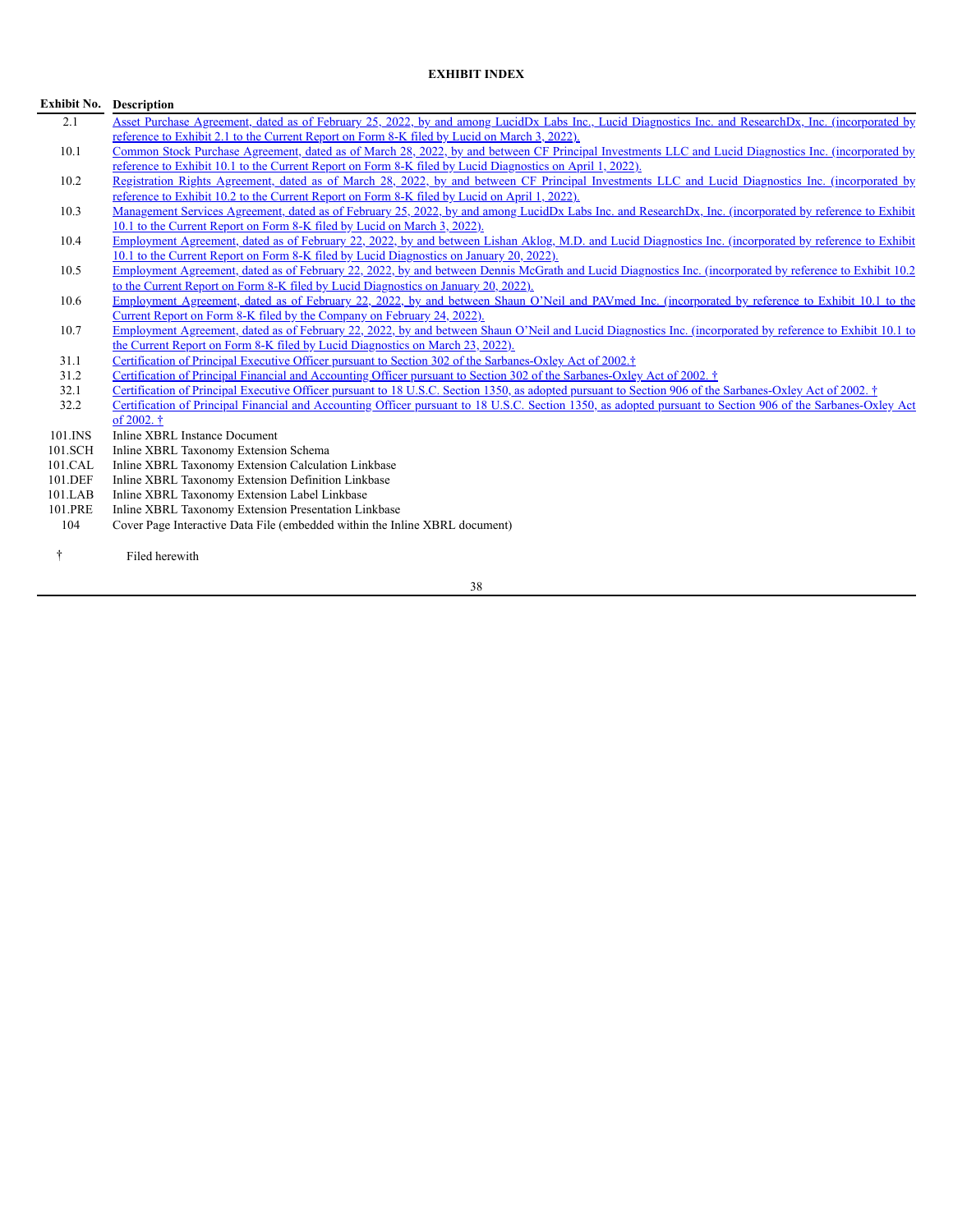### **CERTIFICATION BY PRINCIPAL EXECUTIVE OFFICER**

I, Lishan Aklog, M.D., certify that:

- 1 I have reviewed this Quarterly Report on Form 10-Q of PAVmed Inc. and Subsidiaries;
- 2 Based on my knowledge, this report does not contain any untrue statement of a material fact or omit to state a material fact necessary to make the statements made, in light of the circumstances under which such statements were made, not misleading with respect to the period covered by this report;
- 3 Based on my knowledge, the financial statements, and other financial information included in this report, fairly present in all material respects the financial condition, results of operations and cash flows of the registrant as of, and for, the periods presented in this report;
- 4 The registrant's other certifying officer and I are responsible for establishing and maintaining disclosure controls and procedures (as defined in Exchange Act Rules 13a-15(e) and 15d-15(e)) and internal control over financial reporting (as defined in Exchange Act Rules 13a-15(f) and 15d-15(f)) for the registrant and have:
	- a) Designed such disclosure controls and procedures, or caused such disclosure controls and procedures to be designed under our supervision, to ensure that material information relating to the registrant, including its consolidated subsidiaries, is made known to us by others within those entities, particularly during the period in which this report is being prepared;
	- b) Designed such internal control over financial reporting, or caused such internal control over financial reporting to be designed under our supervision, to provide reasonable assurance regarding the reliability of financial reporting and the preparation of financial statements for external purposes in accordance with generally accepted accounting principles;
	- c) Evaluated the effectiveness of the registrant's disclosure controls and procedures and presented in this report our conclusions about the effectiveness of the disclosure controls and procedures, as of the end of the period covered by this report based on such evaluation; and
	- d) Disclosed in this report any change in the registrant's internal control over financial reporting that occurred during the registrant's most recent fiscal quarter (the registrant's fourth fiscal quarter in the case of an annual report) that has materially affected, or is reasonably likely to materially affect, the registrant's internal control over financial reporting; and
- 5 The registrant's other certifying officer and I have disclosed, based on our most recent evaluation of internal control over financial reporting, to the registrant's auditors and the audit committee of the registrant's board of directors (or persons performing the equivalent functions):
	- All significant deficiencies and material weaknesses in the design or operation of internal control over financial reporting which are reasonably likely to adversely affect the registrant's ability to record, process, summarize and report financial information; and
	- b) Any fraud, whether or not material, that involves management or other employees who have a significant role in the registrant's internal control over financial reporting.

Date: May 16, 2022 By: */s/ Lishan Aklog, M.D.*

Lishan Aklog, M.D., Chief Executive Officer *(Principal Executive Of icer)*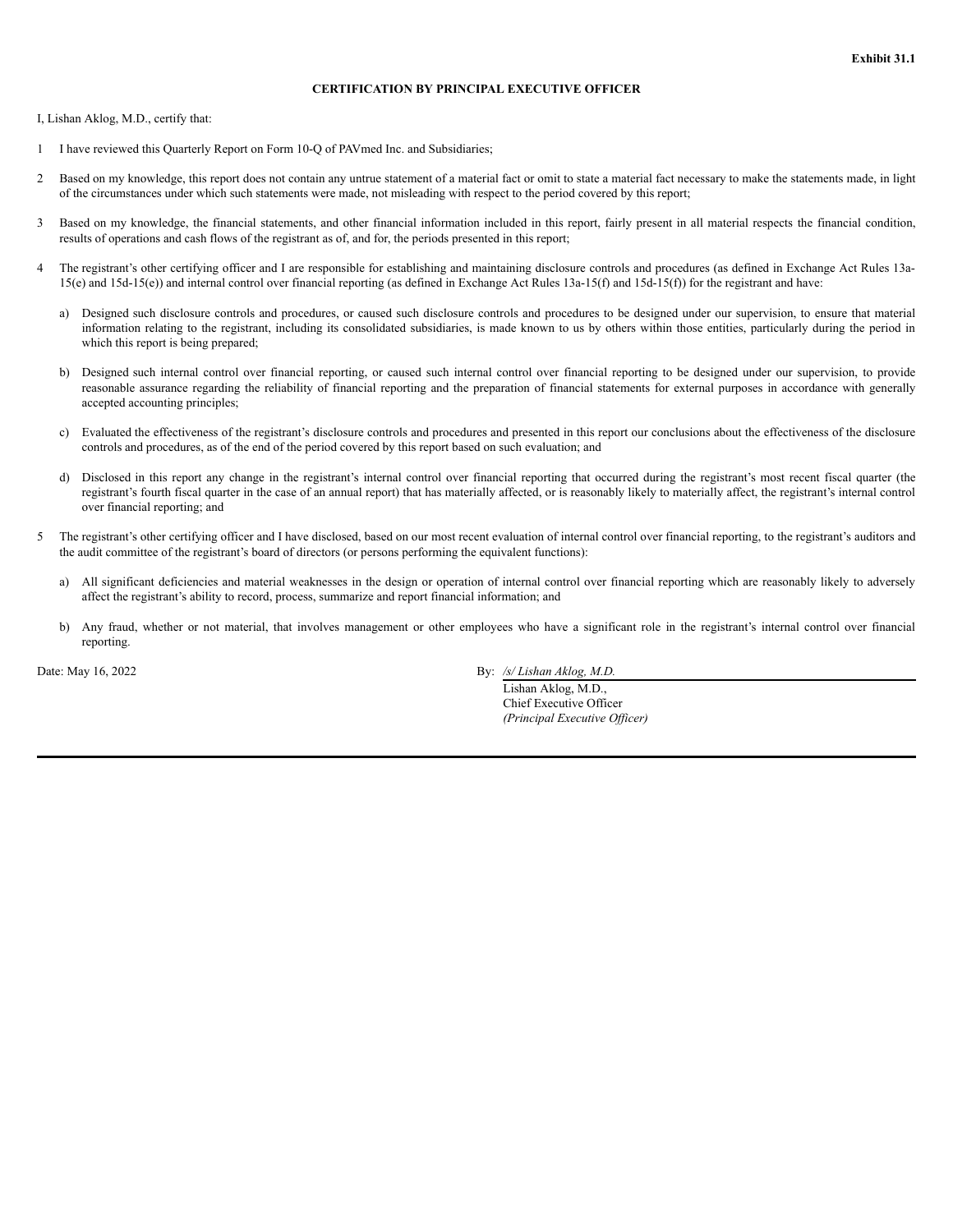### **CERTIFICATION BY PRINCIPAL FINANCIAL OFFICER**

I, Dennis M. McGrath, certify that:

- 1 I have reviewed this Quarterly Report on Form 10-Q of PAVmed Inc. and Subsidiaries;
- 2 Based on my knowledge, this report does not contain any untrue statement of a material fact or omit to state a material fact necessary to make the statements made, in light of the circumstances under which such statements were made, not misleading with respect to the period covered by this report;
- 3 Based on my knowledge, the financial statements, and other financial information included in this report, fairly present in all material respects the financial condition, results of operations and cash flows of the registrant as of, and for, the periods presented in this report;
- 4 The registrant's other certifying officer and I are responsible for establishing and maintaining disclosure controls and procedures (as defined in Exchange Act Rules 13a-15(e) and 15d-15(e)) and internal control over financial reporting (as defined in Exchange Act Rules 13a-15(f) and 15d-15(f)) for the registrant and have:
	- a) Designed such disclosure controls and procedures, or caused such disclosure controls and procedures to be designed under our supervision, to ensure that material information relating to the registrant, including its consolidated subsidiaries, is made known to us by others within those entities, particularly during the period in which this report is being prepared;
	- b) Designed such internal control over financial reporting, or caused such internal control over financial reporting to be designed under our supervision, to provide reasonable assurance regarding the reliability of financial reporting and the preparation of financial statements for external purposes in accordance with generally accepted accounting principles;
	- c) Evaluated the effectiveness of the registrant's disclosure controls and procedures and presented in this report our conclusions about the effectiveness of the disclosure controls and procedures, as of the end of the period covered by this report based on such evaluation; and
	- d) Disclosed in this report any change in the registrant's internal control over financial reporting that occurred during the registrant's most recent fiscal quarter (the registrant's fourth fiscal quarter in the case of an annual report) that has materially affected, or is reasonably likely to materially affect, the registrant's internal control over financial reporting; and
- 5 The registrant's other certifying officer and I have disclosed, based on our most recent evaluation of internal control over financial reporting, to the registrant's auditors and the audit committee of the registrant's board of directors (or persons performing the equivalent functions):
	- All significant deficiencies and material weaknesses in the design or operation of internal control over financial reporting which are reasonably likely to adversely affect the registrant's ability to record, process, summarize and report financial information; and
	- b) Any fraud, whether or not material, that involves management or other employees who have a significant role in the registrant's internal control over financial reporting.

Date: May 16, 2022 By: */s/ Dennis M. McGrath*

Dennis M. McGrath President & Chief Financial Officer *(Principal Financial and Accounting Of icer)*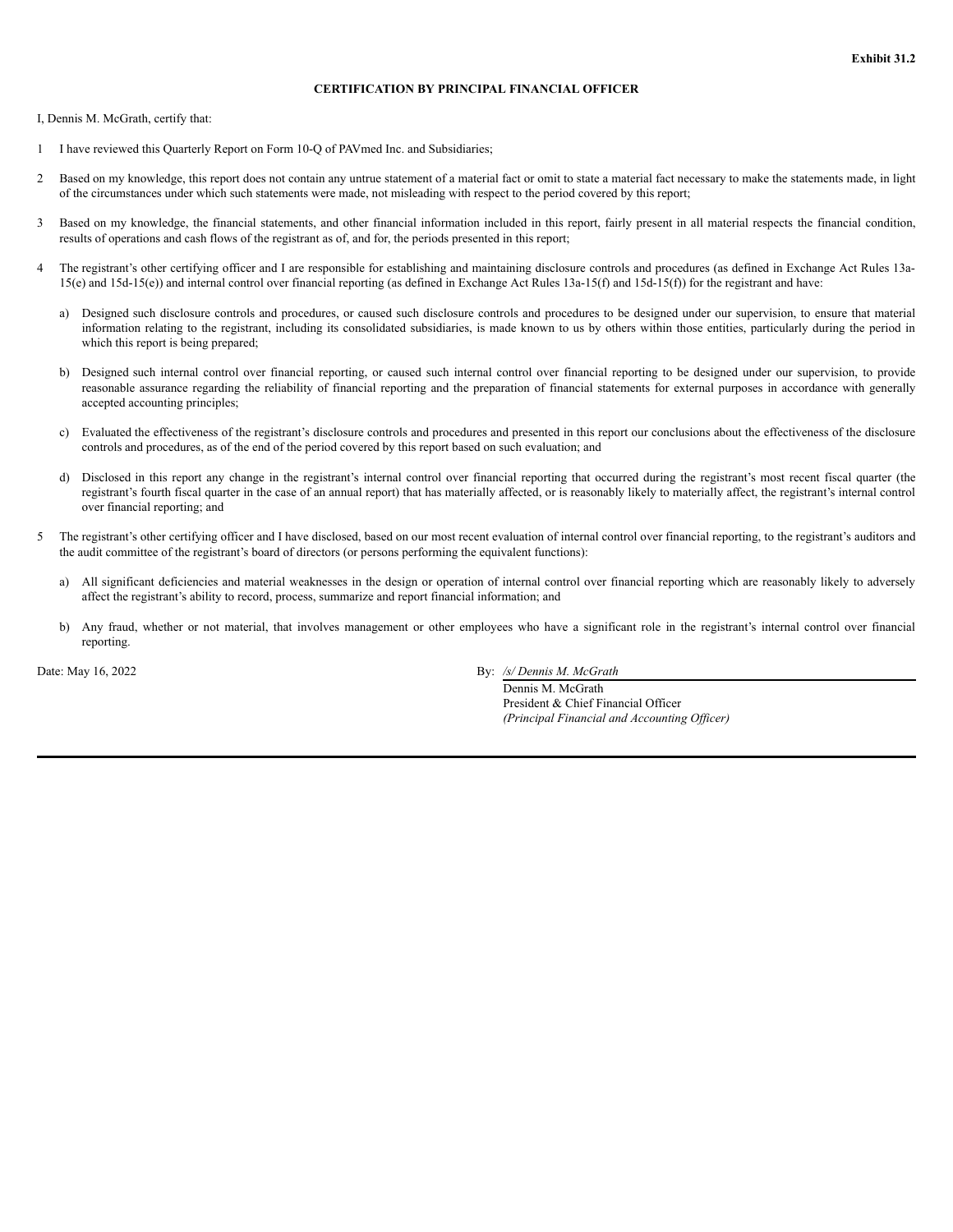### **CERTIFICATION PURSUANT TO 18 U.S.C. SECTION 1350, AS ADOPTED PURSUANT TO SECTION 906 OF THE SARBANES-OXLEY ACT OF 2002**

In connection with the Quarterly Report on Form 10-Q of PAVmed Inc. and Subsidiaries (the "Company") for the quarter ended March 31, 2022 as filed with the Securities and Exchange Commission on the date hereof (the "Report"), the undersigned, Lishan Aklog, M.D., Chief Executive Officer of the Company, hereby certifies, pursuant to 18 U.S.C. Section 1350, that to his knowledge:

(1) the Report fully complies with the requirements of Section 13(a) or 15(d) of the Securities Exchange Act of 1934; and

(2) the information contained in the Report fairly presents, in all material respects, the financial condition and results of operations of the Company.

Date: May 16, 2022 By: */s/ Lishan Aklog, M.D.*

Lishan Aklog, M.D. Chief Executive Officer *(Principal Executive Of icer)*